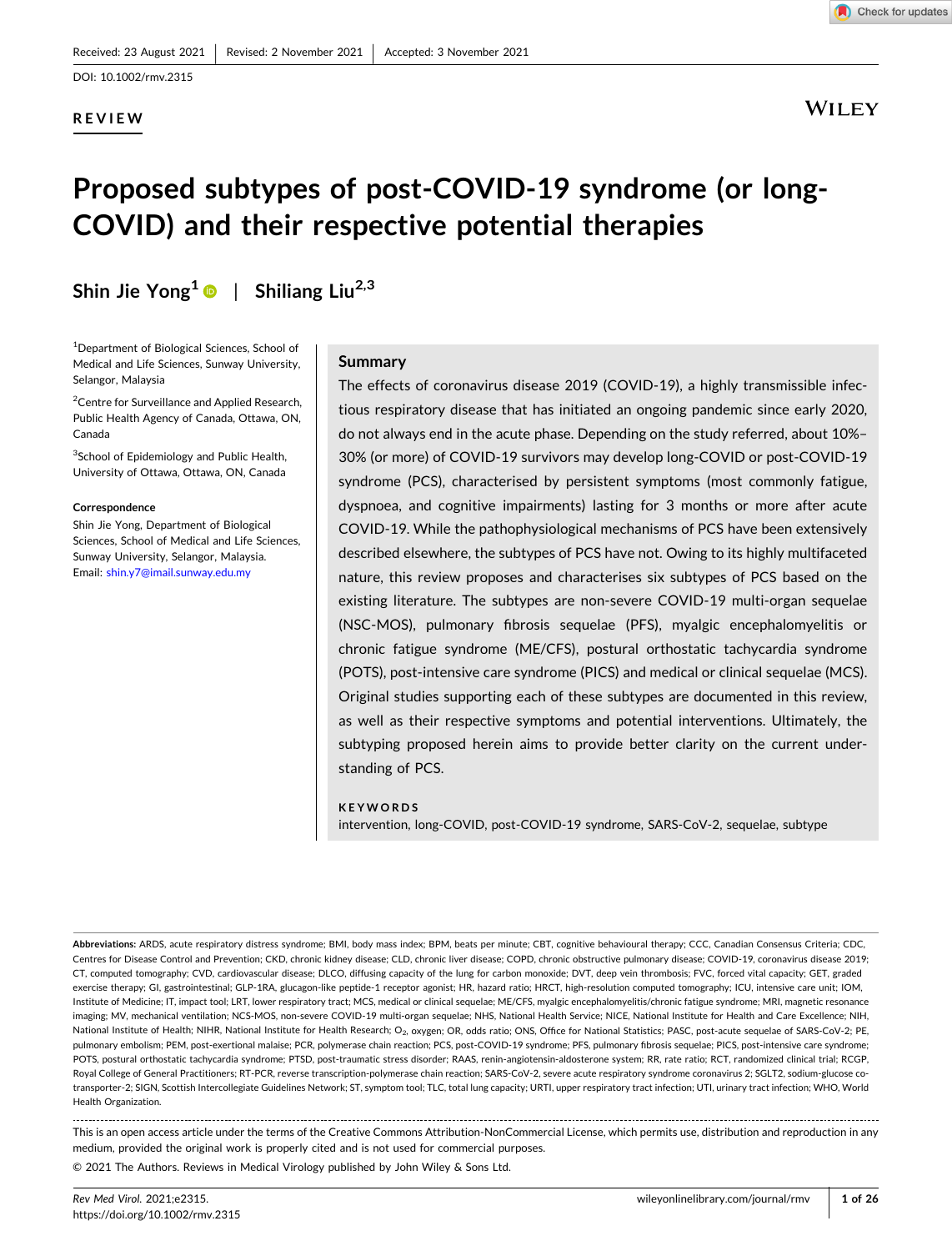#### **1** <sup>|</sup> **INTRODUCTION**

The advent of the highly infectious severe acute respiratory syndrome coronavirus 2 (SARS‐CoV‐2) has caused the coronavirus disease 2019 (COVID‐19) pandemic, announced by the World Health Organization (WHO) in 2 March  $2020<sup>1</sup>$  $2020<sup>1</sup>$  $2020<sup>1</sup>$  COVID-19 is a respiratory infectious disease that is generally mild in younger but severe in older individuals. Current pharmaceutical interventions against COVID‐19 include antivirals, immunomodulators, monoclonal antibodies, and vaccines.<sup>2</sup> Globally, as of November 2021, COVID-19 has surpassed 245 million cases and 4.9 million deaths, and over 6.8 million doses of COVID‐19 vaccines have been administered ([https://covid19.who.](https://covid19.who.int/) [int/](https://covid19.who.int/)). The pandemic health toll does not end there, however, as survivors of COVID‐19 may continue to develop post‐COVID‐19 syndrome (PCS; also called long‐COVID‐19). The National Institute for Health and Care Excellence (NICE), Scottish Intercollegiate Guidelines Network (SIGN), and Royal College of General Practitioners (RCGP) characterised PCS by symptoms lasting for over 3 months after the first COVID-19 symptom onset. $3,4$  An overview of the disease course from acute COVID‐19 to PCS is described in Figure 1.

Fatigue, dyspnoea, and cognitive impairments are the most typical PCS symptoms $3,10,11$ ; other symptoms such as mood changes, anxiety, insomnia, headache, sore throat, smell and taste dysfunctions, cough, chest pain, palpitations, tachycardia, diarrhoea, nausea, myalgia, joint pain, hair loss and skin rashes may also be present $11-13$ (Figure [2](#page-2-0)). These symptoms can differ in prevalence, relapse pattern, duration and severity level. According to published reports, about 10%–30% (or even higher in certain studies) of COVID‐19 survivors develop PCS (Table [1](#page-3-0)). The WHO and UK Office for National Statistics (ONS) have estimated that 10% of COVID‐19 cases, regardless of hospitalisation history, will lead to PCS. $14,15$ 

A syndrome refers to a collection of symptoms with aetiology that may not be clear. In contrast, a disease has a defined set of symptoms and aetiology.<sup>[16](#page-21-0)</sup> Thus, PCS, being a syndrome, likely comprises multiple pathophysiology and subtypes. Although many systematic and narrative reviews on PCS have been published, $8,10,17-19$  PCS subtyping has not received much attention thus far. To this end, this review aimed to characterise PCS into five putative subtypes, as well as their respective manifestations, pathophysiology and therapeutic interventions of each subtype.

#### **2** <sup>|</sup> **METHODS**

We performed a narrative review semi‐systematically. We did not conduct a systematic review per the standard Preferred Reporting Items for Systematic Reviews and Meta-Analyses (PRISMA) guidelines $^{20}$  as this review aims to propose and characterise several subtypes of PCS. Therefore, the review topic is broad, involving multiple PCS subtypes and their respective putative symptoms, pathophysiology and therapeutic interventions, making it more suitable as a narrative review.

#### **2.1** <sup>|</sup> **Eligibility criteria**

Primary studies (i.e., original research) that reported persistent symptoms or sequelae lasting for ≥3 months after symptom onset, hospital discharge, hospital admission, or diagnosis in the context of COVID-19 are recognised as PCS. $3$  To narrow the scope to specific subtypes, the PCS-related studies were considered eligible if they contained relevant information about non‐severe COVID‐19 multi‐ organ sequelae (NSC‐MOS), pulmonary fibrosis sequelae (PFS), myalgic encephalomyelitis/chronic fatigue syndrome (ME/CFS), postural orthostatic tachycardia syndrome (POTS), post-intensive care syndrome (PICS) or medical or clinical sequelae (MCS). These



**FIGURE 1** An overview of the disease course of COVID‐19. Following an incubation period of about 5 days, people infected with SARS‐ CoV‐2 may remain asymptomatic or develop symptomatic COVID‐19. In the latter case, individuals usually develop mild disease first, which may progress to severe or critical disease at about day 5-10 after symptom onset, respectively.<sup>[1,5](#page-21-0)</sup> The prevalence of asymptomatic, mild, severe and critical COVID-19 is estimated at 40%, 40%, 15% and 5% of cases, respectively.<sup>1,6,7</sup> Following acute COVID-19 lasting about 3–4 weeks, individuals are usually no longer positive for SARS‐CoV‐2 by reverse transcription‐polymerase chain reaction (RT‐PCR) test of the upper respiratory tract, but ongoing symptoms may still be present.<sup>[8,9](#page-21-0)</sup> When such ongoing symptoms persist for more than 3 months since symptom onset, post-COVID-19 syndrome (PCS) is characterised, per the National Institute for Health and Care Excellence (NICE), Scottish Intercollegiate Guidelines Network (SIGN) and Royal College of General Practitioners (RCGP) guidelines.<sup>[3](#page-21-0)</sup> Notably, several studies have reported that PCS could last for beyond 3–6 months (Table [1](#page-3-0))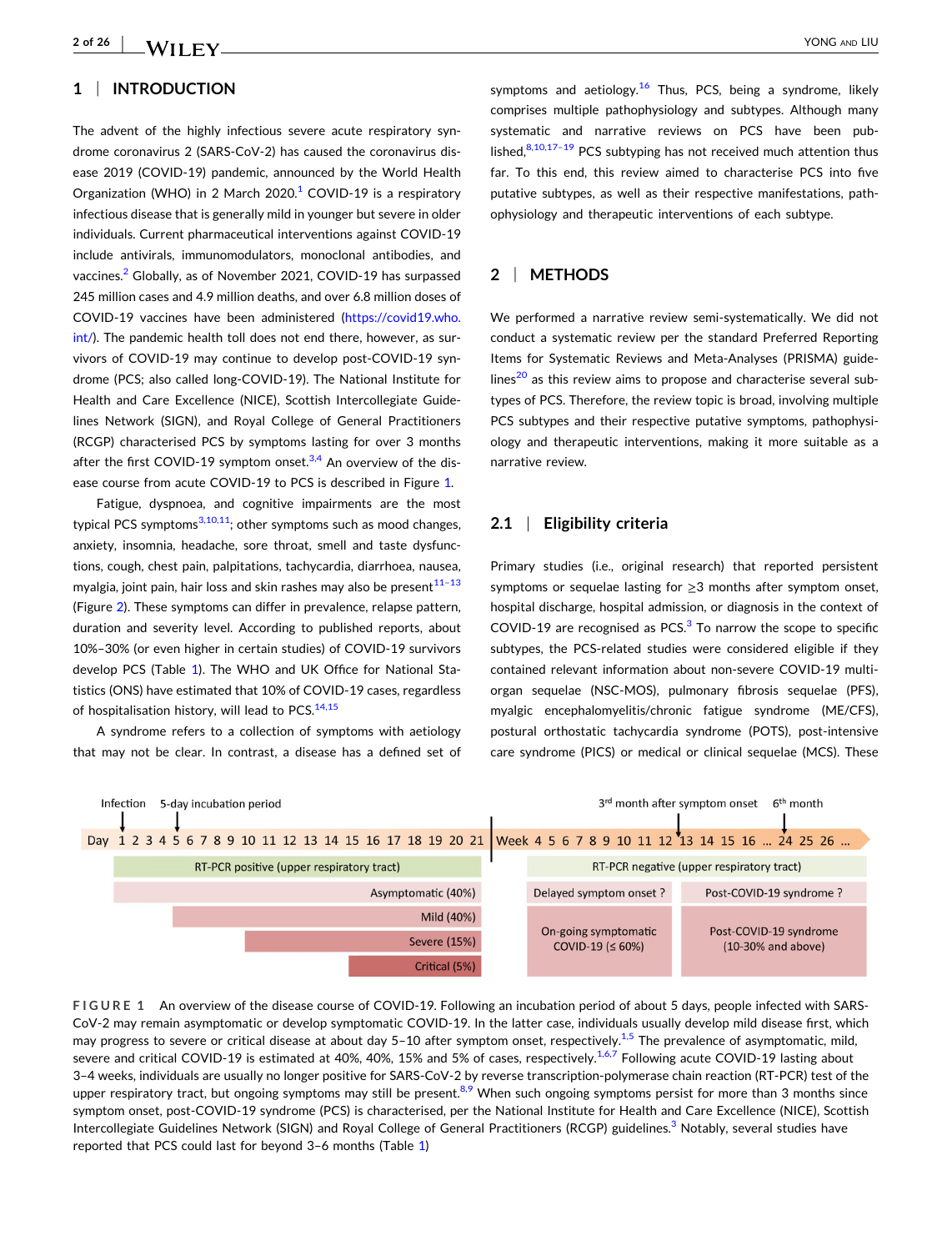<span id="page-2-0"></span>

**FIGURE 2** Symptoms of the post‐COVID‐19 syndrome (PCS). Multiple organ systems are affected, such as psychological or psychiatric (insomnia, anxiety and depression), neurological (cognitive impairments involving memory and concentration, headache, dizziness and peripheral neuropathy), ear, nose, and throat (rhinorrhoea, smell and taste alterations, earache, tinnitus, cough, and sore throat), respiratory (dyspnoea and cough), cardiovascular (chest pain, palpitations and tachycardia), gastrointestinal (abdominal pain, nausea and diarrhoea), generalised (chills, pain and fever) and musculoskeletal (fatigue, myalgia and joint pain). Dyspnoea, fatigue, and cognitive impairments are among the topmost common PCS symptoms (references in Table [1](#page-3-0)), as reviewed in Shah et al.,<sup>[3](#page-21-0)</sup> Nasserie et al.,<sup>[10](#page-21-0)</sup> Michelen et al.<sup>[11](#page-21-0)</sup> and Lopez-Leon et  $al^{19}$ . (The human body vector was licenced from Freepik.com.)

subtypes were determined based on initial narrative search and understanding of the PCS literature.

Studies were excluded if they were not in English, not an original study (i.e., reviews, editorials, etc.), or not involving COVID‐19 or SARS‐CoV‐2 survivors. Articles with inaccessible full texts, incompatible or irrelevant outcomes, insufficient information were also excluded. Case studies were excluded as well. If more than 10 original studies were identified for a particular PCS subtype, those with relatively less information (e.g., low sample size or less extensive clinical evaluations) were excluded.

#### **2.2** <sup>|</sup> **Search strategy**

The following keywords were searched in all fields in articles indexed in PubMed, SCOPUS and Web of Science from 1 January 2020 until 14 August 2021: ('post‐COVID‐19 syndrome' OR 'long COVID' OR 'post‐COVID' OR 'post‐SARS‐CoV‐2' OR 'post‐acute SARS‐CoV‐2' OR 'post‐acute COVID') AND ('multi‐organ' OR 'pulmonary fibrosis' OR ME/CFS OR 'chronic fatigue syndrome' OR 'postural orthostatic tachycardia syndrome' OR POTS OR 'post‐ intensive care syndrome' OR PICS OR disease OR disorder OR sequelae). The titles and abstracts were screened to identify relevant papers that contribute to the current review's aim of characterising PCS subtypes. Reference lists of pertinent articles were also screened for any additional relevant articles that might have been omitted.

#### **3** <sup>|</sup> **RESULTS**

A total of 1439 articles were identified, of which 43 met the eligibility criteria and presented qualitatively in Table [1.](#page-3-0) The excluded studies based on full texts were mainly due to a followup duration of <3 months and incompatible/irrelevant outcomes with PCS subtypes. Most of the included studies are retrospective or prospective cohort studies, with only a few cross-sectional studies and one case series (Figure [3\)](#page-15-0). Specifically, 10, 10, 7, 5, 4 and 8 original studies were identified for the NCS‐MOS, PFS, ME/CFS, POTS, PICS, and MCS subtypes, respectively. Each of these subtypes is further discussed narratively, focussing on their respective putative or potential manifestations, pathophysiology, and therapeutic interventions.

# **3.1** <sup>|</sup> **Non‐severe COVID‐19 multi‐organ sequelae (NSC‐MOS)**

Despite being a respiratory disease, COVID‐19 can affect extrapulmonary organ systems, such as the nervous, gastrointestinal, renal, and cardiovascular systems, through various mechanisms.<sup>[64](#page-23-0)</sup> Considering that tissues or organs may endure sub‐clinical dysfunction from acute COVID‐19, the resulting multi‐organ sequelae (MOS) may lead to PCS. The specifics of these multi‐organ pathological mechanisms leading to PCS are beyond the scope of this review and have been extensively reviewed elsewhere.<sup>[8,65,66](#page-21-0)</sup>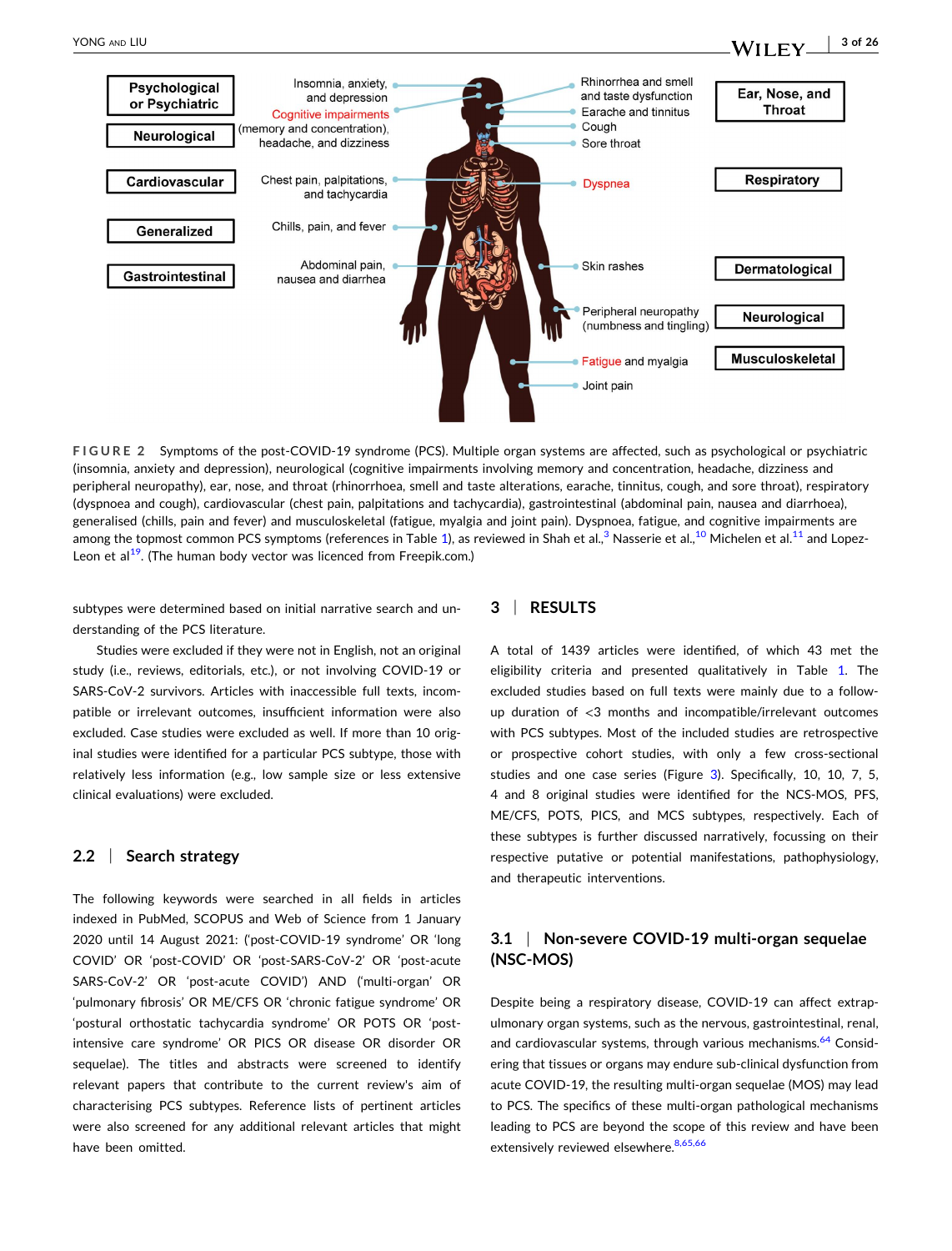| ֖֖֖֖ׅ֖֧ׅ֖֧֖֧֧ׅ֖֧֧ׅ֧֚֚֚֚֚֚֚֚֚֚֚֚֚֚֚֚֚֚֚֚֚֚֚֚֚֚֚֡֝֝֝֝֝֓֞֝֓֞֝֬֓֞֝֓֞֝֬֝֬<br>ו<br>ו<br>Í |
|-------------------------------------------------------------------------------------|
| i<br>l<br>ţ                                                                         |
| l<br>ı                                                                              |
|                                                                                     |
| í                                                                                   |
|                                                                                     |
|                                                                                     |
| l<br>֚֕֡<br>Ó                                                                       |
|                                                                                     |
| j                                                                                   |
|                                                                                     |
|                                                                                     |
| ׇ֚֘֝                                                                                |
| I<br>I<br>l                                                                         |
| ł<br>l<br>J<br>ı<br>ì<br>T A R                                                      |

| Study                                            | Sample characteristics (COVID-19<br>survivors)                                                                                                                    | Persistent symptoms                                                                                                                                                                                                                                                                                                                                                   | Persistent sequelae                                                                                                                                                                                         | Other notable points                                                                                                                                                                                                                                                                                                                                                                                                            |
|--------------------------------------------------|-------------------------------------------------------------------------------------------------------------------------------------------------------------------|-----------------------------------------------------------------------------------------------------------------------------------------------------------------------------------------------------------------------------------------------------------------------------------------------------------------------------------------------------------------------|-------------------------------------------------------------------------------------------------------------------------------------------------------------------------------------------------------------|---------------------------------------------------------------------------------------------------------------------------------------------------------------------------------------------------------------------------------------------------------------------------------------------------------------------------------------------------------------------------------------------------------------------------------|
|                                                  | (A) Non-severe COVID-19 multi-organ sequelae (NSC-MOS) subtype                                                                                                    |                                                                                                                                                                                                                                                                                                                                                                       |                                                                                                                                                                                                             |                                                                                                                                                                                                                                                                                                                                                                                                                                 |
| retrospective<br>Davis et al. <sup>21,22</sup> . | *N = 3762%; 85% were 30-60 years; 79%<br>females; 6- to 7-month post-symptom<br>onset; US, UK and other countries                                                 | pitations, dyspnoea, dizziness, joint pain<br>30%-50% had insomnia, myalgia, pal-<br>50%-60% had cognitive impairments<br>70%-80% had fatigue and PEM<br>and sensorimotor symptoms<br>and tachycardia<br>$\bullet$                                                                                                                                                    | 45% required reduced work schedule<br>compared to pre-COVID-19<br>$\bullet$                                                                                                                                 | Association between persistent symptoms<br>Persistent symptoms were not associated<br>and initial disease severity were not re-<br>92% were not hospitalised<br>ported (presumably none)<br>with age or sex                                                                                                                                                                                                                     |
| retrospective<br>Petersen et al. <sup>23</sup> , | N = 180; mean age of 40 years; 54%<br>females; 4-month post-symptom<br>onset; Faroe Islands, Denmark                                                              | <15% had ageusia, joint pain, rhinor-<br>nausea, chest tightness, chills, cough<br>rhoea, dyspnoea, headache, myalgia,<br>55% had ≥1 persistent symptom<br>$\sim$ 30% had fatigue and anosmia<br>and diarrhoea                                                                                                                                                        | $\sum_{\bullet}$                                                                                                                                                                                            | Persistent symptoms were associated with<br>older age but not sex, comorbidities or<br>96% were not hospitalised<br>prior hospitalisation<br>$\bullet$                                                                                                                                                                                                                                                                          |
| Augustin et al. <sup>24</sup> ;<br>prospective   | females; 4-month ( $N = 442$ ) and 7-<br>month ( $N = 353$ ) post-diagnosis or<br>$N = 958$ ; median age of 43%; 53.5%<br>post-symptom onset; Cologne,<br>Germany | 28% and 35% had ≥1 persistent symp-<br><3% had headache, alopecia and diar-<br>9% and 14% had dyspnoea at 4- and<br>12% and 15% had anosmia at 4- and<br>tom at 4- and 7-month, respectively<br>11% had ageusia at 4- and 7-month<br>10% and 15% had fatigue at 4- and<br>7-month, respectively<br>7-month, respectively<br>7-month, respectively<br>rhoea at 7-month | $\frac{4}{2}$<br>$\bullet$                                                                                                                                                                                  | Persistent symptoms were associated with<br>female sex, low IgG levels at baseline and<br>Persistent symptoms were not associated<br>with age, comorbidities or initial disease<br>≥5 symptoms during acute COVID-19<br>97.1% were not hospitalised<br>severity<br>$\bullet$<br>$\bullet$                                                                                                                                       |
| prospective<br>Dennis et al. <sup>25</sup> ;     | symptom onset; Oxford and London,<br>$*N = 201$ ; mean age of 45 years; 71%<br>females; median of 140-day post-<br>š                                              | 99% had $\geq$ 4 and 42% had $\geq$ 10 persis-<br>50%-80% had joint pain, cough, chest<br>80%-90% had myalgia, dyspnoea and<br><50% had wheezing, inability to walk<br>pain, sore throat, diarrhoea and pain<br>98% had fatigue<br>and rhinorrhoea<br>tent symptoms<br>headache                                                                                       | MRI abnormalities were present in sin-<br>gle organ (70%) and multi-organ (29%);<br>pancreas (17%), kidneys (12%), liver<br>i.e., the lungs (33%), heart (32%),<br>$(10%)$ , and spleen $(6%)$<br>$\bullet$ | with age, sex, BMI or prior hospitalisation<br>Persistent symptoms were not associated<br>MRI abnormalities were associated with<br>prior hospitalisation but not age, sex or<br>81% were not hospitalised<br><b>IIMB</b>                                                                                                                                                                                                       |
| Blomberg et al. <sup>26</sup> ;<br>prospective   | $N = 312$ ; median age of 46 years; 51%<br>females; 6-month post-acute<br>COVID-19; Bergen, Norway                                                                | ment, disturbed taste or smell, memory<br>20%-30% had concentration impair-<br>61% had ≥1 persistent symptom<br>problems and dyspnoea<br>37% had fatigue                                                                                                                                                                                                              | $\frac{4}{5}$                                                                                                                                                                                               | 30 years; all home-isolated) developed PCS<br>ated with female sex, $\uparrow$ antibody titres and<br>13% of children (0-15 years; all home-iso-<br>Overall persistent symptoms were associ-<br>pre-existing lung diseases, but not initial<br>lated) and 52% of young adults (16-<br>79% were home-isolated (mild-to-<br>disease severity, age or BMI<br>21% were hospitalised<br>moderate COVID-19)<br>$\bullet$<br>$\bullet$ |

# <span id="page-3-0"></span>**4 of 26** - YONG AND LIU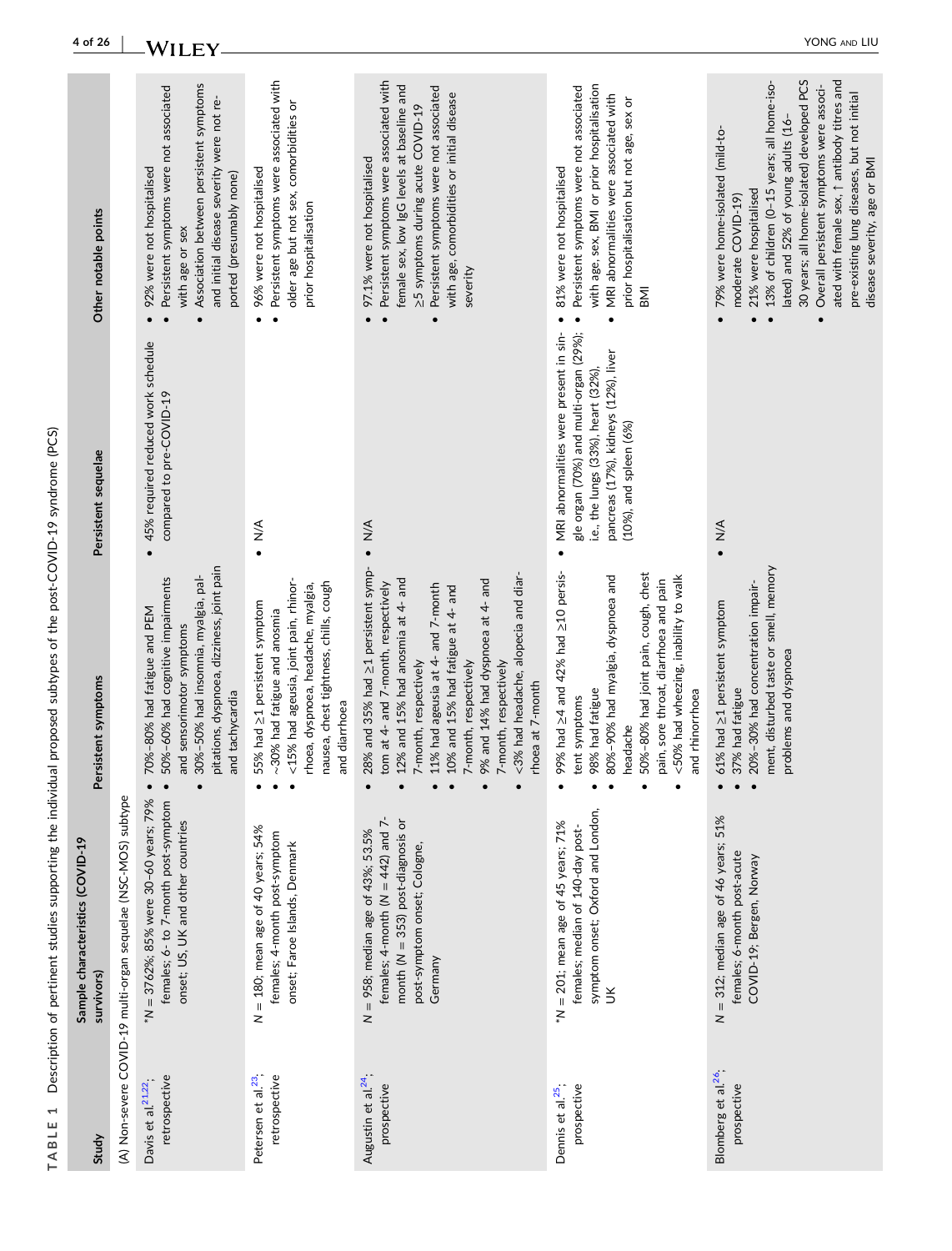| Other notable points                           | Persistent symptoms were associated with<br>needed supplemental O <sub>2</sub> , 38% needed MV<br>38% were not hospitalised, of which 10%<br>older age and female sex, but not initial<br>62% were hospitalised, of which 35%<br>and 4% were in ICU<br>were asymptomatic<br>disease severity | Persistent symptoms were associated with<br>female sex, but not initial disease severity<br>higher antinuclear antibodies titres and<br>71% had mild-to-moderate disease<br>29% had severe-to-critical disease<br>32% were hospitalised                                                                                                                              | Association between persistent symptoms<br>and initial disease severity were not re-<br>12% had asymptomatic infection<br>96% were not hospitalised<br>ported (presumably none)                                                                                                                                                           | 26% had asymptomatic infection, of which<br>Association between persistent symptoms<br>and initial disease severity were not re-<br>27% developed persistent symptoms<br>95% were not hospitalised.<br>ported (presumably none)                                                                    | (Continues) |
|------------------------------------------------|----------------------------------------------------------------------------------------------------------------------------------------------------------------------------------------------------------------------------------------------------------------------------------------------|----------------------------------------------------------------------------------------------------------------------------------------------------------------------------------------------------------------------------------------------------------------------------------------------------------------------------------------------------------------------|-------------------------------------------------------------------------------------------------------------------------------------------------------------------------------------------------------------------------------------------------------------------------------------------------------------------------------------------|----------------------------------------------------------------------------------------------------------------------------------------------------------------------------------------------------------------------------------------------------------------------------------------------------|-------------|
| Persistent sequelae                            | $\sum_{\bullet}$                                                                                                                                                                                                                                                                             | $\frac{4}{\sqrt{2}}$                                                                                                                                                                                                                                                                                                                                                 | health changes since infection in energy<br>levels (83%), mood (59%), sleep (56%),<br>All children had ≥1 and 64% had ≥4<br>and appetite (50%).                                                                                                                                                                                           | $\frac{4}{3}$                                                                                                                                                                                                                                                                                      |             |
| Persistent symptoms                            | 6% had respiratory, cognitive or<br>8% had movement impairments<br>81% had ≥1 persistent symptom<br>8% had muscle or joint pain<br>18% had sensory alterations<br>17% had sleep disorders<br>.2% had GI symptoms.<br>eurological disorders<br>52% had fatigue                                | <10% had fever, sore throat, vomiting,<br>50%-56% had fatigue and reduced ex-<br>30%-40% had dyspnoea and cognitive<br>20%-30% had sleep problems, body<br>0%-20% had anosmia, cough, cold,<br>77% had ≥1 persistent symptom<br>aches, vertigo, headache, anxiety<br>nausea, diarrhoea and shivering<br>hair loss and palpitations<br>ercise capacity<br>impairments | 0%-60% had PEM, myalgia, joint pain,<br>0%-80% had fatigue, headache and<br>diarrhoea, vomiting, sore throat and<br><40% had other symptoms such as<br>0%-50% had palpitations, nausea,<br>87% had tiredness and weakness<br>ashes, irritability and cognitive<br>cough and flu-like symptoms<br>abdominal pain<br>mpairment<br>dizziness | joint pain, abdominal pain, skin rashes,<br>fatigue, myalgia, headache and concen-<br>.0%-15% had respiratory symptoms,<br><10% had other symptoms, such as<br>palpitations, chest pain, and altered<br>53% had ≥1 persistent symptom<br>tration impairment<br>.9% had insomnia<br>smell and taste |             |
| Sample characteristics (COVID-19<br>survivors) | $N = 303$ ; median age of 53 years; 54%<br>females; 12-month post-acute<br>COVID-19; Milan, Italy                                                                                                                                                                                            | $N = 96$ ; median age of 57 years; 55%<br>females; 12-month post-symptom<br>onset; Heidelberg, Germany                                                                                                                                                                                                                                                               | $*N = 510$ ; mean age of 10 years; 56%<br>symptom onset; UK, US and other<br>females; mean of 8-month post-<br>countries                                                                                                                                                                                                                  | $N = 129$ ; mean age of 11 years; 62%<br>females; 162-day post-diagnosis;<br>Rome, Italy                                                                                                                                                                                                           |             |
| Study                                          | Lombardo et al. <sup>27</sup> ; cross-<br>sectional                                                                                                                                                                                                                                          | Seessle et al. <sup>28</sup> .<br>prospective                                                                                                                                                                                                                                                                                                                        | Buonsenso et al. <sup>29</sup> ;<br>cross-sectional;<br>preprint                                                                                                                                                                                                                                                                          | Buonsenso et al. <sup>30</sup> ;<br>cross-sectional                                                                                                                                                                                                                                                |             |

**TABLE 1** (Continued)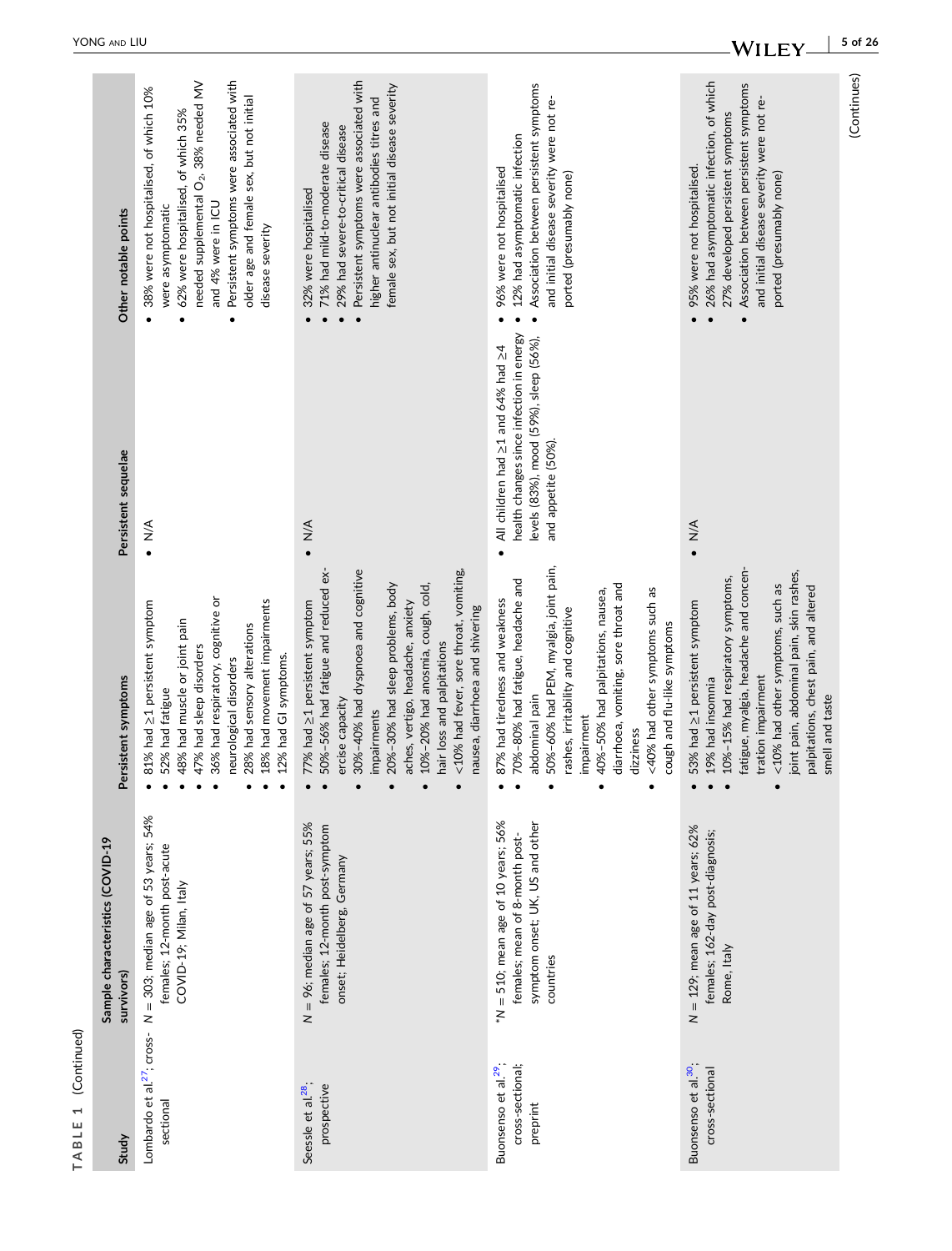| (Continued)<br>$\overline{\phantom{0}}$<br>TABLE     |                                                                                                         |                                                                                                                                                                                                                                                                                            |                                                                                                                                                                                                                         |                                                                                                                                                                                                                                       |
|------------------------------------------------------|---------------------------------------------------------------------------------------------------------|--------------------------------------------------------------------------------------------------------------------------------------------------------------------------------------------------------------------------------------------------------------------------------------------|-------------------------------------------------------------------------------------------------------------------------------------------------------------------------------------------------------------------------|---------------------------------------------------------------------------------------------------------------------------------------------------------------------------------------------------------------------------------------|
| Study                                                | Sample characteristics (COVID-19<br>survivors)                                                          | ersistent symptoms                                                                                                                                                                                                                                                                         | Persistent sequelae                                                                                                                                                                                                     | Other notable points                                                                                                                                                                                                                  |
| Osmanov et al. <sup>31</sup> :<br>prospective        | $N = 518$ ; median age of 10 years; 52%<br>females; 8-month post-discharge;<br>Moscow, Russia           | altered sense of taste and smell, head-<br>ache, cough, rash, diarrhoea, hair loss,<br>joint and muscle pain, palpitation and<br><5% had other symptoms: dyspnoea,<br>24% had ≥1 persistent symptom<br>6% had sensory problems<br>7% had sleep disturbance<br>11% had fatigue<br>dizziness | $\frac{4}{5}$                                                                                                                                                                                                           | Persistent symptoms were associated with<br>Persistent symptoms were not associated<br>older age and history of allergic diseases<br>with sex, BMI or initial disease severity<br>37% had moderate disease<br>2.7% had severe disease |
| (B) pulmonary fibrosis sequelae (PFS) subtype        |                                                                                                         |                                                                                                                                                                                                                                                                                            |                                                                                                                                                                                                                         |                                                                                                                                                                                                                                       |
| prospective<br>Raman et al. <sup>32</sup> ;          | $N = 58$ ; mean age of 55 years; 41%<br>females; 2- to 3-month post-<br>discharge; Oxford, UK           | 10%-20% had depression and anxiety<br>40% had cognitive impairments<br>64% had dyspnoea<br>55% had fatigue                                                                                                                                                                                 | MRI abnormalities were present in the<br>lungs (60% of participants), kidneys<br>(29%), heart (26%) and liver (10%)                                                                                                     | MRI abnormalities were associated with<br>more severe acute COVID-19<br>All were hospitalised<br>36% were in ICU                                                                                                                      |
| prospective<br>Morin et al. <sup>33</sup> .          | females; 4-month post-discharge; le<br>$N = 478$ ; mean age of 60 years; 58%<br>Kremlin-Bicêtre, France | 10%-20% had memory impairments,<br>51% had ≥1 persistent symptom<br>dyspnoea, and paraesthesia<br>31% had fatigue                                                                                                                                                                          | In those who attended ambulatory visits<br>63% had lung CT scan abnormalities<br>$(N = 177;$ mean age of 57 years):<br>19% had pulmonary fibrosis<br>10% had echocardiography<br>22% had impaired DLCO<br>abnormalities | abnormalities occurred exclusively in ICU<br>Pulmonary fibrosis and echocardiography<br>All were hospitalised<br>30% were in ICU<br>patients<br>$\bullet$                                                                             |
| Frija-Masson et al. <sup>34</sup> ;<br>retrospective | females; 3-month post-disease onset;<br>$N = 137$ ; median age of 59 years; 49%<br>Paris, France        | $\frac{4}{2}$                                                                                                                                                                                                                                                                              | 13% had pulmonary fibrosis via CT<br>75% had chest CT abnormalities<br>55% had impaired DLCO<br>$\bullet$                                                                                                               | Impaired DLCO was associated with more<br>90% needed supplemental $O2$<br>severe acute COVID-19<br>All were hospitalised<br>32% needed MV.                                                                                            |
| Froidure et al. <sup>35</sup> ,<br>retrospective     | $N = 134$ ; median age of 60 years; 41%<br>females; 3-month post-discharge;<br>Brussels, Belgium        | 10% had dry cough<br>35% had dyspnoea<br>25% had fatigue                                                                                                                                                                                                                                   | 19% participated in rehabilitation post-<br>20% had pulmonary fibrosis via HRCT<br>47% had impaired DLCO<br>19% had impaired FVC<br>discharge<br>$\bullet$                                                              | All were hospitalised for severe-to-critical<br>Pulmonary fibrosis was associated with<br>ICU admission and intubation<br>11% required intubation<br>22% were in ICU<br>COVID-19                                                      |
| retrospective<br>Mumoli et al. <sup>36</sup> ;       | females; 3-month post-discharge;<br>$N = 88$ ; mean age of 63 years; 26%<br>Varese, Italy               | <10% had arthralgia and fatigue<br>40% had hypocapnia<br>49% had dyspnoea                                                                                                                                                                                                                  | · 17% had pulmonary fibrosis via HRCT.<br>55% had chest HRCT abnormalities.<br>$\bullet$                                                                                                                                | Chest HRCT abnormalities were associated<br>with dyspnoea and C-reactive protein<br>13% needed intubation or MV<br>All were hospitalised<br>levels on admission                                                                       |

**6 of 26**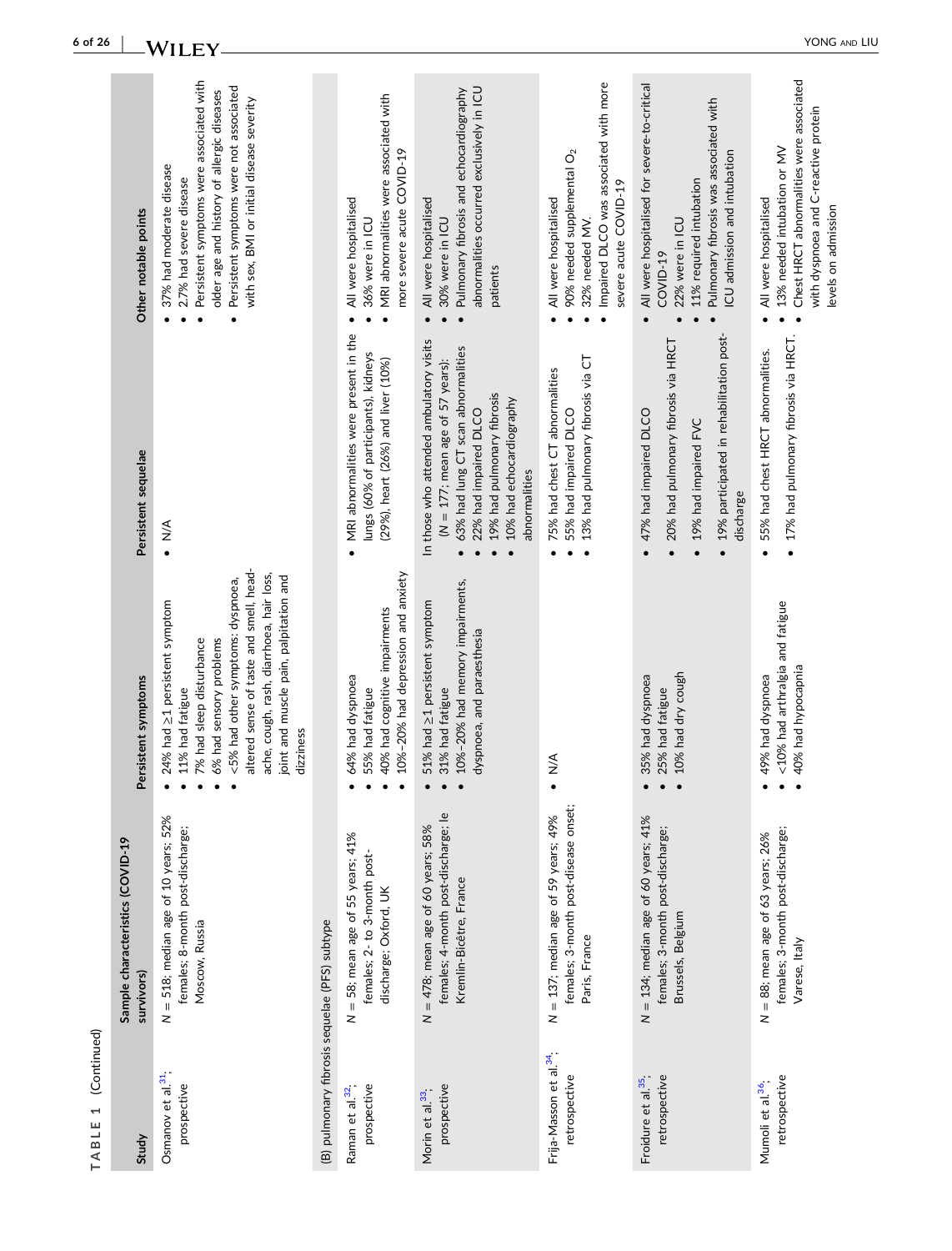| Study                                                 | Sample characteristics (COVID-19<br>survivors)                                                         | Persistent symptoms                                                                                                  | Persistent sequelae                                                                                                                     | Other notable points                                                                                                                                                                                                                             |
|-------------------------------------------------------|--------------------------------------------------------------------------------------------------------|----------------------------------------------------------------------------------------------------------------------|-----------------------------------------------------------------------------------------------------------------------------------------|--------------------------------------------------------------------------------------------------------------------------------------------------------------------------------------------------------------------------------------------------|
| retrospective<br>Robey et al. <sup>37</sup> .         | $N = 221$ ; mean age of 58 years; 39%<br>females; 4-month post-discharge;<br>Manchester, UK            | dyspnoea, exercise intolerance, fatigue<br>30% had ≥1 persistent symptom:<br>or cough                                | 24% had impaired lung function, most<br>7% had pulmonary fibrosis via CT<br>14% had chest CT abnormalities<br>commonly DLCO and FVC     | Persistent symptoms were associated with<br>Chest CT abnormalities and fibrosis were<br>associated with ICU admission<br>76% require supplemental O <sub>2</sub><br>pre-existing comorbidities<br>All were hospitalised<br>20% were in ICU       |
| Han et al. <sup>38</sup> ; prospective                | $N = 114$ ; mean age of 54 years; 30%<br>females; 6-month post-symptom<br>onset; Wuhan, China          | $\frac{4}{2}$                                                                                                        | 35% had pulmonary fibrosis via CT<br>26% had impaired DLCO                                                                              | DLCO and more severe acute COVID-19<br>Pulmonary fibrosis was associated with<br>21% had severe disease<br>All were hospitalised                                                                                                                 |
| Li et al. <sup>39</sup> ; prospective                 | females; 3- to 5-month post-disease<br>$N = 289$ ; mean age of 44 years; 51%<br>onset; Shenzhen, China | <10% had dyspnoea, exercise limitation<br>10%-20% had cough and fatigue<br>and chest tightness                       | 60% had pulmonary fibrosis via CT<br>33% had impaired lung function                                                                     | older age, higher BMI, comorbidities, initial<br>tory biomarkers, but not persistent symp-<br>disease severity, and elevated inflamma-<br>Pulmonary fibrosis was associated with<br>toms or lung function                                        |
| Liu et al. <sup>40</sup> ; prospective                | females; 7-month post-discharge;<br>$N = 41$ ; mean age of 50 years; 46%<br>Chongqing, China           | $\frac{4}{2}$                                                                                                        | 29% had pulmonary fibrosis via CT<br>$\bullet$                                                                                          | older age, impaired lung function, and more<br>63% had moderate; 37% had severe-to-<br>Pulmonary fibrosis was associated with<br>severe acute COVID-19<br>All were hospitalised<br>critical disease<br>$\bullet$                                 |
| McGroder et al <sup>41</sup> ;<br>prospective         | females; 4-month post-hospitalisation;<br>$N = 76$ ; mean age of 54 years; 39%<br>New York, US         | weight loss and decreased activities<br>10%-20% had exhaustion, cough,<br>53% had weak hand grip<br>68% had dyspnoea | 42% had pulmonary fibrosis via HRCT<br>59% had chest HRCT abnormalities.<br>53% had impaired DLCO.<br>36% had impaired FVC<br>$\bullet$ | All were hospitalised and required supple-<br>male sex, $\uparrow$ duration on MV, and more se-<br>Pulmonary fibrosis was associated with<br>vere acute COVID-19<br>42% needed MV<br>mental $O2$<br>$\bullet$                                    |
|                                                       | (C) Myalgic encephalomyelitis/chronic fatigue syndrome (ME/CFS) subtype                                |                                                                                                                      |                                                                                                                                         |                                                                                                                                                                                                                                                  |
| retrospective<br>Simani et al <sup>42</sup> .         | $N = 120$ ; mean age of 55 years; 33.3%<br>females; 6-month post-discharge;<br>Tehran, Iran            | 17.5% had fatigue                                                                                                    | Of those who had fatigue, 14% met the<br>1994 CDC criteria for ME/CFS<br>6% had PTSD                                                    | Association between persistent symptoms<br>Persistent symptoms were not associated<br>and initial disease severity were not re-<br>ported (presumably none)<br>with sex or comorbidities<br>All were hospitalised<br>8% were in ICU<br>$\bullet$ |
| prospective; preprint<br>Kedor et al. <sup>43</sup> . | $^*N = 42$ ; median age of 36.5 years; 69%<br>females; 6-month post-diagnosis;<br>Berlin, German       | 90%-100% had fatigue, PEM, cognitive<br>impairment, and headache                                                     | 45% had ME/CFS following the 2003<br>CCC criteria<br>$\bullet$                                                                          | (Continues)<br>All had non-severe (76% mild and 24%<br>moderate) disease<br>$\bullet$                                                                                                                                                            |

**TABLE 1** (Continued)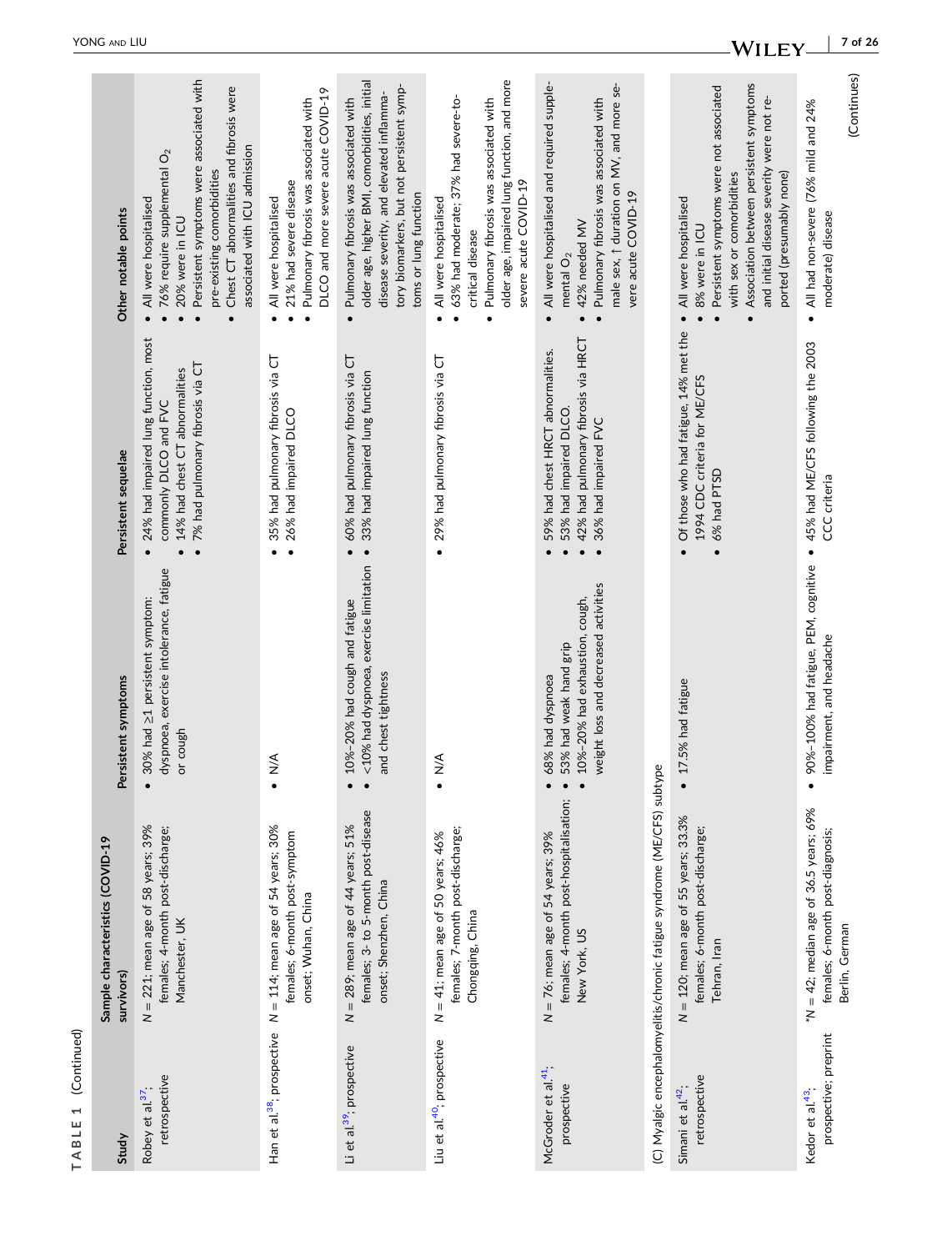|                                                  | 8 of 26                                        | WILEY                                                                                                                                                                                                                                                                    |                                                                                                                                                                                                             |                                                                                                                                                                                                                                                                                                                                                                                                                                                                                                                                                               |                                                                                                                                                                                                          | YONG AND LIU                                                                                                                                                                                                                                                                                  |
|--------------------------------------------------|------------------------------------------------|--------------------------------------------------------------------------------------------------------------------------------------------------------------------------------------------------------------------------------------------------------------------------|-------------------------------------------------------------------------------------------------------------------------------------------------------------------------------------------------------------|---------------------------------------------------------------------------------------------------------------------------------------------------------------------------------------------------------------------------------------------------------------------------------------------------------------------------------------------------------------------------------------------------------------------------------------------------------------------------------------------------------------------------------------------------------------|----------------------------------------------------------------------------------------------------------------------------------------------------------------------------------------------------------|-----------------------------------------------------------------------------------------------------------------------------------------------------------------------------------------------------------------------------------------------------------------------------------------------|
|                                                  | Other notable points                           | Association between persistent symptoms<br>and initial disease severity were not re-<br>ported (presumably none)                                                                                                                                                         | Association between persistent symptoms<br>and initial disease severity were not re-<br>92% were not hospitalised<br>ported (presumably none)                                                               | Fatigue was not associated with sex (a risk<br>did not reach statistical significance), initial<br>trend towards female sex was present but<br>Fatigue was associated with 40-50 years<br>disease severity, comorbidities, BMI and<br>compared to >50 years<br>laboratory biomarkers<br>All were hospitalised                                                                                                                                                                                                                                                 | ated with comorbidities, sex, BMI or initial<br>ME/CFS-like symptoms were not associ-<br>with an additional symptom of dyspnoea<br>ME/CFS-like symptoms were associated<br>disease severity<br>$\bullet$ | Association between persistent symptoms<br>ME/CFS appeared more often in females<br>and initial disease severity were not re-<br>ported (presumably none)<br>All were not hospitalised<br>and those <65 years                                                                                 |
|                                                  | Persistent sequelae                            | 74% required reduced workload or un-<br>temperature compared to the non-ME/<br>The ME/CFS group reported more se-<br>frequent and longer-lasting PEM, and<br>vere fatigue, stress intolerance, more<br>hypersensitivity to noise, light and<br>able to work<br>CFS group | 21% received a medical diagnosis, of<br>which 15% were ME/CFS<br>$\bullet$                                                                                                                                  | following the 1994 CDC, 2003 CCC,<br>and 2015 IOM criteria, respectively<br>18%, 15% and 13% had ME/CFS<br>$\bullet$                                                                                                                                                                                                                                                                                                                                                                                                                                          | $\frac{4}{\sqrt{2}}$                                                                                                                                                                                     | dysgeusia, ME/CFS (OR: 2.6), chest pain,<br>palpitations, dyspnoea, pneumonia, and<br>2.1), ME/CFS (OR: 2.0), and dyspnoea<br>1 Risks of alopecia (OR: 3.1), anosmia,<br>diabetes (OR: 1.3-6) at 3- to 6-month<br>1 Risks of anosmia or dysgeusia (OR:<br>(OR: 1.5) at 6-9-month<br>$\bullet$ |
|                                                  | Persistent symptoms                            |                                                                                                                                                                                                                                                                          | 30%-50% had insomnia, myalgia, pal-<br>50%-60% had cognitive impairments<br>pitations, dyspnoea, dizziness, tachy-<br>70%-80% had fatigue and PEM<br>ensorimotor symptoms<br>cardia and joint pain<br>and s | 20%-30% had chest pain, constipation,<br>vision focus impairment, and joint pain<br>10%-20% had resting dyspnoea, light<br>ment, postural dizziness, tachycardia,<br>sensitivity, dizziness, abdominal pain,<br>30%-40% had concentration impair-<br>40%-50% had fatigue, unrefreshing<br>headache, muscle pain, anxiety and<br>sleep, dyspnoea on effort, tingling,<br>had short-term memory loss<br>had $\geq$ 1 persistent symptom<br>and change in urinary frequency<br><10% had anosmia and ageusia<br>diarrhoea, and nausea<br>depression<br>88%<br>53% | had ME/CFS-like symptoms of fa-<br>tigue, sleep disturbances, pain, mood<br>changes, and cognitive complaints,<br>following the 2003 CCC criteria<br>27%                                                 | $\sum_{\bullet}$                                                                                                                                                                                                                                                                              |
|                                                  | Sample characteristics (COVID-19<br>survivors) |                                                                                                                                                                                                                                                                          | *N = 3762%; 85% were 30-60 years; 79%<br>females; 6- to 7-month post-symptom<br>onset; US, UK, and other countries                                                                                          | $N = 130$ ; mean age of 51 years; 35%<br>females; 6-month post-discharge;<br>Mexico City, Mexico                                                                                                                                                                                                                                                                                                                                                                                                                                                              | females; >6-month post-SARS-CoV-2<br>$N = 37$ ; mean age of 52 years; 32%<br>infection; Verona, Italy                                                                                                    | $N = 11,491$ ; age and sex information were<br>not presented; 3- to 9-month post-<br>infection; Massachusetts, US                                                                                                                                                                             |
| (Continued)<br>$\overline{\phantom{0}}$<br>TABLE | Study                                          |                                                                                                                                                                                                                                                                          | retrospective<br>Davis et al. <sup>21,22</sup> .                                                                                                                                                            | et al. <sup>44</sup> ; prospective<br>Gonzalez-Hermosillo                                                                                                                                                                                                                                                                                                                                                                                                                                                                                                     | Mantovani et al. <sup>45</sup> ;<br>retrospective                                                                                                                                                        | retrospective;<br>Estiri et al. <sup>46</sup> ,<br>preprint                                                                                                                                                                                                                                   |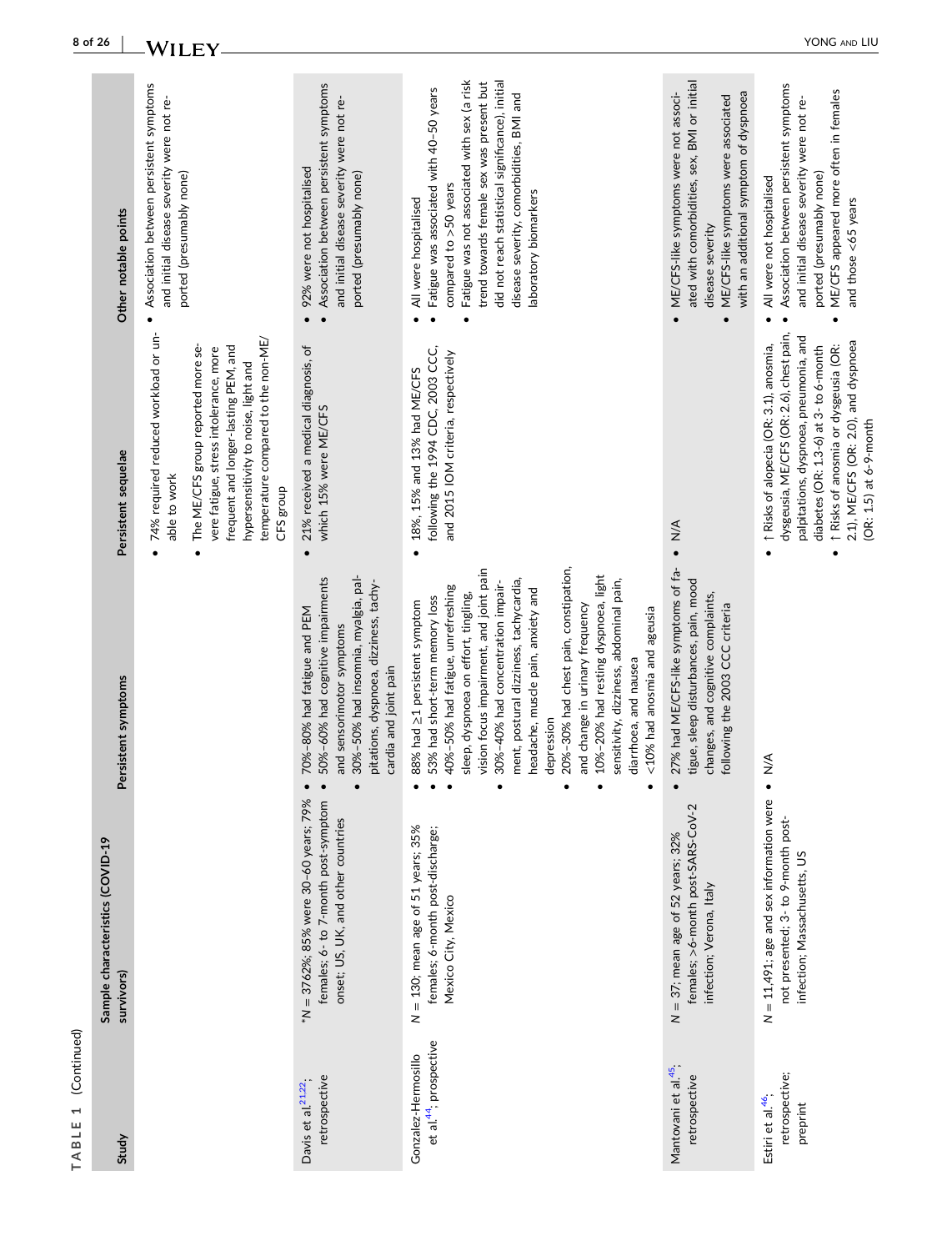| ₹       |
|---------|
| L<br>ſ. |
|         |
|         |
|         |
| r.<br>í |

| Study                                                                      | Sample characteristics (COVID-19<br>survivors)                                                                      | Persistent symptoms                                                                                                                                                                                                                                                                                                   | Persistent sequelae                                                                                                                                                                                                                    | Other notable points                                                                                                                                                                                                      |
|----------------------------------------------------------------------------|---------------------------------------------------------------------------------------------------------------------|-----------------------------------------------------------------------------------------------------------------------------------------------------------------------------------------------------------------------------------------------------------------------------------------------------------------------|----------------------------------------------------------------------------------------------------------------------------------------------------------------------------------------------------------------------------------------|---------------------------------------------------------------------------------------------------------------------------------------------------------------------------------------------------------------------------|
|                                                                            |                                                                                                                     |                                                                                                                                                                                                                                                                                                                       | • Note: Risks were compared to matched<br>controls ( $N = 46,131$ )                                                                                                                                                                    |                                                                                                                                                                                                                           |
| Elanwar et al. <sup>47</sup> ; cross-<br>sectional                         | $^*N = 46$ ; 76% females; $\geq$ 6-month onset of<br>post-COVID-19 fatigue; Beni Suef,<br>Egypt                     | 76% had orthostatic intolerance<br>78% had musculoskeletal pain<br>11% had tender lymph nodes<br>26% had sore throat<br>65% had insomnia                                                                                                                                                                              | 1 Median scores of physical, mental and<br>Compared to control ( $N = 46$ ) of COVID-<br>firings of muscle fibre action-potential<br>↑ Neurophysiological abnormalities in<br>19 survivors without PCS:<br>total fatigues<br>$\bullet$ | 19 and 1 serum ferritin levels during acute<br>associated with more severe acute COVID-<br>All met the diagnosis for post-infectious<br>Post-infectious fatigue syndrome was<br>fatigue syndrome<br>COVID-19<br>$\bullet$ |
|                                                                            | (D) Postural orthostatic tachycardia syndrome (POTS) subtype                                                        |                                                                                                                                                                                                                                                                                                                       |                                                                                                                                                                                                                                        |                                                                                                                                                                                                                           |
| retrospective case<br>Whitelaw <sup>48</sup> ;<br>Blitshteyn and<br>series | females; 3- to 8-month post-symptom<br>$*N = 20$ ; median age of 40 years; 70%<br>onset; New York, US               | $\frac{4}{2}$                                                                                                                                                                                                                                                                                                         | 30% had abnormal cardiac or pulmo-<br>60% unable to work<br>75% had POTS<br>nary tests                                                                                                                                                 | Association between persistent symptoms<br>and initial disease severity were not re-<br>ported (presumably none)<br>None were hospitalised                                                                                |
| retrospective<br>Davis et al. <sup>21,22</sup> ;                           | *N = 3762%; 85% were 30-60 years; 79%<br>onset; U.S., U.K., and other countries.<br>females; 6-7-month post-symptom | their heart rate, of which 31% reported<br>30%-50% had insomnia, myalgia, pal-<br>50%-60% had cognitive impairments<br>pitations, dyspnoea, dizziness, tachy-<br>45% who had tachycardia measured<br>70%-80% had fatigue and PEM<br>↑ BPM of > 30 upon standing<br>and sensorimotor symptoms<br>cardia and joint pain | 21% a medical diagnosis, of which 19%<br>were POTS                                                                                                                                                                                     | Association between persistent symptoms<br>and initial disease severity were not re-<br>92% were not hospitalised<br>ported (presumably none)<br>$\bullet$                                                                |
| Shouman et al. <sup>49</sup> ;<br>retrospective                            | $*N = 27$ ; median age of 30 years; 59%<br>females; median of 119 days post-<br>symptom onset; Minnesota, US        | headache (26%), dyspnoea (26%), chest<br>81% had symptoms during head-up tilt,<br>pain (19%), and palpitations (7%)<br>41% had orthostatic intolerance<br>without orthostatic hypotension<br>such as light-headedness (63%)                                                                                           | 63% had abnormal autonomic function<br>22% had POTS and another 11% had<br>borderline POTS<br>testing<br>$\bullet$                                                                                                                     | severity information was not mentioned)<br>All were patient referrals (COVID-19<br>$\bullet$                                                                                                                              |
| Townsend et al. <sup>50</sup> ;<br>retrospective                           | $N = 40$ ; median age of $44.5$ years; 90%<br>females; median of 167 days post-<br>diagnosis; Dublin, Ireland       | ported dizziness, palpitations, or chest<br>orthostatic intolerance and 50% re-<br>50% had fatigue, of which 70% had<br>discomfort upon standing                                                                                                                                                                      | $\sum_{\bullet}$                                                                                                                                                                                                                       | Persistent symptoms were not associated<br>with age, sex or initial disease severity<br>82.5% were not hospitalised.<br>None were in ICU                                                                                  |
| prospective<br>Taylor et al. <sup>51</sup> ;                               | $N = 675$ ; mean age of 56 years; 42%<br>females; 3-month post-discharge;<br>London, UK                             | 30%-40% had dyspnoea and impair-<br>44% had musculoskeletal symptoms<br>ments in sleep and cognition<br>55% had fatigue                                                                                                                                                                                               | $\bullet$ N/A                                                                                                                                                                                                                          | 56% had non-severe and 25% had severe<br>COVID-19                                                                                                                                                                         |
|                                                                            |                                                                                                                     |                                                                                                                                                                                                                                                                                                                       |                                                                                                                                                                                                                                        | (Continues)                                                                                                                                                                                                               |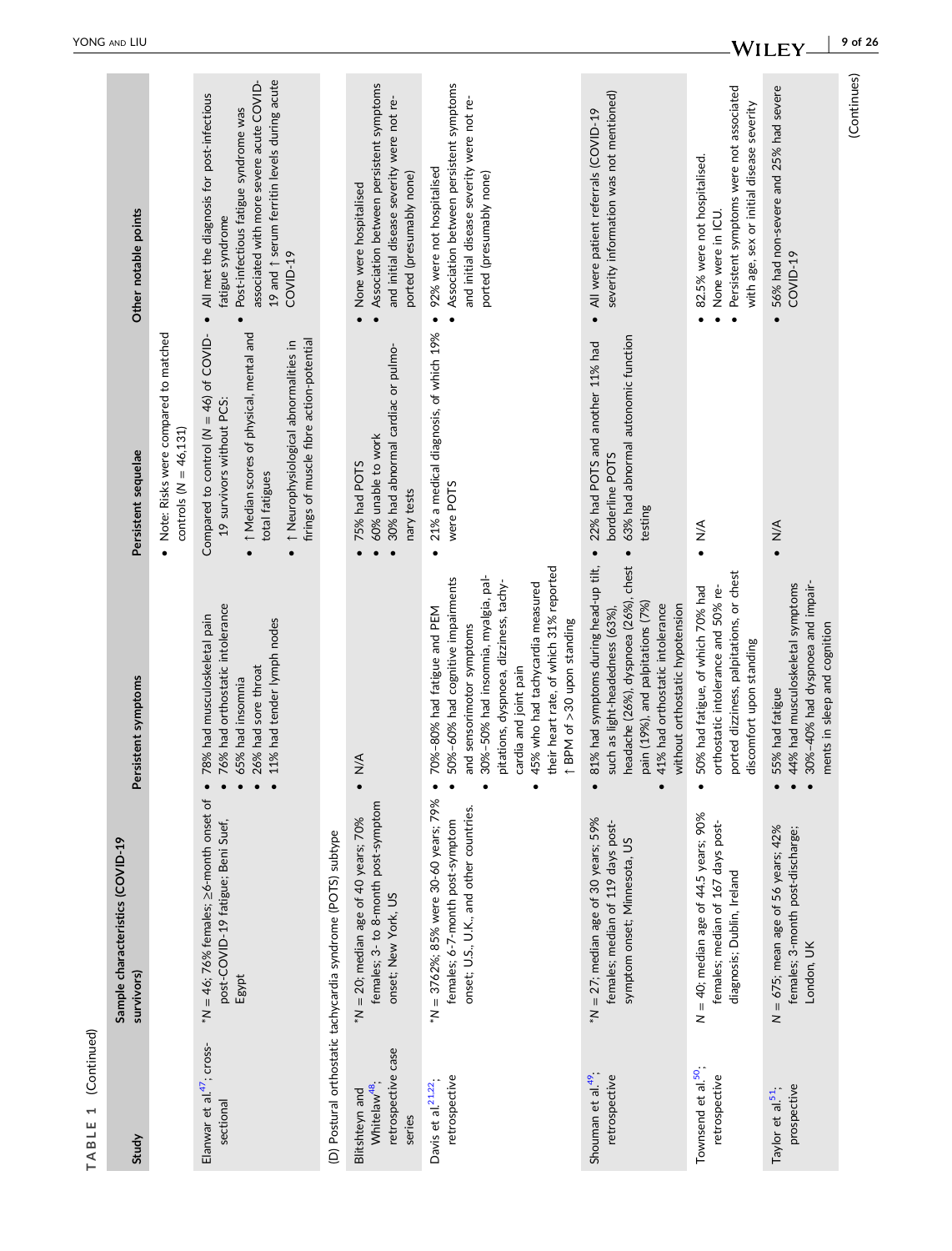|                       | 10 of 26<br>Other notable points               | <b>WILEY</b><br>Persistent symptoms were associated with<br>longer hospitalisation and female sex, but                                                                           |                                                 |                                                                                                                 | All were in ICU due to ARDS                                                                                                                                                                     | All were in ICU                                                                                                                                                                                                         | associated with inpatient rehabilitation<br>1 Duration of ICU stays and MV were<br>All were in ICU                                                                                                                                                                                                                                                                                                                                   | All were in ICU                                |
|-----------------------|------------------------------------------------|----------------------------------------------------------------------------------------------------------------------------------------------------------------------------------|-------------------------------------------------|-----------------------------------------------------------------------------------------------------------------|-------------------------------------------------------------------------------------------------------------------------------------------------------------------------------------------------|-------------------------------------------------------------------------------------------------------------------------------------------------------------------------------------------------------------------------|--------------------------------------------------------------------------------------------------------------------------------------------------------------------------------------------------------------------------------------------------------------------------------------------------------------------------------------------------------------------------------------------------------------------------------------|------------------------------------------------|
|                       |                                                | not age                                                                                                                                                                          |                                                 |                                                                                                                 | $\bullet$                                                                                                                                                                                       | $(N = 17)$<br>$\bullet$                                                                                                                                                                                                 | $\bullet$                                                                                                                                                                                                                                                                                                                                                                                                                            |                                                |
|                       | Persistent sequelae                            |                                                                                                                                                                                  |                                                 | All had impaired quality of life related<br>to physical status and general health<br>10% had worsened self-care | 74% did not manage to return to work<br>tive impairments compared to expected<br>U Mean scores of dyspnoea and cogni-<br>scores for healthy adults of the same<br>age<br>$\bullet$<br>$\bullet$ | 25% had inflammatory biomarker<br>28% had kidney biomarker<br>abnormalities<br>abnormalities                                                                                                                            | Impaired social activities (median score<br>scores of 33 and 50 (out of 100) at 3-<br>$(N = 30)$ did not manage to return to<br>90% of previously employed persons<br>Poor physical health with median<br>69% had impaired DLCO<br>of 0) at 3- and 6-month<br>20% had impaired FVC<br>and 6-month<br>work<br>$\bullet$<br>$\bullet$<br>$\bullet$                                                                                     |                                                |
|                       | Persistent symptoms                            | 42% (out of 53 patients) had orthostatic<br>20%-30% had anxiety and depression<br>15%-20% had taste or smell impair-<br>ments, cough, and GI and PTSD<br>intolerance<br>symptoms |                                                 | 40%-50% had worsened mobility, daily<br>functioning, depression, and anxiety<br>89% had pain or discomfort.     | 60% had peripheral nerve injury<br>43% had PTSD symptoms<br>29% had pressure ulcers<br>36% had depression<br>82% had joint pain<br>38% had anxiety                                              | 31% had impairments in daily activities<br>25% had depression and anxiety<br>84% had cognitive impairments<br>94% had ≥1 symptom of PICS<br>75% had sleep impairments<br>28% had PTSD symptoms<br>and low grip strength | sleeping, shoulder pain and restrictions<br>Weight loss at median of 6.5 and 5.4 kg<br>10%-20% had problems with cognition,<br><10% had muscle weakness, difficulty<br>Presence of pain (median score of 50)<br>hand function and walking, dyspnoea<br>90% had ≥1 symptom of PICS<br>25% had weakened condition<br>polyneuropathy<br>at 3- and 6-month<br>at 3- and 6-month<br>33% had fatigue<br>of extremities<br>and<br>$\bullet$ |                                                |
|                       | Sample characteristics (COVID-19<br>survivors) |                                                                                                                                                                                  |                                                 | 62 years; 29% females); 3-month post-<br>$N = 19$ (from $N = 54$ ; mean age of<br>ICU discharge; Paris, France  | females; 3-month post-ICU discharge;<br>$=$ 45; mean age of 58 years; $18%$<br>Paris, France                                                                                                    | females; 3-month post-ICU discharge;<br>$N = 32$ ; median age of 62 years; 28%<br>Liège, Belgium                                                                                                                        | females; 6-month post-ICU discharge;<br>N = 60; median age of 63 years; 32%<br>Groningen, The Netherlands                                                                                                                                                                                                                                                                                                                            |                                                |
| (Continued)<br>ABLE 1 | Study                                          |                                                                                                                                                                                  | (E) Post-intensive care syndrome (PICS) subtype | retrospective<br>Valent et al 52                                                                                | z<br>prospective<br>Daste et al. <sup>53</sup> ,                                                                                                                                                | Rousseau et al 54,<br>prospective                                                                                                                                                                                       | van Veenendaal et al. <sup>55</sup> ;<br>prospective                                                                                                                                                                                                                                                                                                                                                                                 | (F) Medical or clinical sequelae (MCS) subtype |

**TABLE 1** (Continued)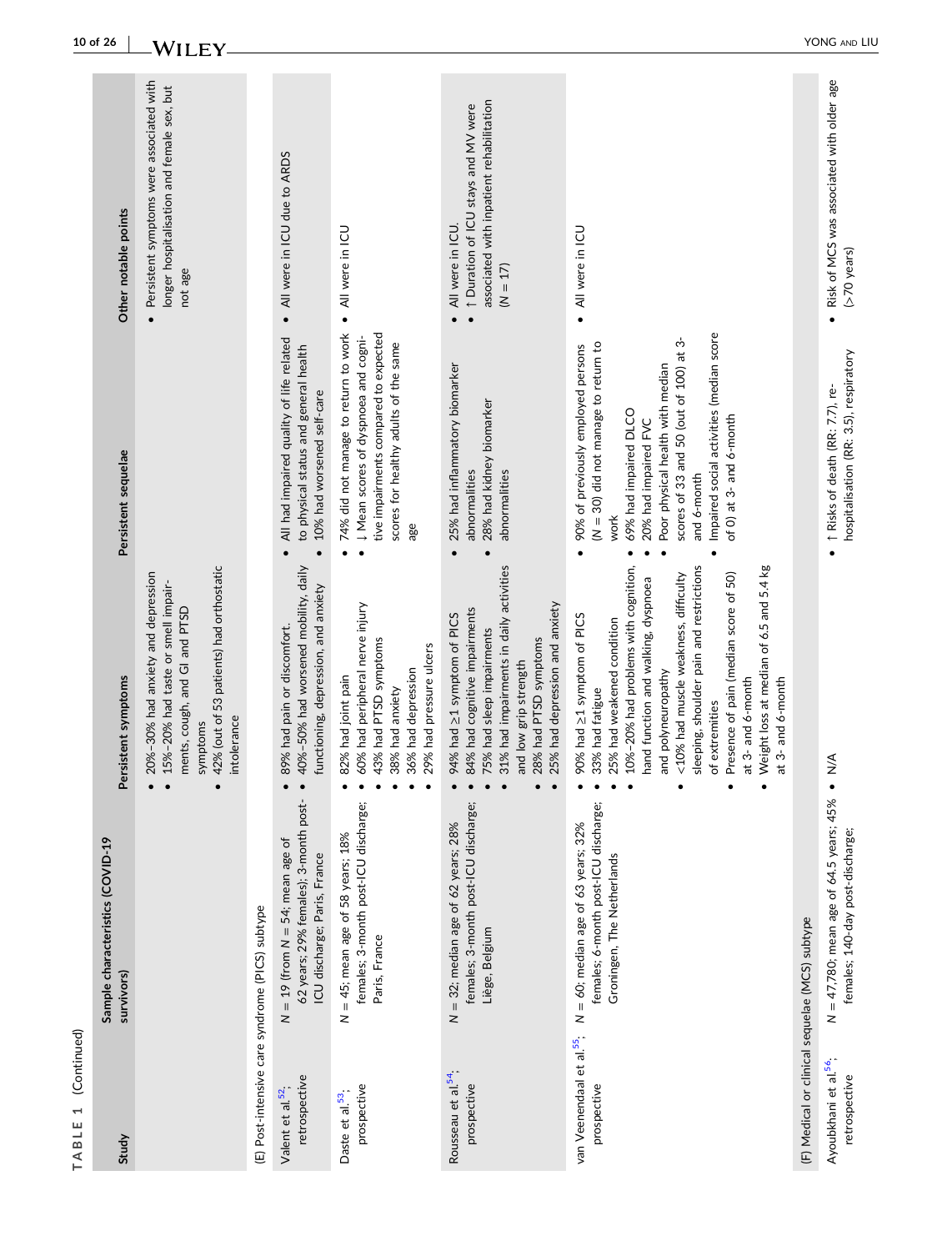| ۹      |
|--------|
| ı<br>г |
| г      |
| ٦      |
|        |

| Other notable points<br>Persistent sequelae    | Respiratory disease and diabetes diagnoses<br>cardiovascular event were associated with<br>were associated with ICU admission<br>Re-hospitalisation, death, and<br>non-ICU admission<br>$\bullet$<br>(RR: 3.0; new-onset, RR: 5.4), CKD (RR:<br>1.9, new-onset, RR: 2.0), and CLD (RR:<br>disease (RR: 6.0; new-onset, RR: 27.3),<br>diabetes (RR: 1.5; new-onset, RR: 3.5),<br>2.9; new-onset, RR: 4.4) compared to<br>major adverse cardiovascular event<br>controls ( $N = 50$ million) | conditions (e.g., cancers, fitting of dental or<br>Risk of MCS was associated with, but not<br>limited to, more severe acute COVID-19.<br>non-hospitalised COVID-19 and matched<br>control groups and between hospitalised<br>hearing devices, and accidents) between<br>No 1 risks in COVID-19-unrelated<br>COVID-19 and influenza groups.<br>$\bullet$<br>· 1 Risks of lipid, metabolic, neurological,<br>infections, pressure ulcer (HR: 1.2-2.0),<br>antacid, calcium channel blocker, beta-<br>LRT diseases, acute thromboembolism<br>cough medication, anticoagulant, mus-<br>cle relaxant, analgesic, antiarrhythmic,<br>metabolism, skin, muscle, oesophageal<br>muscle and coagulation disorders, hy-<br>respiratory failure (or insufficiency or<br>potension, fluid and electrolyte disor-<br>antidepressants, and anticonvulsants<br>↑ Risks of the use of bronchodilator,<br>1 Risks of hypertension, sleep-wake,<br>anaemia, CVD, heart failure, COPD,<br>Compared to control ( $N = 4,990,835$ ),<br>non-hospitalised COVID-19 group<br>and GI disorders, obesity, diabetes,<br>$(N = 13,997)$ , hospitalised COVID-19<br>asthmatic, loop diuretic, histamine<br>neurological, neurocognitive, lipid<br>insulin, hypoglycemic agent, anti-<br>blocker, anti-inflammatory agent,<br>ders, fatigue, acute renal failure,<br>bacterial infections, septicaemia,<br>antiemetic, penicillin, antifungal<br>antagonist, antilipidemic agent,<br>stress-related, anxiety-related<br>arrest), asthma, UTI, bacterial<br>antidiarrheal agent, laxatives,<br>Compared to influenza control<br>and acute PE (HR: 2.0-3.0)<br>1 Risk of death (HR: 1.59)<br>$(HR: 1.2 - 2.2)$<br>group had:<br>had:<br>$\bullet$ |
|------------------------------------------------|--------------------------------------------------------------------------------------------------------------------------------------------------------------------------------------------------------------------------------------------------------------------------------------------------------------------------------------------------------------------------------------------------------------------------------------------------------------------------------------------|---------------------------------------------------------------------------------------------------------------------------------------------------------------------------------------------------------------------------------------------------------------------------------------------------------------------------------------------------------------------------------------------------------------------------------------------------------------------------------------------------------------------------------------------------------------------------------------------------------------------------------------------------------------------------------------------------------------------------------------------------------------------------------------------------------------------------------------------------------------------------------------------------------------------------------------------------------------------------------------------------------------------------------------------------------------------------------------------------------------------------------------------------------------------------------------------------------------------------------------------------------------------------------------------------------------------------------------------------------------------------------------------------------------------------------------------------------------------------------------------------------------------------------------------------------------------------------------------------------------------------------------------------------------------------------------------------------------------|
| Persistent symptoms                            |                                                                                                                                                                                                                                                                                                                                                                                                                                                                                            | headache, and dysphagia (HR: 1.2-1.9)<br>arrhythmia, abdominal pain, joint pain,<br>circulatory and genitourinary symp-<br>1 Risks of respiratory, neurological,<br>toms, myalgia, fatigue, chest pain,<br>$\bullet$                                                                                                                                                                                                                                                                                                                                                                                                                                                                                                                                                                                                                                                                                                                                                                                                                                                                                                                                                                                                                                                                                                                                                                                                                                                                                                                                                                                                                                                                                                |
| Sample characteristics (COVID-19<br>survivors) | England, UK                                                                                                                                                                                                                                                                                                                                                                                                                                                                                | $N = 73,435$ (non-hospitalised) and $13,654$<br>12% females; 4-month post-diagnosis;<br>(hospitalised); mean age of 59 years;<br>SC                                                                                                                                                                                                                                                                                                                                                                                                                                                                                                                                                                                                                                                                                                                                                                                                                                                                                                                                                                                                                                                                                                                                                                                                                                                                                                                                                                                                                                                                                                                                                                                 |
| Study                                          |                                                                                                                                                                                                                                                                                                                                                                                                                                                                                            | retrospective<br>Al-Aly et al 57,                                                                                                                                                                                                                                                                                                                                                                                                                                                                                                                                                                                                                                                                                                                                                                                                                                                                                                                                                                                                                                                                                                                                                                                                                                                                                                                                                                                                                                                                                                                                                                                                                                                                                   |

(Continues)

(Continues)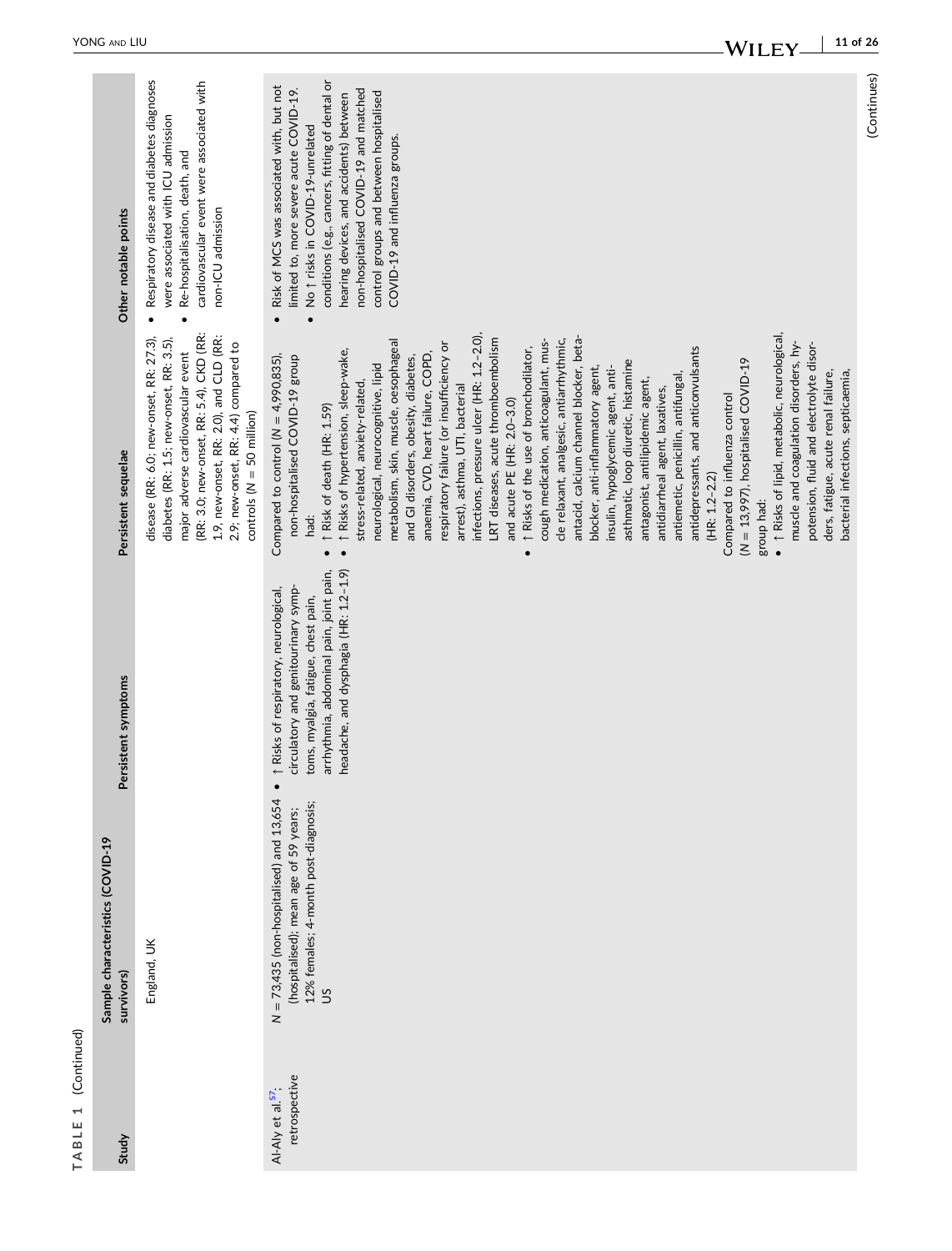| ۳<br>۹      |
|-------------|
| L<br>I<br>ı |
| í           |

| Other notable points                                                  |                                                                                                                                                                                                                                                                                                                                                                                                                                          | Risk of neurological sequelae was associ-<br>ated with ICU admission and<br>80% were not hospitalised.<br>3% had encephalopathy<br>20% were hospitalised.<br>4% were in ICU.<br>encephalopathy<br>$\bullet$                                                                                                                                                                                                                                                                                                                                                                                                                                                                                                                                                                                                                                                                                                                                                                                                                                                             | higher among those who were hospitalised,<br>Risks of certain medical sequelae were<br>92% were not hospitalised<br>8% were hospitalised<br>1% were in ICU                                                     |
|-----------------------------------------------------------------------|------------------------------------------------------------------------------------------------------------------------------------------------------------------------------------------------------------------------------------------------------------------------------------------------------------------------------------------------------------------------------------------------------------------------------------------|-------------------------------------------------------------------------------------------------------------------------------------------------------------------------------------------------------------------------------------------------------------------------------------------------------------------------------------------------------------------------------------------------------------------------------------------------------------------------------------------------------------------------------------------------------------------------------------------------------------------------------------------------------------------------------------------------------------------------------------------------------------------------------------------------------------------------------------------------------------------------------------------------------------------------------------------------------------------------------------------------------------------------------------------------------------------------|----------------------------------------------------------------------------------------------------------------------------------------------------------------------------------------------------------------|
| Persistent sequelae                                                   | pressure ulcer, dysphagia, anaemia, UTI,<br>laxatives, gastric medications, local an-<br>malnutrition, shock, and acute PE (HR:<br>LRT disease (HR: 1.3-2.0), respiratory<br>insulin, phosphorous, and cephalospo-<br>aesthetics, anxiolytics, antipsychotics,<br>dermatological agent, mouthwashes,<br>↑ Risks of the use of anticoagulants,<br>failure (or insufficiency or arrest),<br>rins (HR: 1.3-1.8)<br>$2.0 - 3.0$<br>$\bullet$ | anxiety or psychotic disorders (RR: 1.5;<br>syndrome (HR: 2.1), nerve disorder (HR:<br>disorders (HR: 1.2; new-onset, HR: 1.5),<br>junction disease (HR: 5.3), encephalitis<br>insomnia (HR: 1.2; new-onset, HR: 1.4)<br>disorder (HR: 1.3; new-onset, HR: 1.2),<br>insomnia (RR: 1.5; new-onset, HR: 1.9)<br>parkinsonism (HR: 1.5), Guillain-Barré<br>↑ Risks intracranial haemorrhage (HR:<br>1 Risks intracranial haemorrhage (RR:<br>1.3), myoneural junction disease (HR:<br>(HR: 1.7), mood, anxiety or psychotic<br>4.5), encephalitis (HR: 1.4), dementia<br>stroke (HR: 1.6; new-onset, HR: 2.0),<br>stroke (HR: 1.5; new-onset, HR: 1.6),<br>(HR: 1.7), dementia (HR: 2.3), mood,<br>nerve disorder (HR: 1.6), myoneural<br>compared to matched controls with<br>2.4; new-onset, HR: 2.5), ischaemic<br>1.2; new-onset, HR: 1.6), ischaemic<br>new-onset, RR: 1.8), substance use<br>substance use disorder (HR: 1.1),<br>other respiratory tract infections<br>compared to matched influenza<br>controls ( $N = 105, 579$ )<br>$(N = 236,038)$<br>$\bullet$ | migraine, seizure, anxiety, depression,<br>require medical care (5% higher than<br>the matched controls; $N = 266,586$ )<br>14% had ≥1 medical sequalae that<br>1 Risks of myalgia, hypertension,<br>$\bullet$ |
| Persistent symptoms<br>Sample characteristics (COVID-19<br>survivors) |                                                                                                                                                                                                                                                                                                                                                                                                                                          | $\frac{4}{2}$<br>$N = 236,379$ ; mean age of 46 years; 55.6%<br>females; 6-month post-diagnosis; US<br>and other countries                                                                                                                                                                                                                                                                                                                                                                                                                                                                                                                                                                                                                                                                                                                                                                                                                                                                                                                                              | $\frac{4}{2}$<br>$N = 266,586$ ; mean age of 42 years; 52%<br>females; 21- to 141-day post-SARS-<br>CoV-2 diagnosis; median of 95-day<br>follow-up; US                                                         |
| Study                                                                 |                                                                                                                                                                                                                                                                                                                                                                                                                                          | retrospective<br>Taquet et al. <sup>58</sup> ;                                                                                                                                                                                                                                                                                                                                                                                                                                                                                                                                                                                                                                                                                                                                                                                                                                                                                                                                                                                                                          | Daugherty et al. <sup>59</sup> ;<br>retrospective                                                                                                                                                              |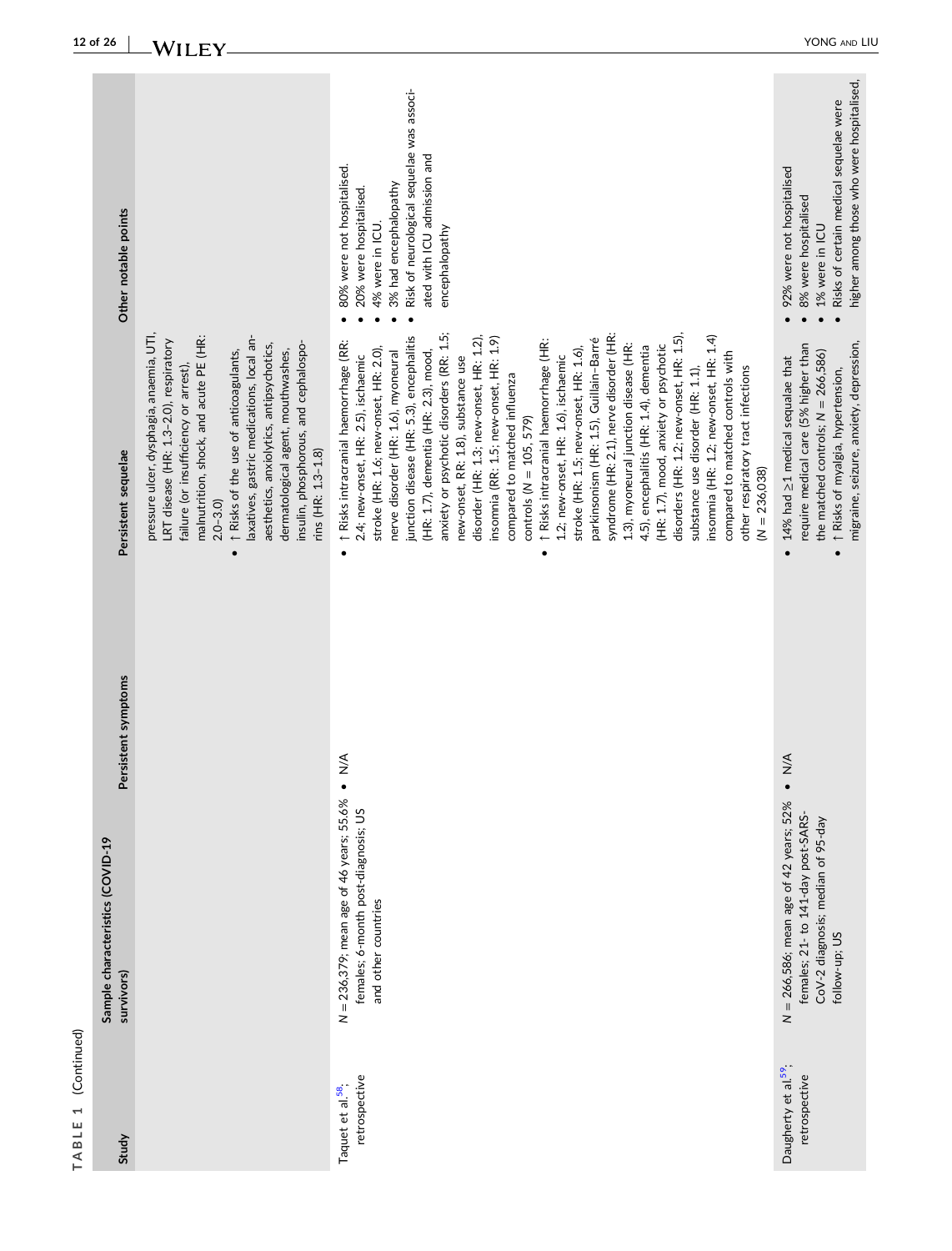| TABLE 1 (Continued)                               |                                                                                                                                                                                                                          |                                                                                                                                                               |                                                                                                                                                                                                                                                                                                                                                                                                                                                                                                                                                                                          |                                                                                                                                                                                                                                                                                                                     |
|---------------------------------------------------|--------------------------------------------------------------------------------------------------------------------------------------------------------------------------------------------------------------------------|---------------------------------------------------------------------------------------------------------------------------------------------------------------|------------------------------------------------------------------------------------------------------------------------------------------------------------------------------------------------------------------------------------------------------------------------------------------------------------------------------------------------------------------------------------------------------------------------------------------------------------------------------------------------------------------------------------------------------------------------------------------|---------------------------------------------------------------------------------------------------------------------------------------------------------------------------------------------------------------------------------------------------------------------------------------------------------------------|
| Study                                             | Sample characteristics (COVID-19<br>survivors)                                                                                                                                                                           | Persistent symptoms                                                                                                                                           | Persistent sequelae                                                                                                                                                                                                                                                                                                                                                                                                                                                                                                                                                                      | Other notable points                                                                                                                                                                                                                                                                                                |
|                                                   |                                                                                                                                                                                                                          |                                                                                                                                                               | anosmia (HR: 5.4), encephalopathy (HR:<br>and myocarditis (HR: 21.0) compared to<br>injury (HR: 2.0-3.0), pulmonary hyper-<br>6.3), interstitial lung disease (HR: 7.7),<br>CVD, stroke, memory impairment, pe-<br>2.0), fatigue, arrhythmia, heart failure,<br>tension, cardiomyopathy, hypercoagu-<br>ities, urticaria, sleep apnoea (HR: 1.0-<br>PTSD, diabetes, CKD, liver abnormal-<br>chronic respiratory failure (HR: 12.9),<br>ripheral neuropathy, acute kidney<br>lability, DVT, PE, dementia, acute<br>respiratory failure (HR: 3.0-4.0),<br>matched controls $(N = 266,586)$ | Risks of fatigue and anosmia were higher in<br>DVT, kidney injury, and sleep apnoea were<br>were over 50 years, and had pre-existing<br>Risks of myocarditis, hypercoagulability,<br>conditions when compared to their<br>higher in males versus females<br>respective matched controls<br>females versus males     |
| Chevinsky et al. <sup>60</sup> ;<br>retrospective | 61% females; 4-month post-COVID-19<br>N = 46,857%; 76% were 18-64 years;<br>74 years; 52% females; 4-month post-<br>Inpatients: N = 27,589%; 49% were 50-<br>discharge; US regionsOutpatients:<br>encounter; US regions. | 7% of inpatients and 8% of outpatients Note: Risks were compared to matched<br>commonly respiratory and neurological<br>had $\geq$ 1 persistent symptom, most | ↑ Risks of pneumonia (OR: 4.6), neuro- .<br>diseases, malnutrition, nerve and coag-<br>ulation disorders (OR: 2.2-3.2), neuro-<br>logical, respiratory, circulatory and GI<br>cognitive disorders, acute PE, mouth<br>controls ( $N = 27,589$ inpatients and<br>46,857 outpatients).                                                                                                                                                                                                                                                                                                     | Persistent symptoms were associated with<br>prior hospitalisation in inpatients (vs. Out-<br>patients) and 31- to 60-day range (vs. 1-<br>Persistent symptoms or new disease di-<br>Outpatients had mild disease, and none<br>• 30%-40% of inpatients were in ICU.<br>30- and 61- to 120-day ranges)<br>were in ICU |

symptoms, LRT diseases, respiratory failure (or insufficiency or arrest), haematuria, chest pain, URTI, UTI, fungal and bacterial infections, dysphagia, pressure ulcer, anaemia, pelvic inflammatory disease, heart failure, diabetes and anxiety (OR: 1.3–2.0) at day 31–60

symptoms, LRT diseases, respiratory

failure (or insufficiency or arrest), hae-

maturia, chest pain, URTI, UTI, fungal

agnoses were not associated in persons

agnoses were not associated in persons

aged <18 years.

aged <18 years.

in adults of >18 years

in adults of  $>18$  years

and anxiety (OR: 1.3-2.0) at day 31-60

pressure ulcer, anaemia, pelvic inflammatory disease, heart failure, diabetes

and bacterial infections, dysphagia,

. 1 Risks of pressure ulcer, acute PE, ↑ Risks of pressure ulcer, acute PE, pneumonia (OR: 2.2–2.8), LRT diseases, respiratory failure, neurocognitive disorders, anaemia, chest pain, bacterial infections, URTI, and UTI (OR: 1.4–1.8), at day 61–90 in adults >18 years • 1 Risks of neurocognitive disorders, ↑ Risks of neurocognitive disorders, pressure ulcer, gout (OR: 2.2–3.0), malnutrition, bacterial infection, UTI, neurological disorders, and respiratory symptoms (OR: 1.4–2.0) at day 91–120

pneumonia (OR: 2.2-2.8), LRT diseases,

respiratory failure, neurocognitive dis-

orders, anaemia, chest pain, bacterial

infections, URTI, and UTI (OR: 1.4-1.8),

at day  $61-90$  in adults  $>18$  years

(Continues) (Continues)

in adults of >18 years.

in adults of  $>18$  years.

symptoms (OR: 1.4-2.0) at day 91-120

neurological disorders, and respiratory

malnutrition, bacterial infection, UTI,

pressure ulcer, gout (OR: 2.2-3.0),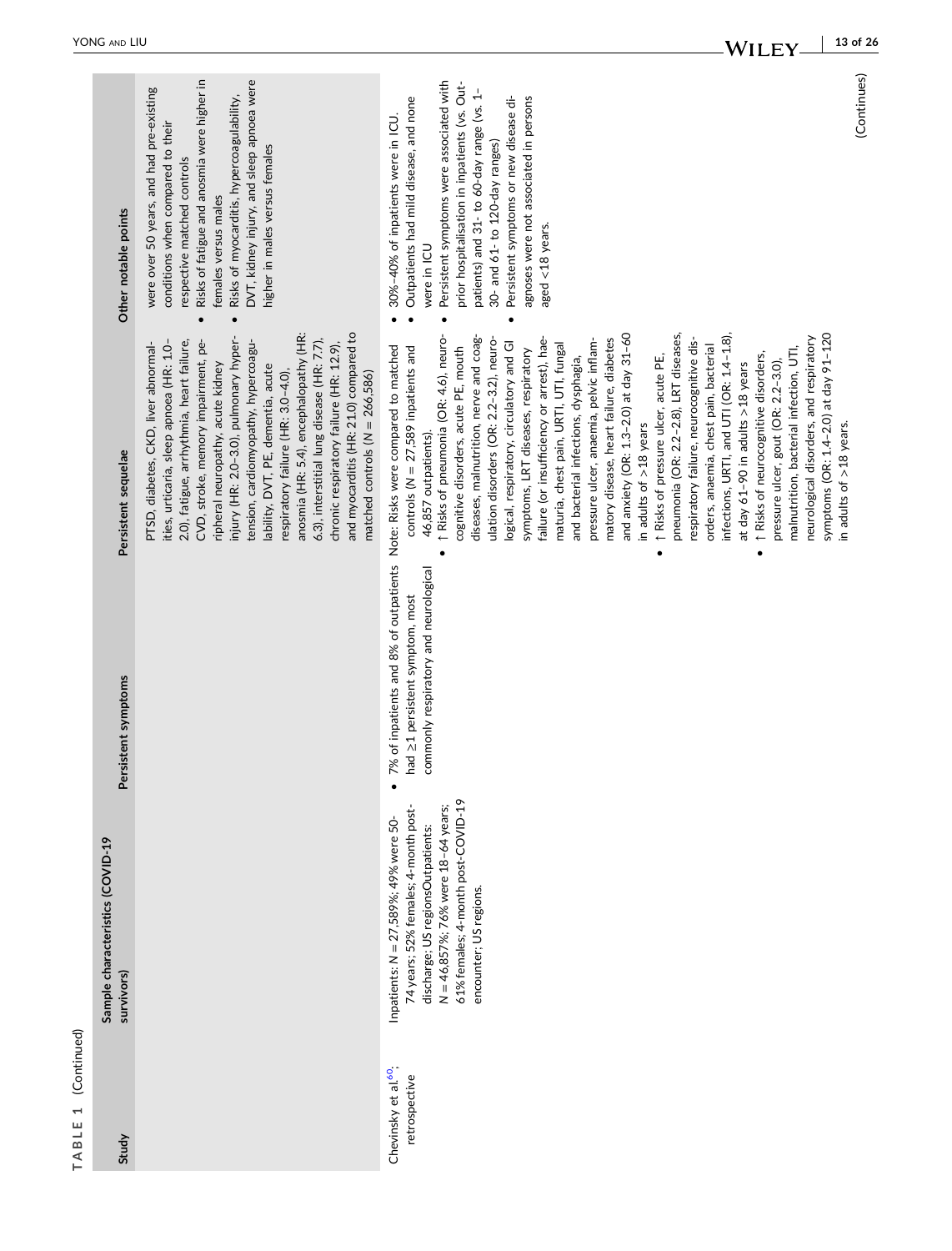| et al. <sup>61</sup> ; retrospective<br>Hernandez-Romieu<br>retrospective | 120-180-day post-diagnosis follow-up:<br>$N = 8983$ ; median age of 43 years; 61%<br>females; 6-month post-SARS-CoV-2<br>N = 1370; median age of 46 years;<br>N = 3171; 63% were 18-49 years;<br>28-180-day post-diagnosis follow-up:<br>diagnosis; Copenhagen, Denmark<br>Sample characteristics (COVID-19<br>57% females; Atlanta, Georgia.<br>Atlanta, Georgia.<br>survivors) | 23% had $\geq$ 1 persistent symptom at<br>dyspnoea, headache, fatigue, cough,<br>120-180-day follow-up: chest pain,<br>sleep disorders, and heartbeat<br>Persistent symptoms<br>abnormalities.<br>$\frac{4}{2}$ | No 1 risks of other persistent symptoms<br>back pain, 7% with joint disorder, 5.3%<br>eases, depression and anxiety) and drug<br>overweight or obesity, 2% with UTI and<br>visits during the 28-180-day, of which<br>(ischaemic stroke, CKD, CVD, diabetes,<br>↑ Risks of use of bronchodilators, short-<br>antipsychotics, glucose-lowering drugs,<br>hypertension, and 1.6% with disorders<br>3.6% with anxiety, 2.6% with diabetes,<br>usage (paracetamol, anti-inflammatory<br>(anosmia, cough and fatigue), diseases<br>new diagnosis at 120-180-day follow-<br>2.3% with hyperlipidaemia, 2.2% with<br>anticoagulants and antihypertensives)<br>1 Risks of hospital diagnoses of dysp-<br>4.4% with abdominal and pelvic pain,<br>acting $\beta$ 2-agonists, and triptans (RR:<br>up ( $N = 1370$ ): 7.1% diagnosed with<br>pulmonary fibrosis, neurological dis-<br>with muscle or soft tissue disorder;<br>noea and venous thromboembolism<br>69% required additional outpatient<br>Risks were compared to SARS-CoV-2-<br>gastroesophageal reflux, 1.7% with<br>of refraction and accommodation<br>negative controls ( $N = 80,894$ )<br>urinary incontinence, 2% with<br>agents, opioid-related drugs,<br>65% received new diagnosis.<br>antidepressants, anxiolytics,<br>Persistent sequelae<br>$(RR: 1.8 - 2.0)$<br>$1.2 - 1.6$<br>$\bullet$<br>$\bullet$ | day to 1-4 visits per 10,000 person-days at<br>Compared to hospitalised post-SARS-CoV-<br>visits per 10,000 person-days at 28- to 59-<br>anxiolytics, antipsychotics, anticoagulants,<br>agonists, cough medications, paracetamol,<br>SARS-CoV-2 patients had $\downarrow$ risks of drug<br>neurological diseases, and CVD; RR: 0.1-<br>0.5), and persistent symptoms (dyspnoea<br>older age, female sex, comorbidities, and<br>2 patients ( $N = 1310$ ), non-hospitalised<br>Outpatient visits declined from 2 to 24<br>Outpatient visits were associated with<br>opioid-related drugs, antidepressants,<br>use (bronchodilators, short-acting $\beta$ 2.<br>diseases (venous thromboembolism,<br>and antidepressants; RR: 0.2-0.64),<br>ischaemic stroke, pulmonary and<br>120-to 180-day post-diagnosis<br>non-Hispanic Black adults<br>All were not hospitalised<br>and fatigue; RR: 0.2-0.4)<br>None were hospitalised<br>Other notable points<br>$\bullet$<br>$\bullet$ |
|---------------------------------------------------------------------------|----------------------------------------------------------------------------------------------------------------------------------------------------------------------------------------------------------------------------------------------------------------------------------------------------------------------------------------------------------------------------------|-----------------------------------------------------------------------------------------------------------------------------------------------------------------------------------------------------------------|----------------------------------------------------------------------------------------------------------------------------------------------------------------------------------------------------------------------------------------------------------------------------------------------------------------------------------------------------------------------------------------------------------------------------------------------------------------------------------------------------------------------------------------------------------------------------------------------------------------------------------------------------------------------------------------------------------------------------------------------------------------------------------------------------------------------------------------------------------------------------------------------------------------------------------------------------------------------------------------------------------------------------------------------------------------------------------------------------------------------------------------------------------------------------------------------------------------------------------------------------------------------------------------------------------------------------------------------------------------------|--------------------------------------------------------------------------------------------------------------------------------------------------------------------------------------------------------------------------------------------------------------------------------------------------------------------------------------------------------------------------------------------------------------------------------------------------------------------------------------------------------------------------------------------------------------------------------------------------------------------------------------------------------------------------------------------------------------------------------------------------------------------------------------------------------------------------------------------------------------------------------------------------------------------------------------------------------------------------------|
|                                                                           | 65 years; 49% females); 1-year post-<br>$N = 543$ (from $N = 766$ ; mean age of                                                                                                                                                                                                                                                                                                  |                                                                                                                                                                                                                 | 7.5% died, half of which may be caused<br>by COVID-19 complications                                                                                                                                                                                                                                                                                                                                                                                                                                                                                                                                                                                                                                                                                                                                                                                                                                                                                                                                                                                                                                                                                                                                                                                                                                                                                                  | 57% discharged from emergency room<br>from mild-to-moderate COVID-19<br>$\bullet$                                                                                                                                                                                                                                                                                                                                                                                                                                                                                                                                                                                                                                                                                                                                                                                                                                                                                              |

 $TABLE 1 (Continued)$ **TABLE 1** (Continued)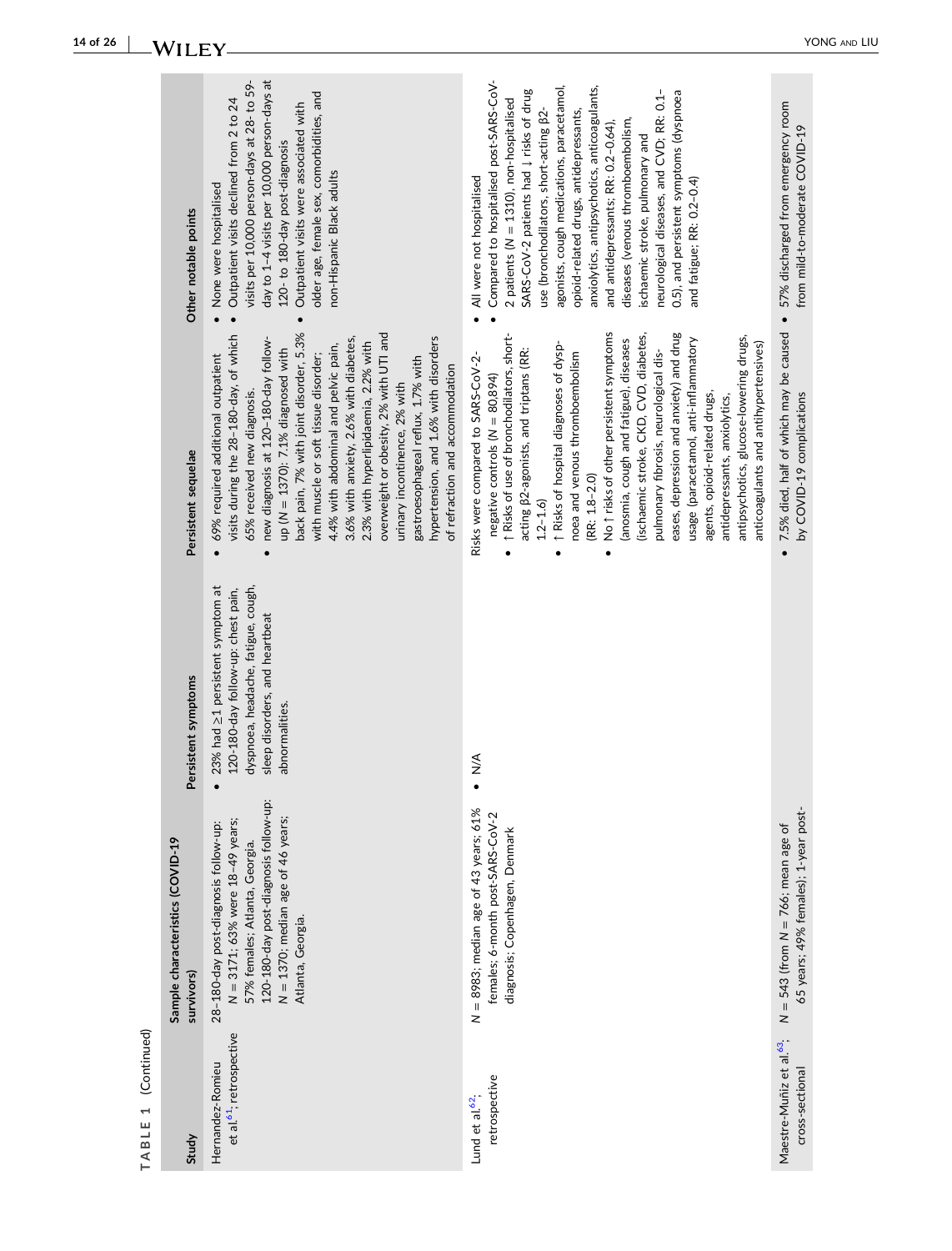| Study | Sample characteristics (COVID-19<br>survivors)                                                                                        | Persistent symptoms                                                                                                                                                                                                                                                                                                                                                                                                                                                                                                                                                                                                                                                                                                                                                                                                                                                                                                                                                                                                                                             | Persistent sequelae                                                                                                                                                                                                                                                                                                                                                                                                                                       | Other notable points                                                                                                                                           |
|-------|---------------------------------------------------------------------------------------------------------------------------------------|-----------------------------------------------------------------------------------------------------------------------------------------------------------------------------------------------------------------------------------------------------------------------------------------------------------------------------------------------------------------------------------------------------------------------------------------------------------------------------------------------------------------------------------------------------------------------------------------------------------------------------------------------------------------------------------------------------------------------------------------------------------------------------------------------------------------------------------------------------------------------------------------------------------------------------------------------------------------------------------------------------------------------------------------------------------------|-----------------------------------------------------------------------------------------------------------------------------------------------------------------------------------------------------------------------------------------------------------------------------------------------------------------------------------------------------------------------------------------------------------------------------------------------------------|----------------------------------------------------------------------------------------------------------------------------------------------------------------|
|       | discharge; Ciudad real, Spain                                                                                                         | 57% had ≥1 persistent symptom, most<br>commonly dyspnoea, fatigue, hair loss,<br>and memory problems                                                                                                                                                                                                                                                                                                                                                                                                                                                                                                                                                                                                                                                                                                                                                                                                                                                                                                                                                            | treatment intensification and 5% need<br>1%-2% developed diabetes, PE, acute<br>COVID-19 ( $N = 28$ ), 39% required a<br>myocardial infarction, stroke and<br>In patients with diabetes before<br>COVID-19 ( $N = 39$ ), 21% need<br>In patients with asthma before<br>COVID-19 ( $N = 109$ ), 9% need<br>In patients with COPD before<br>new need of oxygen therapy.<br>treatment intensification.<br>new insulin prescription.<br>and arthritis<br>COPD | Persistent symptoms were associated with<br>• 2%-2.4% developed DVT, hypertension • 43% discharged from hospital from severe<br>hospital admission<br>COVID-19 |
|       | odds ratio; PE, pulmonary embolism; PEM, post-exertional malaise; POTS,<br>respiratory tract infection; UTI, urinary tract infection. | Abbreviations: ARDS, acute respiratory distress syndrome; BMI, body mass index; BPM, beats per minute; CCC, Canadian Consensus Criteria; CDC, Centres for Disease Control and Prevention; CKD, chronic<br>capacity of the lung for carbon monoxide; DVT, deep vein thrombosis; FVC, forced vital capacity; GI, gastrointestinal; HR, hazard ratio; HRCT, high-resolution computed tomography; ICU, intensive care unit;<br>LRT, lower respiratory tract; MCS, medical or clinical sequelae; ME/CFS, myalgic encephalomyelitis/chronic fatigue syndrome; MRI, magnetic resonance imaging; MV, mechanical ventilation; O <sub>2</sub> , oxygen; OR,<br>kidney disease; CLD, chronic liver disease; COPD, chronic obstructive pulmonary disease; COVID-19, coronavirus disease 2019; CT, computed tomography; CVD, cardiovascular disease; DLCO, diffusing<br>Note: *N refers to sample sizes with selection or recruitment bias that specifically looked for participants with persistent symptoms. Studies were arranged in the order of appearance in the text. |                                                                                                                                                                                                                                                                                                                                                                                                                                                           | postural orthostatic tachycardia syndrome: PTSD, post-traumatic stress disorder; RR, rate ratio; TLC, total lung capacity; URTI, upper                         |

TABLE 1 (Continued) **TABLE 1** (Continued)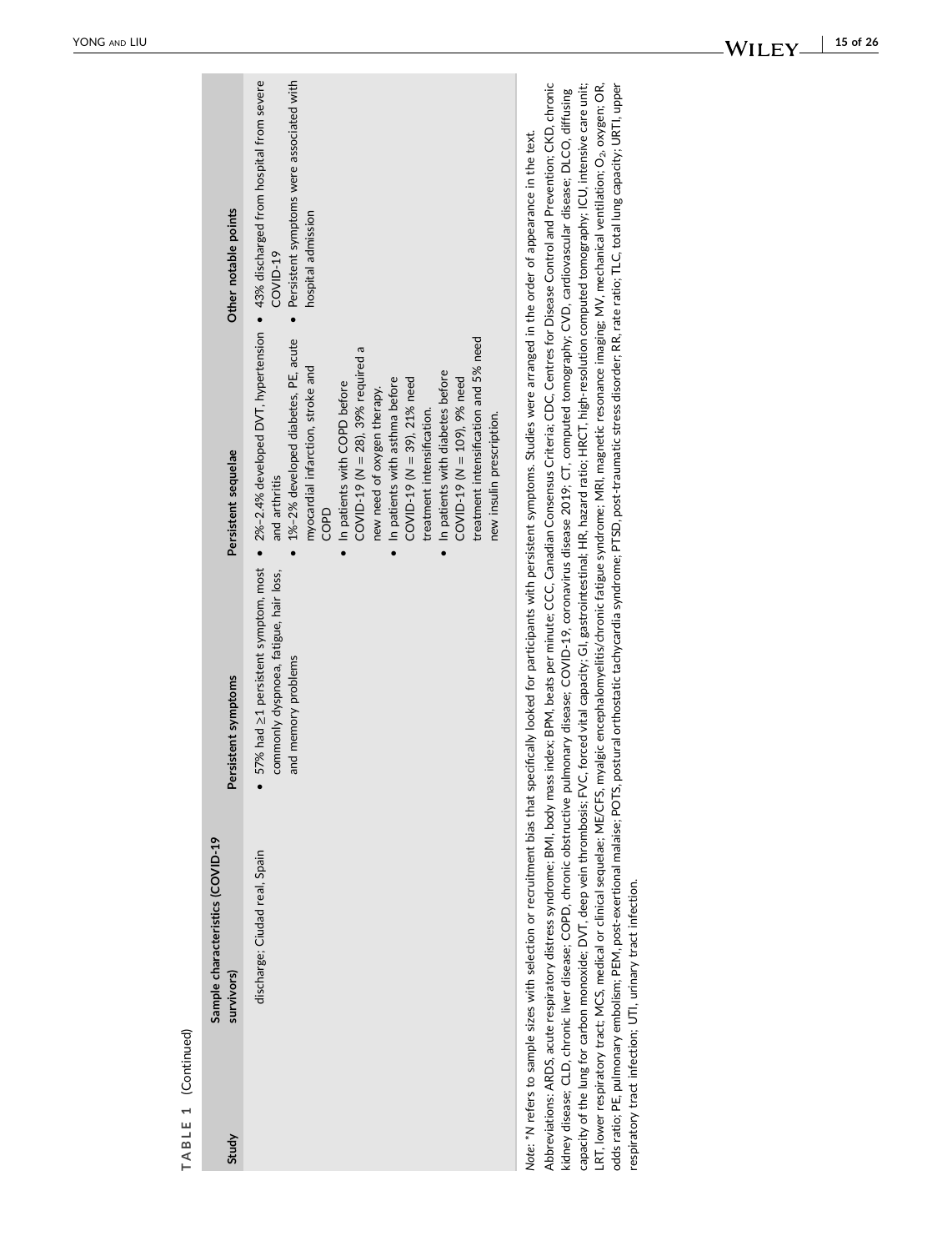<span id="page-15-0"></span>

**FIGURE 3** Flowchart of the literature search following the PRISMA guidelines

Several studies have found that survivors of mild COVID‐19 that needed no hospitalisation could develop multi‐organ impairments and symptomatic manifestations, especially fatigue, dyspnoea, and cognitive impairments, at 3- to 8-month follow-up.<sup>22,24,25</sup> Other studies have also reported that survivors of mild‐to‐moderate COVID‐19 can develop PCS with multi‐organ symptoms, regardless of the initial disease severity or hospitalisation status, at 6‐ to 12‐ month follow-up. $26-28$  More concerningly, even children with nonsevere COVID-19 may develop PCS with multi-organ manifesta-tions.<sup>[29,30](#page-21-0)</sup> These studies indicate that even non-severe COVID-19 (NSC) could lead to PCS with MOS; hence, the NSC‐MOS subtype. Descriptions of these key studies supporting this subtype are summarised in Table [1A](#page-3-0).

Studies investigating post‐COVID‐19 single‐organ impairment have also been performed. For example, pulmonary radiological abnormalities and impaired lung function have been found among COVID‐19 survivors, regardless of initial disease severity, at 3‐ to 12-month follow-up. $67-70$  One study has detected brain structural and metabolic abnormalities, which also correlated with persistent neurological and fatigue symptoms, among survivors of COVID‐19 (mostly mild) at 3-month post-discharge.<sup>71</sup> Radiological abnormalities have also been detected in the frontoparietal regions extending into the brainstem among COVID‐19 survivors with persistent neurological symptoms.<sup>[72,73](#page-23-0)</sup> Cardiac radiological abnormalities have also been documented among young survivors of asymptomatic or mild COVID-19.<sup>74-77</sup>

To date, there are no widely accepted pharmaceutical recommendations for PCS, let alone the NCS‐MOS subtype. However, rehabilitation programs have been reported to improve symptoms of PCS, although such PCS cases probably do not belong to the NSC‐ MOS subtype as they involved older survivors of moderate‐to‐ severe COVID-19.<sup>4,78-80</sup> Nevertheless, in principle, rehabilitation can be recommended for NSC‐MOS due to its holistic approach,

which need not be catered to specific pathophysiology. As there can be different rehabilitation programs (e.g., pulmonary, cardiac, musculoskeletal and neurological and multidisciplinary), rehabilitation may need to be personalised to individual NSC‐MOS subtype cases, for example, by basing it on which organ systems are most affected upon assessments.<sup>[79,81](#page-23-0)</sup>

#### **3.2** <sup>|</sup> **Pulmonary fibrosis sequelae (PFS)**

In severe-to-critical COVID-19, multi-organ failure and acute respiratory distress syndrome (ARDS) are common, which require pro-longed hospitalisation and intensive care unit (ICU) admission.<sup>[1,82](#page-21-0)</sup> Survivors of ARDS or severe respiratory infections usually face long‐ term pulmonary sequelae, namely pulmonary fibrosis, characterised by excessive extracellular matrix deposition within the lung interstitium and pulmonary parenchyma lesions. $83,84$  Moreover, patients with ARDS in the ICU are often subjected to invasive mechanical ventilation, which imposes mechanical stress that may contribute to pulmonary fibrosis and lung injury.<sup>[85,86](#page-23-0)</sup> Common symptoms of pulmonary fibrosis sequelae (PFS) are dyspnoea, dry cough, and fatigue. $87$  Ambardar et al. $88$  has also proposed post-COVID-19 pulmonary fibrosis as a sequela that comprises a subset of PCS cases.

At 2- to 3-month post-discharge, most COVID-19 survivors exhibited persistent symptoms (especially dyspnoea and fatigue) and multi-organ radiological abnormalities (particularly the lungs), which were associated with initial disease severity. $32$  This suggests that more severe COVID-19 may lead to MOS that are pulmonarycentred. In a 4‐month follow‐up study of discharged COVID‐19 patients, although 63% had radiological lung abnormalities, only 19% had fibrotic lung lesions that occurred exclusively in former ICU patients.<sup>33</sup> Other studies have also found that survivors of more severe COVID‐19 were more likely to develop lung fibrosis and other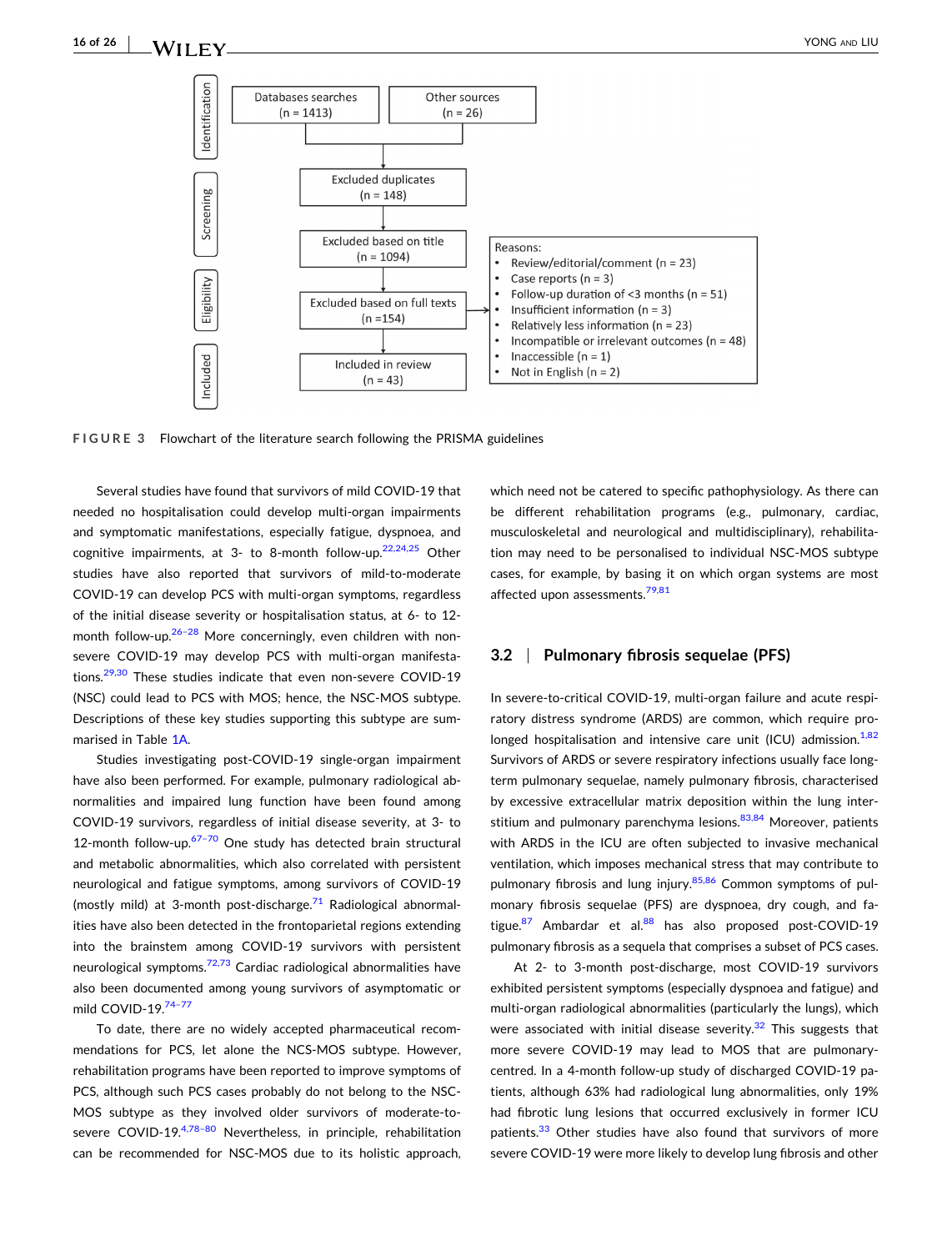pulmonary radiological abnormalities, as well as impaired lung function, up to 6‐ to 7‐month post‐discharge. A few of these studies also reported that long‐term pulmonary fibrosis was associated with comorbidities, male sex and older age. $34-41$  Details of these studies are summarised in Table [1B.](#page-3-0) Therefore, in contrast to NSC-MOS, the PFS subtype of PCS is dependent on the initial severity of acute COVID‐19.

As PFS is not an entirely novel condition, a few existing approved pharmaceutical drugs may aid PCS recovery due to PFS, namely antifibrinolytic agents like nintedanib and pirfenidone.<sup>[89](#page-23-0)</sup> A nonrandomised clinical trial has found that nintedanib minimised the frequency of lung injury in mechanically ventilated COVID‐19 patients  $(n = 30)$  compared to matched controls without nintedanib (*n* = 30) from 39% to 26%, with non‐significant differences in adverse events.<sup>[90](#page-23-0)</sup> Moreover, several randomised clinical trials (RCTs) are ongoing that are inspecting other medications (i.e., pirfenidone and tetrandrine), traditional Chinese medicine (i.e., FuzhengHuayu formula and Anluohuaxian), and interventions (i.e., mesenchymal stem cells and hyperbaric oxygen) for any potential therapeutic effects on COVID-19-associated pulmonary fibrosis<sup>[87](#page-23-0)</sup> (Table [2](#page-17-0)).

The Swiss Society for Pulmonology and other experts have suggested that pulmonary rehabilitation may help treat COVID‐19 survivors with PFS, post-ARDS sequelae, or persistent pulmonary symptoms. $91-93$  In brief, pulmonary rehabilitation entails breathing and aerobic exercises, airway clearance techniques, oxygen and nutritional support, and other aspects described in Siddiq et al. $91$  and Yang and Yang.<sup>94</sup> Several uncontrolled, observational studies have also supported the efficacy of pulmonary rehabilitation in improving exercise and lung function capacities, as well as symptoms of fatigue, dyspnoea, and mental health, among COVID-19 survivors.<sup>95-98</sup> In a prospective cohort study, pulmonary rehabilitation improved the physical and lung function of survivors of severe COVID‐19 (*n* = 99) compared to the control group of lung disease patients ( $n = 419$ ).<sup>99</sup> One RCT has also shown that a 6‐week pulmonary rehabilitation programme gradually improved lung function and exercise capacity in elderly survivors of COVID‐19 (*n* = 36) compared to no rehabilitation  $(n = 36).^{100}$ 

### **3.3** <sup>|</sup> **Myalgic encephalomyelitis/chronic fatigue syndrome (ME/CFS)**

Myalgic encephalomyelitis/chronic fatigue syndrome (ME/CFS) has three commonly used diagnostic criteria. The 1994 Centres for Disease Control and Prevention's (CDC) one entails severe fatigue lasting for at least 6 months with at least four of the following symptoms: cognitive impairments, tender cervical or axillary lymph nodes, headache, muscle and multi-joint pain, sore throat, postexertional malaise (PEM) and unrefreshing sleep. $101$  The 2003 Canadian Consensus Criteria (CCC) for ME/CFS involves fatigue, PEM, unrefreshing sleep, pain, at least two neurocognitive manifestations, and at least two of either autonomic, neuroendocrine, or immune manifestations that persist for 6 months or longer.<sup>[102](#page-24-0)</sup> The 2015

Institute of Medicine (IOM) diagnoses ME/CFS by four symptomatic manifestations lasting for at least 6 months: severe fatigue (not relievable with rest), PEM, unrefreshing sleep and either cognitive impairment or orthostatic intolerance.<sup>[103](#page-24-0)</sup>

An estimated 1% of the general population has ME/CFS. $104$ Although symptoms of ME/CFS may improve over the years, full recovery is achieved in about 5% of cases only.<sup>105</sup> The precise biological aetiology of ME/CFS remains undetermined with several proposed theories such as hypometabolism, autoimmunity, chronic inflammation, and dysautonomia. $106,107$  Common risk factors of ME/ CFS include female sex, major stressful life event, and infections, such as *Coxiella burnetii*, Epstein‐Barr virus, Ebola virus, Ross River virus, Chikungunya virus, West Nile virus, SARS‐CoV‐1, and now SARS‐  $CoV-2.<sup>108,109</sup>$  Due to the overlapping symptoms and possible mechanisms, many have predicted that PCS may eventually lead to ME/ CFS.[110–112](#page-24-0)

Indeed, a proportion of PCS survivors have been diagnosed with ME/CFS. For example, in a study of COVID‐19 survivors discharged 6 months prior, 14.3% (i.e., 3 out of 21) of those who still had fatigue qualified for a ME/CFS diagnosis. $42$  Another study found that among 802 COVID‐19 survivors who received a medical diagnosis due to persistent symptoms lasting for 6–7 months, 14.7% were ME/ CFS.[21,22](#page-21-0) In another study of COVID‐19 survivors with fatigue that persisted for at least 6 months, 45% of them fulfiled the criteria for ME/CFS; the remaining 55% had PEM for less than 14 h and did not meet the neurocognitive criteria for ME/CFS. This study showed that certain PCS cases are ME/CFS, and some may be borderline or subclinical ME/CFS.<sup>43</sup> Moreover, one study found that PCS survivors with post-infectious fatigue syndrome, a condition highly similar to ME/CFS, had (i) higher scores of physical and mental fatigue, (ii) more abnormal neurophysiological assessments and (iii) more severe acute COVID‐19 compared with controls (i.e., COVID‐19 survivors without  $PCS$ ). $47$ 

Another study reported that depending on the diagnostic criteria, 13%–18% of discharged COVID‐19 patients developed ME/ CFS at 6‐month.[44](#page-22-0) Similarly, in another study, 23% of SARS‐CoV‐2‐ positive persons with no history of fatigue and cognitive dysfunction developed ME/CFS at 6-month. $45$  In these studies, most participants were 30–60 years, and female sex was often a risk factor, whereas initial disease severity played little role in the development of ME/CFS (Table [1C](#page-3-0)). Interestingly, a study using a machine learning approach has identified several phenotypes in a sample of 57,622 patients who underwent SARS‐CoV‐2 testing, of which 20% were positive. One of the phenotypes is ME/CFS, which was two-fold more likely to happen to COVID‐19‐positive than—negative patients, especially among women younger than 65 years, at 6‐ to 9‐month post-infection.<sup>[46](#page-22-0)</sup> Further details of these studies are summarised in Table [1C.](#page-3-0)

For this subset of PCS survivors who develop ME/CFS, existing ME/CFS therapies may provide clinical benefits. A systematic review of 56 RCTs has identified five non‐pharmaceutical (i.e., involving cognitive behavioural therapy; CBT, graded‐exercise therapy; GET, rehabilitation, and acupuncture and abdominal tuina) and three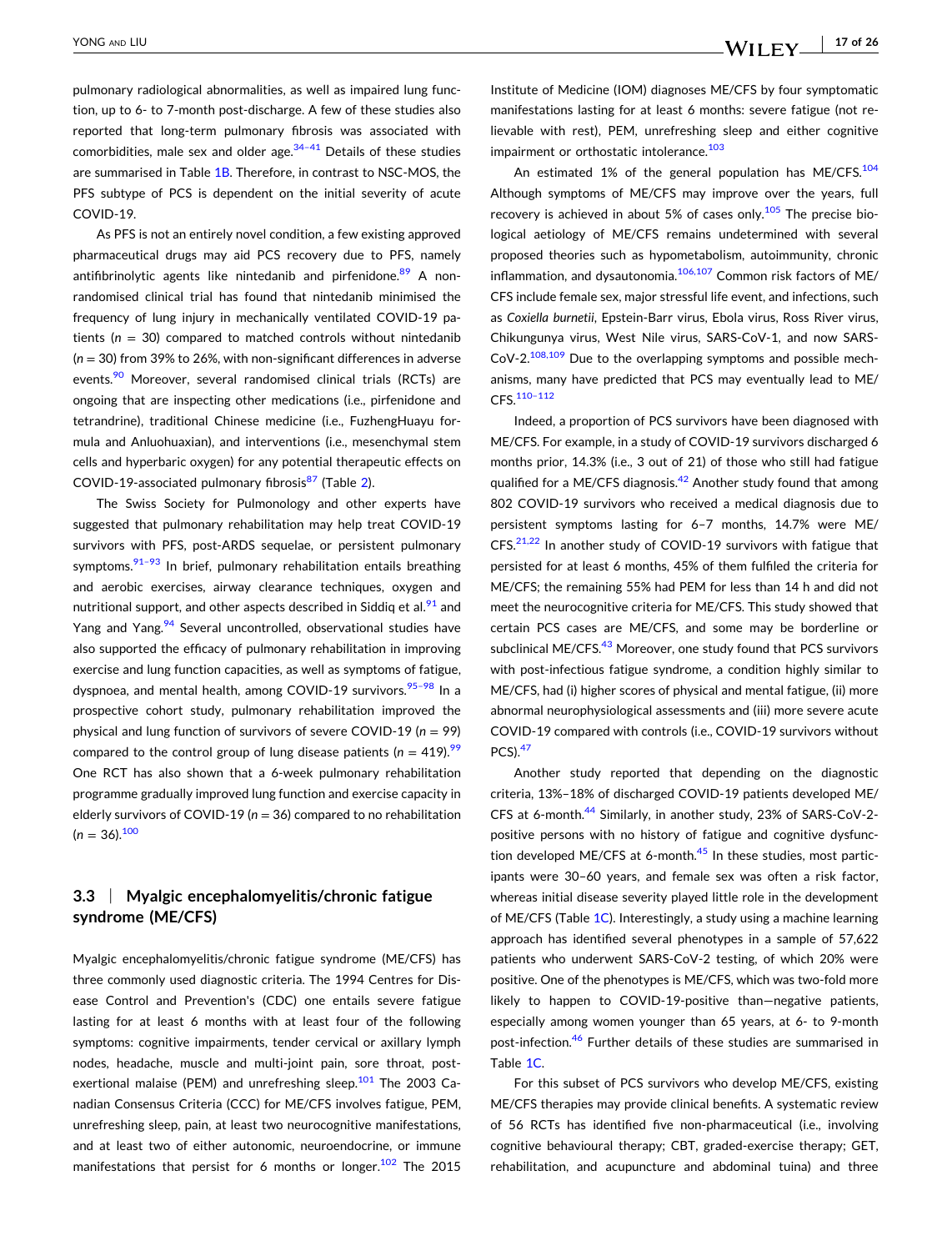<span id="page-17-0"></span>**TABLE 2** An overview of the symptoms, main pathophysiology, and potential interventions of the five proposed subtypes of the post‐ COVID‐19 syndrome (PCS)

|                    | Subtype Proposed diagnostic guide                                                                                                                                                                                                                                                                                                                | Main pathophysiology                                                                                      | <b>Potential interventions</b>                                                                                                                                                                                                                                                                                                                                                                                                                                                                          |
|--------------------|--------------------------------------------------------------------------------------------------------------------------------------------------------------------------------------------------------------------------------------------------------------------------------------------------------------------------------------------------|-----------------------------------------------------------------------------------------------------------|---------------------------------------------------------------------------------------------------------------------------------------------------------------------------------------------------------------------------------------------------------------------------------------------------------------------------------------------------------------------------------------------------------------------------------------------------------------------------------------------------------|
| NSC-<br><b>MOS</b> | Multi-organ symptoms lasting for $\geq$ 3 months after Tissue damage across multiple<br>acute COVID-19 (regardless of disease<br>severity), especially fatigue, dyspnoea and<br>cognitive impairments                                                                                                                                            | organs or system-wide<br>dysregulation                                                                    | • Personalised, multidisciplinary rehabilitation                                                                                                                                                                                                                                                                                                                                                                                                                                                        |
| <b>PFS</b>         | Pulmonary fibrosis and other pulmonary sequelae Extensive tissue damage,<br>(i.e., impaired lung function or respiratory<br>symptoms) lasting for $\geq$ 3 months after acute<br>COVID-19, especially severe COVID-19.                                                                                                                           | especially in the lungs                                                                                   | • Pulmonary rehabilitation<br>• Hyperbaric oxygen<br>• Nintedanib (antifibrotic drug)<br>• Pirfenidone (antifibrotic drug)<br>• Tetrandrine (calcium channel blocker)<br>• FuzhengHuayu formula (antifibrotic traditional<br>Chinese medicine)<br>• Anluohuaxian (antifibrotic traditional Chinese<br>medicine)<br>• Mesenchymal stem cells<br>• Galectin-3 inhibitor<br>• Poly-(ADP-ribose) polymerase inhibitor<br>• Cobrotoxin (nicotinic acetylcholine receptors<br>antagonist)                     |
| ME/CFS             | Disabling fatigue, unrefreshing sleep, PEM, and<br>either cognitive impairment or orthostatic<br>intolerance lasting for $\geq$ 6 months after acute<br>COVID-19.<br>More specific diagnostic criteria may follow the<br>1994 CDC, 2003 CCC or 2015 IOM criteria for<br>ME/CFS                                                                   | Dysfunction of the immune and • CBT (debatable)<br>nervous systems                                        | • GET (debatable)<br>• Rehabilitation<br>• Acupuncture<br>• Abdominal tuina<br>• Acupuncture<br>• Staphypan Berna vaccine (staphylococcal<br>toxoid)<br>• Rintatolimod (immunomodulator)<br>• Coenzyme Q10 + NADH (mitochondrial<br>modulator)<br>• Pain medications<br>• Sleep medications<br>• Antidepressants                                                                                                                                                                                        |
| <b>POTS</b>        | Increased heart rate of $>30$ beats per minute<br>within 5-10 min of standing or upright tilt<br>without orthostatic hypotension.<br>This condition lasts for $\geq$ 6 months after acute<br>COVID-19, which may occur with dizziness,<br>palpitations, blurred vision, headache,<br>generalised weakness, exercise intolerance,<br>and fatigue. | Dysfunction of the autonomic<br>nervous system                                                            | • Increased fluid and salt intake<br>• Compression garments/stockings<br>• Non-upright exercises<br>• Propranolol (beta-blocker)<br>· midodrine (vasopressor)<br>• ivabradine ( $I_f$ ion channel blocker)<br>• fludrocortisone (corticosteroid)<br>• antihistamines<br>• intravenous saline<br>verapamil (calcium channel blocker)<br>pyridostigmine (acetylcholinesterase inhibitor)<br>• clonidine (hypotensive agent)<br>• methyldopa (hypotensive agent)<br>• droxidopa (norepinephrine precursor) |
| <b>PICS</b>        | Physical (e.g., muscular weakness, weakened<br>handgrip, and poor mobility), cognitive (e.g.,<br>memory and concentration), and mental (e.g.,<br>anxiety, depression, and PTSD) sequelae lasting<br>for $\geq$ 3 months after acute COVID of ICU level<br>of severity.                                                                           | Severe-to-critical illnesses in<br>need of ICU level of care.<br>from which full recovery is<br>difficult | • Statin (lipid-lowering agent)<br>• Dabigatran (anticoagulant)<br>• RAAS inhibitors (modulator of the cardiovascular<br>and renal systems)<br>• SGLT2 inhibitors (glucose-lowering agent)<br>• Metformin (glucose-lowering agent)<br>• GLP-1RA (glucose-lowering agent)<br>• β-Adrenoceptor blockers (beta-blocker)<br>• Neuromuscular electrical stimulation<br>• Virtual reality therapy<br>• Rehabilitation programs                                                                                |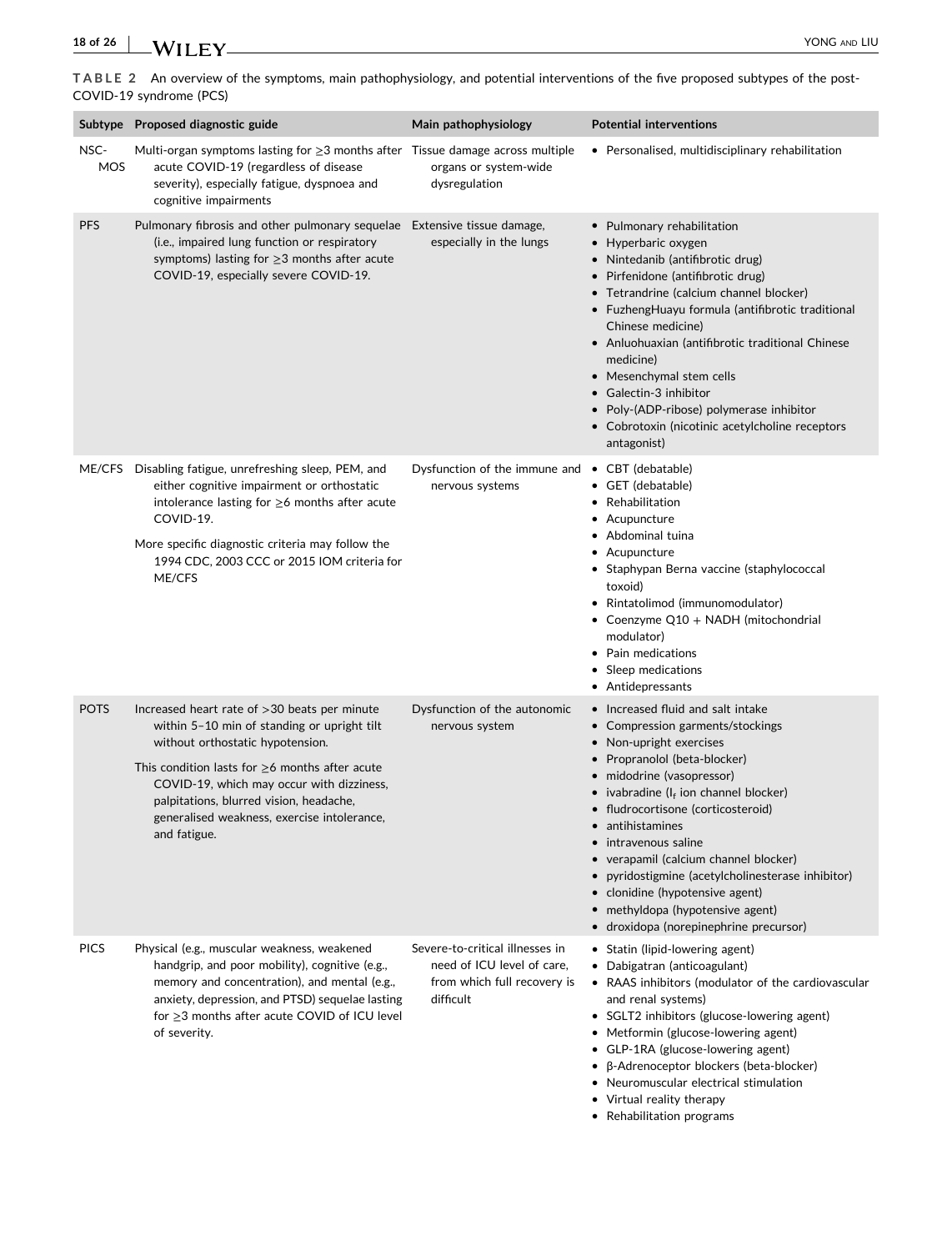#### **TABLE 2** (Continued)

|            | Subtype Proposed diagnostic guide                                                                                                                                                                                                                                 | Main pathophysiology                                        | <b>Potential interventions</b>                               |
|------------|-------------------------------------------------------------------------------------------------------------------------------------------------------------------------------------------------------------------------------------------------------------------|-------------------------------------------------------------|--------------------------------------------------------------|
| <b>MCS</b> | Acute or chronic diseases or other clinical sequelae<br>that require medical care.<br>Examples include respiratory, cardiovascular,<br>gastrointestinal, kidney, liver and neurological<br>diseases, diabetes, infectious diseases and<br>mental health disorders | Health deterioration or<br>unmasking of chronic<br>diseases | • Standard therapy for the medical or clinical<br>diagnosis. |

*Note*: In the intervention column, non‐pharmaceutical approaches are presented first, followed by pharmaceutical therapies. The relevant references are incorporated in the main text.

Abbreviations: CBT, cognitive behavioral therapy; CCC, Canadian Consensus Criteria; CDC, Centres for Disease Control and Prevention; GET, graded exercise therapy; GLP‐1RA, glucagon‐like peptide‐1 receptor agonist; ICU, intensive care unit; IOM, Institute of Medicine; MCS, medical or clinical sequelae; ME/CFS, myalgic encephalomyelitis or chronic fatigue syndrome; NSC‐MOS, non‐severe COVID‐19 multi‐organ sequelae; PEM, post‐ exertional malaise; PFS, pulmonary fibrosis sequelae; PICS, post-intensive care syndrome; POTS, postural orthostatic tachycardia syndrome; PTSD, post‐traumatic stress disorder; RAAS, renin‐angiotensin‐aldosterone system; SGLT2, sodium‐glucose co‐transporter‐2.

pharmaceutical (i.e., Staphypan Berna vaccine, rintatolimod and coenzyme  $Q10 + NADH$ ) therapies that significantly improved symptoms of ME/CFS $113$  (Table [2](#page-17-0)). Reviews and clinical practice have also suggested using other pharmaceuticals to treat specific symptoms of ME/CFS, rather than the syndrome itself, such as sleep and pain medications and antidepressants.<sup>114,115</sup> For CBT and GET, their effectiveness and even potential harm in ME/CFS have been debated, possibly due to the flawed RCTs and incompatibility with underlying pathophysiology. $116-118$  Recently, the UK NICE has ceased recommending GET and CBT for treating ME/CFS, although CBT may still be used to manage patients' psychological symptoms.<sup>[119](#page-24-0)</sup> Thus, similar precautions may be needed for patients with PCS.

### **3.4** <sup>|</sup> **Postural orthostatic tachycardia syndrome (POTS)**

Postural orthostatic tachycardia syndrome (POTS) is a common autonomic disorder lasting for 6 months or more, diagnosed by an increased heart rate of >30 beats per minute (BPM) within 5–10 min of standing or upright tilt without orthostatic hypotension. This condition may also occur with dizziness, palpitations, blurred vision, headache, generalised weakness, exercise intolerance, and fa-tigue.<sup>[120,121](#page-24-0)</sup> The prevalence of POTS stands at 0.2%-1% in developed countries, with about 80% of cases affecting younger females and 50% of cases recovering spontaneously within 1–3 years. Possible aetiologies of POTS include dysautonomia, hypovolaemia, and hyperadrenergic stimulation; possible triggers include surgery, pregnancy, psychological stress, concussion, and, most commonly, infections of the gastrointestinal and respiratory tracts. $121,122$ 

Therefore, COVID‐19, being a respiratory viral disease, may trigger POTS, which has been documented in several case series. The majority of these cases involved female survivors and were not associated with initial COVID-19 severity.<sup>48,123-125</sup> In a large-scale survey of 3762 COVID-19 (mostly mild) survivors, 30% of those who had persistent tachycardia also reported an increase of >30 BPM upon standing, and 19% of those who sought medical diagnosis

received POTS.<sup>[21,22](#page-21-0)</sup> Another study of 27 COVID-19 survivors referred for autonomic nervous system testing for possible dysautonomia found that 22% fulfiled the criteria for POTS and another 11% with borderline POTS.<sup>[49](#page-22-0)</sup> Borderline or sub-clinical POTS has also been seen in other studies, where a proportion of COVID‐19 survivors with persistent symptoms (most commonly fatigue) also showed orthostatic intolerance. $50,51$  Details of these studies are summarised in Table [1D.](#page-3-0)

- **19 of 26**

WILEY\_

A case series of 15 persons with post‐COVID‐19 POTS has reported symptomatic relief with pharmaceutical (i.e., propranolol, midodrine, ivabradine, fludrocortisone and antihistamines) or non‐ pharmaceutical (i.e., increased fluid and salt intake, compression stocking and non‐upright exercise) approaches commonly used for POTS.<sup>[48](#page-22-0)</sup> However, no comparison group was involved in this case series, so further controlled studies are warranted. Interestingly, ivabradine has been shown to relieve racing heart rate more effectively than carvedilol in a small study of 24 COVID‐19 survivors with palpitations or tachycardia.<sup>[126](#page-24-0)</sup> Other pharmaceutical options for POTS include intravenous saline, pyridostigmine, clonidine, methyldopa, verapamil and droxidopa, $121,122$  which may be useful for treating the POTS subtype of PCS as well (Table [2\)](#page-17-0). However, the Heart Rhythm Society has recommended non‐pharmaceutical approaches for POTS first, followed by pharmaceutical options if necessary; therapies also need personalisation as there are no uni-versally accepted approaches for POTS.<sup>[121](#page-24-0)</sup>

#### **3.5** <sup>|</sup> **Post‐intensive care syndrome (PICS)**

Complete recovery may not be possible following a bout of severe‐ to-critical illness (e.g., multi-organ failure, sepsis or ARDS), particularly when prolonged ICU level of care was needed. This is widely known as the post‐intensive care syndrome (PICS) that has three major hallmarks: long‐term cognitive (e.g., memory and concentration), mental (e.g., anxiety, depression and post‐traumatic stress disorder; PTSD), and physical (e.g., muscular weakness, weakened handgrip and poor mobility) sequelae that substantially impair the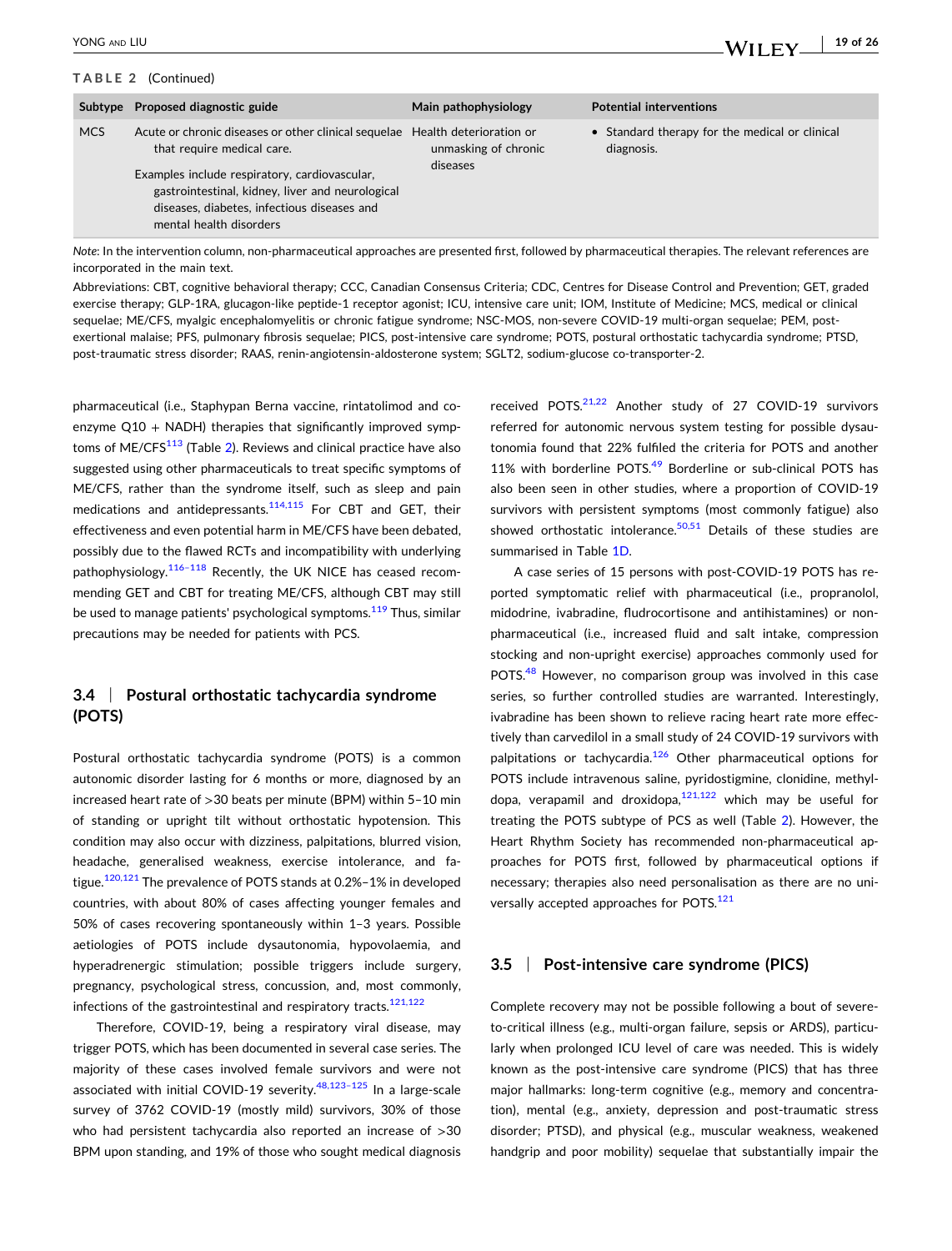quality of life. $127,128$  Although PICS is a well-known syndrome, the lack of diagnostic codes has impeded medical intervention efforts.<sup>129</sup> About 14% and 5% of COVID‐19 cases are severe and critical, respectively, especially among older adults and individuals with multiple medical comorbidities, which may require extended hospitalisation and ICU admission. $1,82$  As follows, several have proposed that a proportion of PCS cases may be PICS. $130,131$ 

In a small study of survivors of severe COVID‐19, everyone had impaired life quality related to physical status and general health, with 42% of participants also experiencing cognitive and mental health impairments at 3-month post-ICU discharge.<sup>[52](#page-22-0)</sup> Another 3month follow‐up study of post‐ICU COVID‐19 survivors also found a high prevalence of PICS‐related impairments, with an additional symptom of persistent dyspnoea. $53$  Similarly, other studies involving ICU survivors of COVID‐19 have noted that 90% or more had at least one symptom of PICS, namely impairments in physical, cogni-tive, or mental health functioning at 3- and 6-month.<sup>[54,55](#page-22-0)</sup> In one of those studies, survivors with COVID‐19‐related PICS also had additional health complications of weight loss, dyspnoea, and impaired lung function.<sup>[55](#page-22-0)</sup> These studies indicate that PICS with possible pulmonary sequelae may constitute a subset of PCS with a history of ICU admission. Further accounts of these studies are documented in Table [1E.](#page-3-0)

As PICS is not an entirely novel condition, a few existing pharmaceutical drugs with good safety profiles may aid PCS recovery due to PICS. To this end, Bangash et al. $130$  have proposed that if chronic inflammation, thrombosis or fibrosis are present in COVID‐ 19 survivors with PICS, antagonists of these pathological processes may help. These antagonists include statin, dabigatran, renin‐ angiotensin-aldosterone system inhibitors, sodium-glucose cotransporter‐2 inhibitors, glucagon‐like peptide‐1 receptor agonist, metformin and β-adrenoceptor blockers<sup>[130,132,133](#page-25-0)</sup> (Table [2\)](#page-17-0). However, it should be noted that these medications have not been tested in clinical trials involving post‐COVID‐19 PICS patients, so further discretions are necessary.

Several studies have emphasised the necessity of PICS screening and rehabilitation needs assessments in post‐ICU survivors of COVID‐19[.134,135](#page-25-0) However, a meta‐analysis of 10 RCTs has reported that post‐ICU physical rehabilitation may not necessarily improve health and mental quality of life at 6- to 12-month.<sup>[136](#page-25-0)</sup> Nonetheless, more RCTs are ongoing that sought to test other potential nonpharmaceutical therapies (e.g., neuromuscular electrical stimulation, virtual reality and rehabilitation programs) for post‐ICU survivors of COVID‐19[.137–141](#page-25-0)

#### **3.6** <sup>|</sup> **Medical or clinical sequelae (MCS)**

Nath $142$  is arguably the first to hypothesise that one possible aetiology of PCS is the 'unmasking of underlying comorbidities'. Similarly, Hacker et al.<sup>143</sup> noted three ways in which COVID-19 may be linked to chronic diseases: (i) COVID‐19 may exacerbate the health of those with or at risk of chronic diseases; (ii) pandemic circumstances may

have interrupted routine management, diagnosis, and prevention of chronic diseases; (iii) COVID‐19 sequelae may have caused additional chronic diseases or formed a new group of patients with chronic conditions. In other words, acute COVID‐19 may have the capacity to deteriorate the health of survivors, leading to medical or clinical sequelae (MCS) in need of medical attention, such as diabetes, respiratory, cardiovascular, gastrointestinal and neurological diseases and mental and behavioural disorders. MCS is also unique from the other PCS subtypes as it involves a broad spectrum of actual diseases, rather than symptoms or radiological abnormalities seen in other subtypes.

In a study of 47,480 COVID‐19 survivors (previously hospitalised) and 47,780 matched controls, the risks of new diagnoses of respiratory disease, cardiovascular disease, chronic liver disease, chronic kidney disease, and diabetes were several times greater in the COVID-19 group at 140-day.<sup>[56](#page-22-0)</sup> An outcome-specific cohort study has also found increased risks of various diseases and symptoms involving the neurocognitive, respiratory, cardiovascular, and metabolic systems, as well as medications (e.g., bronchodilators, anticoagulants, antilipidemic agents, etc.), among 73,435 COVID‐19 survivors (non-hospitalised) compared to matched controls and influenza patients at 4-month. $57$  Another controlled cohort study involving 236,379 COVID‐19 patients also found that the risks of neurological and psychiatric diseases were higher than matched controls with other respiratory tract infections at 6‐month, especially among those with more severe acute COVID-19.<sup>58</sup> In another largescaled controlled cohort study, SARS‐CoV‐2‐infected persons (*N* = 266,586) had elevated risks of multiple sequelae (i.e., ranging from acute and chronic neurological, psychiatric, respiratory, cardiovascular and metabolic conditions) that required medical care compared to matched controls (*N* = 266,586) up to 4‐month follow‐ up. Such risks were also higher for those over 50 years old, with comorbidities, and previously hospitalised for COVID-19.<sup>[59](#page-22-0)</sup> These findings indicate that the MCS subtype may be associated with, but not limited to, more severe COVID‐19. Further descriptions of these studies are presented in Table [1F.](#page-3-0)

Another controlled cohort study, however, found that various new diagnoses (e.g., neurological, psychiatric, musculoskeletal and respiratory disorders) happened at 1‐ to 2‐month rather than 3‐ to 4‐ month post-COVID-19.<sup>60</sup> Similarly, an uncontrolled cohort study noted that 69% of non‐hospitalised COVID‐19 survivors required additional outpatient visits at 28‐ to 180‐day post‐diagnosis, of which 65% received a new medical diagnosis.<sup>[61](#page-22-0)</sup> Thus, the MCS subtype of PCS may also occur earlier than 3 months after acute COVID‐19 in some instances. Moreover, not every MCS may be as prominent as some studies reported. This is shown in a population-based study of SARS-CoV-2-positive non-hospitalised individuals, where only risks of hospital diagnoses of dyspnoea and venous thromboembolism were found heightened compared to SARS‐CoV‐2‐negative controls at 6‐month; other persistent symptoms (e.g., fatigue and cough), diseases (e.g., neurological, respiratory and cardiovascular diseases), and drug prescriptions (e.g., anti‐inflammatories, anticoagulants and antihypertensives) were not statistically different between groups.<sup>[62](#page-23-0)</sup>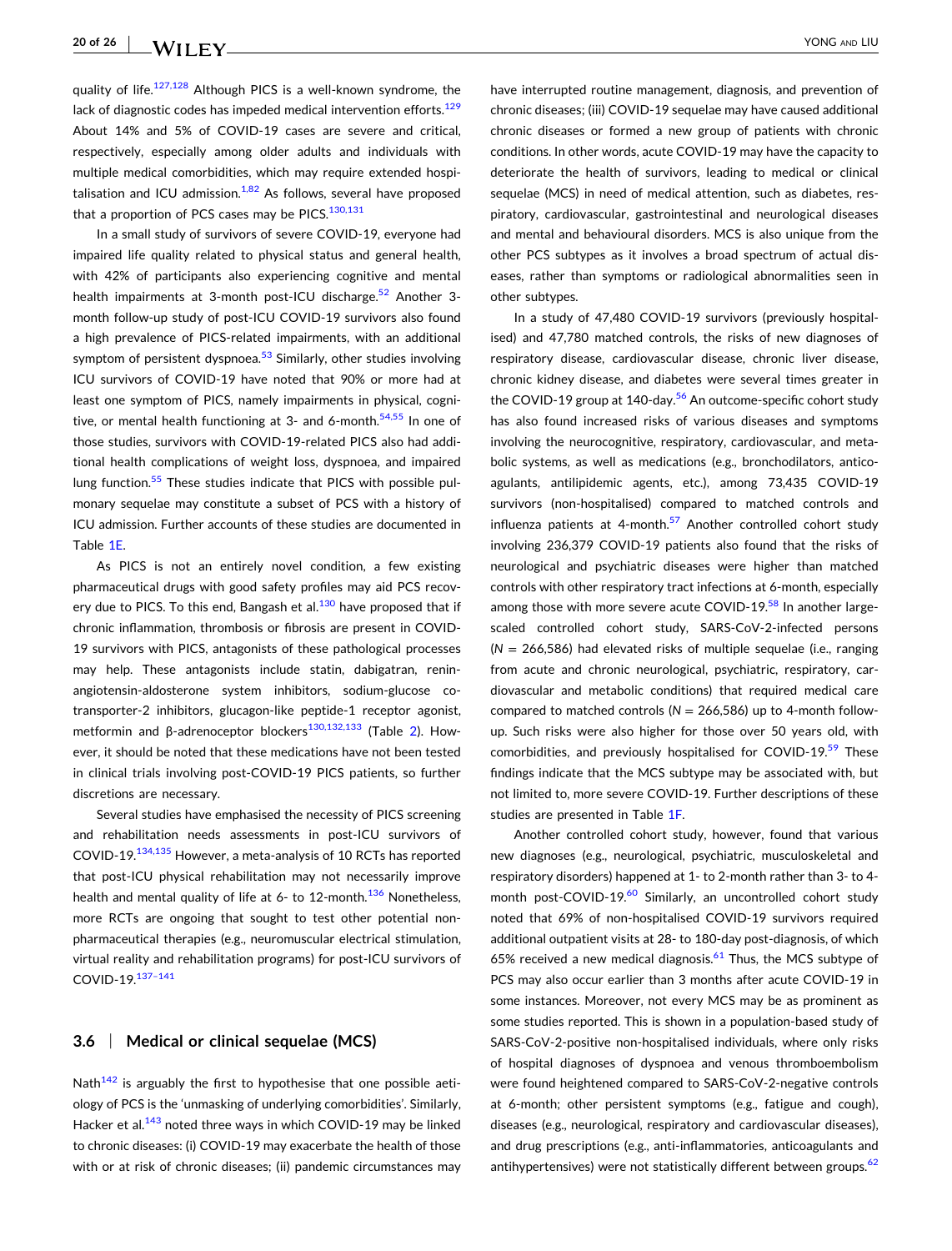Lastly, one cohort study reported that COVID‐19 survivors at 1‐year post-discharge may also experience exacerbations of pre-existing and new onset of medical conditions.<sup>[63](#page-23-0)</sup> Further details of these pertinent studies are summarised in Table [1F](#page-3-0).

Therefore, these cohort studies show that acute COVID‐19 (even when mild) may qualify as a risk factor for MCS that require medical attention. As such, increased use or prescriptions of various medications for those MCS were also reported in some of these studies. The lack of specific MCS in these studies indicates that (i) COVID‐19 induces MCS via a myriad of disease‐specific mechanisms or (ii) COVID‐19 exacerbates existing health conditions, or both. Nonetheless, MCS may also qualify as a PCS subtype given that concrete evidence has emphasised COVID‐19 as an initiator of MCS up to 9-month follow-up (Table  $1F$ ). Accepting this notion may also mean that clinicians have to monitor the health of COVID‐19 survivors more closely for risks of MCS to determine whether further management and interventions may be required.

#### **4** <sup>|</sup> **DISCUSSION**

PCS (or initially called long‐COVID or long‐haul COVID) is arguably the first medical condition brought to the attention of scientific and medical communities from patients' advocacy in social support groups.<sup>144</sup> Although sufferers of PCS faced disbelief initially, with their symptoms dismissed as mental health issues related to stress and anxiety, PCS research has since made substantial progress. As scientific knowledge on PCS is rapidly evolving, we have better understood the spectrum, prevalence, and duration of symptoms that characterise PCS, as well as the six putative subtypes and their respective potential therapies described in this review.

The medical and research prospects of PCS also seem promising. The UK National Health Service (NHS) has allocated £10 million to support the recovery process of PCS sufferers through specialised clinics and telerehabilitation. Moreover, the UK National Institute for Health Research (NIHR) has dedicated £20 million to fund research on biomarkers and therapies of PCS.<sup>[15](#page-21-0)</sup> The US National Institute of Health (NIH) is also investing US\$1.15 billion into the research on its epidemiology, pathophysiology, long‐term effects, therapies and prevention of post-acute sequelae of SARS-CoV-2 (PASC); PASC includes PCS.<sup>[14](#page-21-0)</sup> Although the COVID-19 pandemic may end in the coming years, its sequela will linger indefinitely. It is, therefore, not only reasonable but highly commended that research initiatives into PCS be taken seriously.

This review is not without limitations. First, the case definition of PCS remains unstandardised throughout the studies cited. Using informatics tools to analyse the literature, a study has concluded that studies on PCS thus far do not conform to a unified definition.<sup>[145](#page-25-0)</sup> For instance, studies have identified PCS based on a varying follow‐up duration (ranging from 2 weeks to 9 months) after diagnosis, discharge, or symptom onset. Not all studies screened for the same symptoms, which may explain the absence of certain common PCS symptoms such as neurocognitive impairments and PEM in some studies.<sup>[145](#page-25-0)</sup> Second, studies also differ in how they recruit COVID-19 survivors, which could be based on polymerase chain reaction (PCR), serum antibody tests, or suspected (i.e., molecularly unconfirmed) COVID-19.<sup>145-d147</sup> For this reason, a study has developed the first symptom and impact tools (ST and IT) specific for PCS, which have also been validated with a nascent cohort of COVID‐19 survivors and other health-related questionnaire tools.<sup>[148](#page-25-0)</sup> Such a standardised assessment method would enable more effective identification and monitoring of PCS, warranting more research efforts on this aspect.

Furthermore, the pathophysiological mechanisms of PCS and its subtypes were only briefly discussed as such information has been reviewed in detail elsewhere.<sup>8,17,65,66</sup> From these reviews, it appears that the pathophysiology of PCS is highly multifaceted that differ in terms of immunology, neurobiology, endocrinology, physiology (e.g., pulmonary, cardiology, neurology, nephrology, gastroenterology and haematology). Henceforth, future research may seek to classify endotypes (i.e., distinct pathophysiological subtypes) of PCS, adding another layer of precision into the current review of PCS subtypes that are mainly based on symptomatic phenotyping. Properly defined phenotypes and endotypes of PCS would consequently open research avenues for biomarker exploration important for precision medicine.<sup>149</sup> Lastly, one prominent limitation in PCS research is the lack of non‐COVID‐19 control groups in most studies (Table [1\)](#page-3-0), obscuring cause‐and‐effect relationships and possible influences of confounding factors.

### **5** <sup>|</sup> **CONCLUSION**

In summary, this narrative review has characterised six subtypes of PCS based on the current literature: NSC‐MOS, PFS, ME/CFS, POTS, PICS and MCS. Each subtype differs in its symptomatic manifestations, pathophysiological mechanisms, and interventional approaches, although some degree of overlap may be present (Table [2](#page-17-0)). Equipped with this summarised understanding of PCS subtypes and their respective potential interventions, this review hopes to advance medical and public health efforts in alleviating PCS that has imposed a hefty health and economic burden. PCS is arguably the most common post-viral syndrome or sequelae, judging from the sheer number (by the hundreds of millions) of COVID‐19 cases alone worldwide.

#### **ACKNOWLEDGEMENTS**

Not applicable.

#### **CONFLICT OF INTEREST**

No conflict of interest declared.

#### **AUTHOR CONTRIBUTION**

SJY wrote the manuscript and SL critically revised the manuscript. Both approved the manuscript for publication.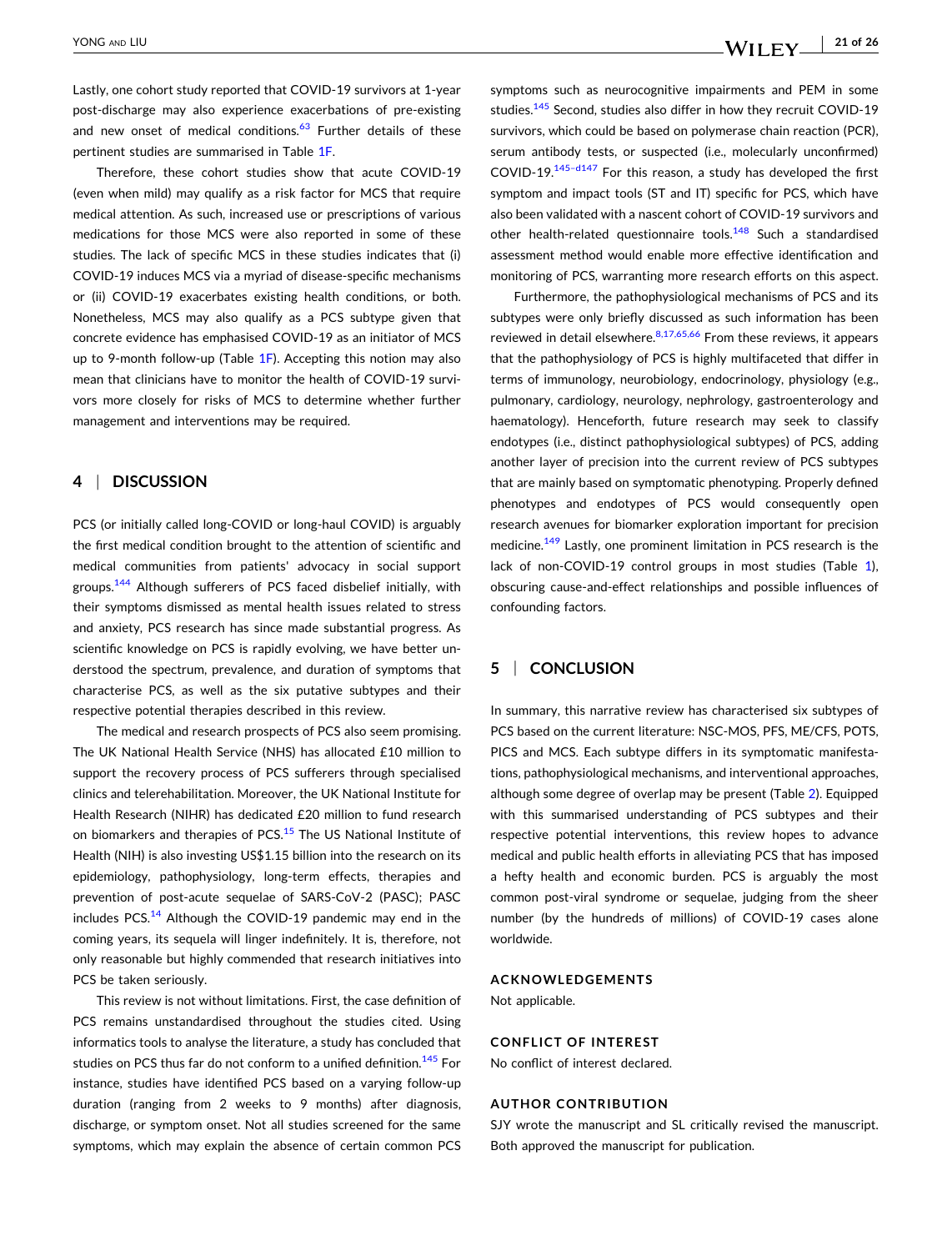#### <span id="page-21-0"></span>**ETHICS STATEMENT**

Not applicable.

#### **PATIENT CONSENT STATEMENT**

Not applicable.

#### **PERMISSION TO REPRODUCE MATERIAL FROM OTHER SOURCES**

#### Not applicable.

#### **DATA AVAILABILITY STATEMENT**

Not applicable.

#### **ORCID**

*Shin Jie Yong* <https://orcid.org/0000-0001-9752-8386>

#### **REFERENCES**

- 1. Hu B, Guo H, Zhou P, Shi ZL. Characteristics of SARS‐CoV‐2 and COVID‐19. *Nat Rev Microbiol*. 2020;19:141‐154. [https://doi.org/10.](https://doi.org/10.1038/s41579-020-00459-7) [1038/s41579](https://doi.org/10.1038/s41579-020-00459-7)‐020‐00459‐7
- 2. Malek RJ, Bill CA, Vines CM. Clinical drug therapies and biologicals currently used or in clinical trial to treat COVID‐19. *Biomed Pharmacother*. 2021;144.112276. [https://doi.org/10.1016/j.biopha.](https://doi.org/10.1016/j.biopha.2021.112276) [2021.112276](https://doi.org/10.1016/j.biopha.2021.112276)
- 3. Shah W, Hillman T, Playford ED, Hishmeh L. Managing the long term effects of covid‐19: summary of NICE, SIGN, and RCGP rapid guideline. *BMJ*. 2021;372:n136. <https://doi.org/10.1136/bmj.n136>
- 4. Greenhalgh T, Knight M, A'Court C, Buxton M, Husain L. Management of post‐acute covid‐19 in primary care. *BMJ*. 2020;370: m3026. <https://doi.org/10.1136/bmj.m3026>
- 5. Cevik M, Kuppalli K, Kindrachuk J, Peiris M. Virology, transmission, and pathogenesis of SARS‐CoV‐2. *BMJ*. 2020;371:m3862. [https://](https://doi.org/10.1136/bmj.m3862) [doi.org/10.1136/bmj.m3862](https://doi.org/10.1136/bmj.m3862)
- 6. Oran DP, Topol EJ. Prevalence of asymptomatic SARS‐CoV‐2 infection: a narrative review. *Ann Intern Med*. 2020;173(5): 362‐367. [https://doi.org/10.7326/M20](https://doi.org/10.7326/M20-3012)‐3012
- 7. Syangtan G, Bista S, Dawadi P, et al. Asymptomatic SARS‐CoV‐ 2 carriers: a systematic review and meta‐analysis. *Front Public Health*. 2020;8:587374. [https://doi.org/10.3389/fpubh.2020.](https://doi.org/10.3389/fpubh.2020.587374) [587374](https://doi.org/10.3389/fpubh.2020.587374)
- 8. Nalbandian A, Sehgal K, Gupta A, et al. Post‐acute COVID‐19 syndrome. *Nat Med*. 2021;27:601‐615. [https://doi.org/10.1038/](https://doi.org/10.1038/s41591-021-01283-z) [s41591](https://doi.org/10.1038/s41591-021-01283-z)‐021‐01283‐z
- 9. Mallett S, Allen AJ, Graziadio S, et al. At what times during infection is SARS‐CoV‐2 detectable and no longer detectable using RT‐ PCR‐based tests? A systematic review of individual participant data. *BMC Med*. 2020;418(1):346. [https://doi.org/10.1186/s12916](https://doi.org/10.1186/s12916-020-01810-8)‐ 020‐[01810](https://doi.org/10.1186/s12916-020-01810-8)‐8
- 10. Nasserie T, Hittle M, Goodman SN. Assessment of the frequency and variety of persistent symptoms among patients with COVID‐19: a systematic review. *JAMA Netw Open*. 2021;4(5).e2111417. [https://](https://doi.org/10.1001/jamanetworkopen.2021.11417) [doi.org/10.1001/jamanetworkopen.2021.11417](https://doi.org/10.1001/jamanetworkopen.2021.11417)
- 11. Michelen M, Manoharan L, Elkheir N, et al. Characterising long COVID: a living systematic review. *BMJ Glob Health*. 2021;6(9): e005427. [https://doi.org/10.1136/bmjgh](https://doi.org/10.1136/bmjgh-2021-005427)‐2021‐005427
- 12. Fahriani M, Ilmawan M, Fajar JK, et al. Persistence of long COVID symptoms in COVID‐19 survivors worldwide and its potential pathogenesis – a systematic review and meta‐analysis. *Narra J*. 2021;1(2). <https://doi.org/10.52225/narraj.v1i2.36>
- 13. Yusuf F, Fahriani M, Mamada SS, et al. Global prevalence of prolonged gastrointestinal symptoms in COVID‐19 survivors and

potential pathogenesis: a systematic review and meta-analysis. *F1000Res*. 2021;10:301.301. [https://doi.org/10.12688/f1000](https://doi.org/10.12688/f1000research.52216.1) [research.52216.1](https://doi.org/10.12688/f1000research.52216.1)

- 14. Mullard A. Long COVID's long R&D agenda. *Nat Rev Drug Discov*. 2021;20:329‐331. [https://doi.org/10.1038/d41573](https://doi.org/10.1038/d41573-021-00069-9)‐021‐ [00069](https://doi.org/10.1038/d41573-021-00069-9)‐9
- 15. Kondratiuk AL, Pillay TD, Kon OM, Lalvani A. A conceptual framework to accelerate the clinical impact of evolving research into long COVID. *Lancet Infect Dis*. 2021;21:756‐757. [https://doi.](https://doi.org/10.1016/s1473-3099(21)00136-5) [org/10.1016/s1473](https://doi.org/10.1016/s1473-3099(21)00136-5)‐3099(21)00136‐5
- 16. Calvo F, Karras BT, Phillips R, Kimball AM, Wolf F. Diagnoses, syndromes, and diseases: a knowledge representation problem. *AMIA Annu Symp Proc*. 2003:802.
- 17. Yong SJ. Long COVID or post‐COVID‐19 syndrome: putative pathophysiology, risk factors, and treatments. *Infect Dis*. 2021;53:1‐754. <https://doi.org/10.1080/23744235.2021.1924397>
- 18. Cabrera Martimbianco AL, Pacheco RL, Bagattini AM, Riera R. Frequency, signs and symptoms, and criteria adopted for long COVID‐19: a systematic review. *Int J Clin Pract*. 2021;75.e14357. <https://doi.org/10.1111/ijcp.14357>
- 19. Lopez-Leon S, Wegman-Ostrosky T, Perelman C, et al. More than 50 long-term effects of COVID-19: a systematic review and metaanalysis. *Sci Rep*. 2021;11(1).16144. [https://doi.org/10.1038/](https://doi.org/10.1038/s41598-021-95565-8) [s41598](https://doi.org/10.1038/s41598-021-95565-8)‐021‐95565‐8
- 20. Page MJ, McKenzie JE, Bossuyt PM, et al. The PRISMA 2020 statement: an updated guideline for reporting systematic reviews. *BMJ*. 2021;372:n71. <https://doi.org/10.1136/bmj.n71>
- 21. Davis HE, Assaf GS, McCorkell L, et al. Characterizing long COVID in an international cohort: 7 months of symptoms and their impact. *medRxiv*. 2021;2020. 12.24.20248802. [https://doi.org/10.1101/](https://doi.org/10.1101/2020.12.24.20248802) [2020.12.24.20248802](https://doi.org/10.1101/2020.12.24.20248802)
- 22. Davis HE, Assaf GS, McCorkell L, et al. Characterizing long COVID in an international cohort: 7 months of symptoms and their impact. *EClinicalMedicine*. 2021;38:101019. [https://doi.org/10.1016/j.](https://doi.org/10.1016/j.eclinm.2021.101019) [eclinm.2021.101019](https://doi.org/10.1016/j.eclinm.2021.101019)
- Petersen MS, Kristiansen MF, Hanusson KD, et al. Long COVID in the Faroe Islands – a longitudinal study among non‐hospitalized patients. *Clin Infect Dis*. 2020;30. [https://doi.org/10.1093/cid/](https://doi.org/10.1093/cid/ciaa1792) [ciaa1792](https://doi.org/10.1093/cid/ciaa1792)
- 24. Augustin M, Schommers P, Stecher M, et al. Post‐COVID syndrome in non‐hospitalised patients with COVID‐19: a longitudinal prospective cohort study. *Lancet Reg Health Eur*. 2021;6:100122. <https://doi.org/10.1016/j.lanepe.2021.100122>
- 25. Dennis A, Wamil M, Alberts J, et al. Multiorgan impairment in low‐ risk individuals with post‐COVID‐19 syndrome: a prospective, community‐based study. *BMJ Open*. 2021;11(3).e048391. [https://](https://doi.org/10.1136/bmjopen-2020-048391) [doi.org/10.1136/bmjopen](https://doi.org/10.1136/bmjopen-2020-048391)‐2020‐048391
- 26. Blomberg B, Mohn KG, Brokstad KA, et al. Long COVID in a prospective cohort of home‐isolated patients. *Nat Med*. 2021;27: 1607‐1613. [https://doi.org/10.1038/s41591](https://doi.org/10.1038/s41591-021-01433-3)‐021‐01433‐3
- 27. Lombardo MDM, Foppiani A, Peretti GM, et al. Long‐term coronavirus disease 2019 complications in inpatients and outpatients: a one‐year follow‐up cohort study. *Open Forum Infect Dis*. 2021;8(8). ofab384. <https://doi.org/10.1093/ofid/ofab384>
- 28. Seessle J, Waterboer T, Hippchen T, et al. Persistent symptoms in adult patients one year after COVID‐19: a prospective cohort study. *Clin Infect Dis*. 2021. [https://doi.org/10.1093/cid/](https://doi.org/10.1093/cid/ciab611) [ciab611](https://doi.org/10.1093/cid/ciab611)
- 29. Buonsenso D, Espuny Pujol F, Munblit D, McFarland S, Simpson F. Clinical characteristics, activity levels and mental health problems in children with Long COVID: a survey of 510 children. *Preprints*. 2021. <https://doi.org/10.20944/preprints202103.0271.v1>
- 30. Buonsenso D, Munblit D, De Rose C, et al. Preliminary evidence on long COVID in children. *Acta Paediatr* 2021;110:2208‐2211. <https://doi.org/10.1111/apa.15870>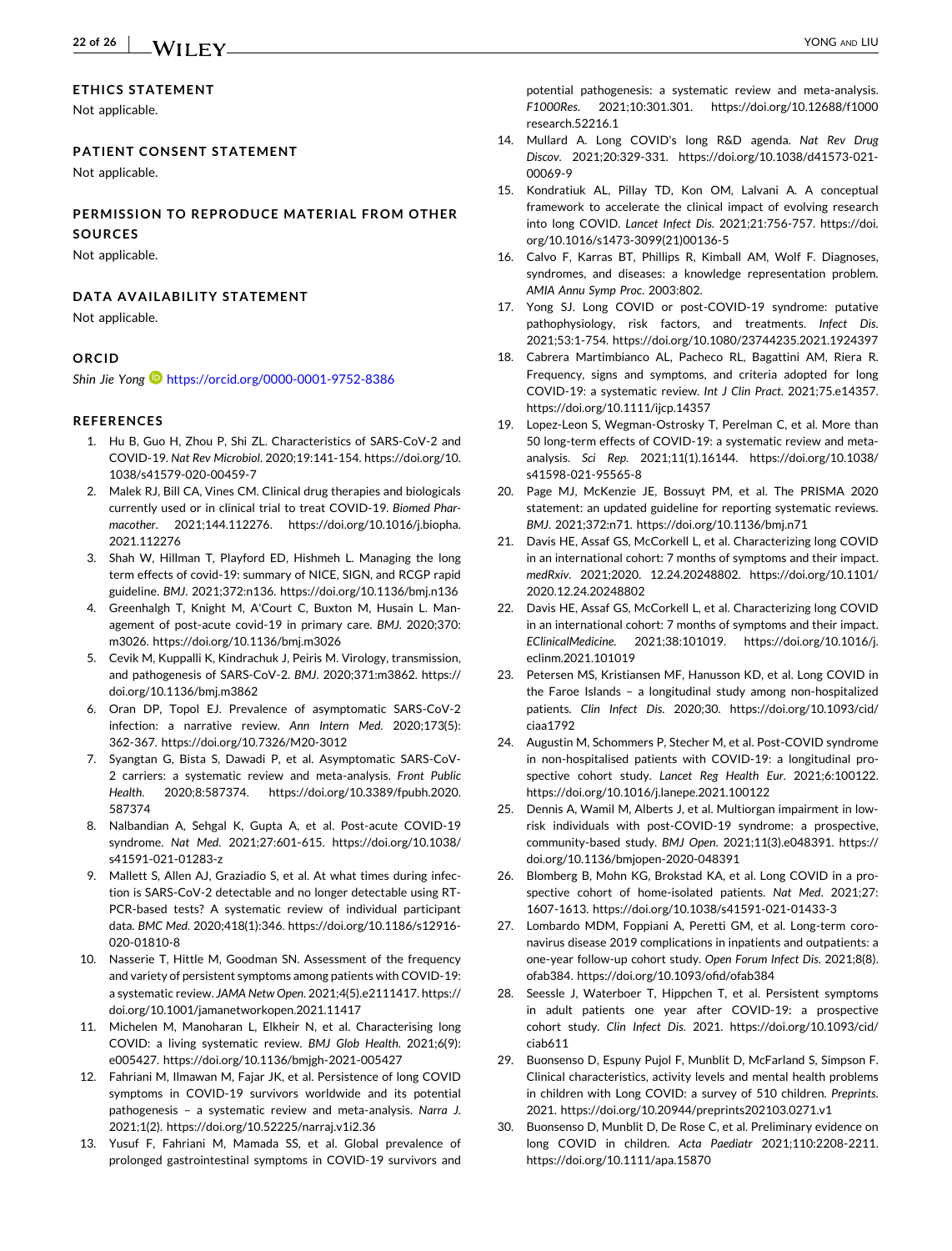- <span id="page-22-0"></span>31. Osmanov IM, Spiridonova E, Bobkova P, et al. Risk factors for long covid in previously hospitalised children using the ISARIC Global follow‐up protocol: a prospective cohort study. *Eur Respir J*. 2021:2101341. [https://doi.org/10.1183/13993003.01341](https://doi.org/10.1183/13993003.01341-2021)‐2021
- 32. Raman B, Cassar MP, Tunnicliffe EM, et al. Medium‐term effects of SARS‐CoV‐2 infection on multiple vital organs, exercise capacity, cognition, quality of life and mental health, post-hospital discharge. *EClinicalMedicine*. 2021;31.100683. [https://doi.org/10.1016/j.](https://doi.org/10.1016/j.eclinm.2020.100683) [eclinm.2020.100683](https://doi.org/10.1016/j.eclinm.2020.100683)
- 33. Morin L, Savale L, Pham T, et al. Four‐month clinical status of a cohort of patients after hospitalization for COVID‐19. *JAMA*. 2021;325:1525. <https://doi.org/10.1001/jama.2021.3331>
- 34. Frija‐Masson J, Debray MP, Boussouar S, et al. Residual ground glass opacities three months after Covid‐19 pneumonia correlate to alteration of respiratory function: the post Covid M3 study. *Respir Med*. 2021;184.106435. [https://doi.org/10.1016/j.rmed.](https://doi.org/10.1016/j.rmed.2021.106435) [2021.106435](https://doi.org/10.1016/j.rmed.2021.106435)
- 35. Froidure A, Mahsouli A, Liistro G, et al. Integrative respiratory follow‐up of severe COVID‐19 reveals common functional and lung imaging sequelae. *Respir Med*. 2021;181.106383. [https://doi.org/](https://doi.org/10.1016/j.rmed.2021.106383) [10.1016/j.rmed.2021.106383](https://doi.org/10.1016/j.rmed.2021.106383)
- 36. Mumoli N, Bonaventura A, Colombo A, et al. Lung function and symptoms in post-COVID-19 patients: a single-center experience. *Mayo Clin Proc Innov Qual Outcomes*. 2021;5(5):907‐915. [https://](https://doi.org/10.1016/j.mayocpiqo.2021.08.002) [doi.org/10.1016/j.mayocpiqo.2021.08.002](https://doi.org/10.1016/j.mayocpiqo.2021.08.002)
- 37. Robey RC, Kemp K, Hayton P, et al. Pulmonary sequelae at 4 mnths after COVID‐19 infection: a single‐centre experience of a COVID follow‐up service. *Adv Ther*. 2021;38(8):4505‐4519. [https://doi.org/](https://doi.org/10.1007/s12325-021-01833-4) [10.1007/s12325](https://doi.org/10.1007/s12325-021-01833-4)‐021‐01833‐4
- 38. Han X, Fan Y, Alwalid O, et al. Six‐month follow‐up chest CT findings after severe COVID‐19 pneumonia. *Radiology*. 2021;299: E177‐E186. <https://doi.org/10.1148/radiol.2021203153>
- 39. Li X, Shen C, Wang L, et al. Pulmonary fibrosis and its related factors in discharged patients with new corona virus pneumonia: a cohort study. *Respir Res*. 2021;22(1).203. [https://doi.org/10.1186/](https://doi.org/10.1186/s12931-021-01798-6) [s12931](https://doi.org/10.1186/s12931-021-01798-6)‐021‐01798‐6
- 40. Liu M, Lv F, Huang Y, Xiao K. Follow‐up study of the chest CT characteristics of COVID‐19 survivors seven months after recovery. *Front Med (Lausanne)*. 2021;8.636298. [https://doi.org/10.3389/](https://doi.org/10.3389/fmed.2021.636298) [fmed.2021.636298](https://doi.org/10.3389/fmed.2021.636298)
- 41. McGroder CF, Zhang D, Choudhury MA, et al. Pulmonary fibrosis 4 months after COVID‐19 is associated with severity of illness and blood leucocyte telomere length. *Thorax*. 2021;76:1242‐1245. [https://doi.org/10.1136/thoraxjnl](https://doi.org/10.1136/thoraxjnl-2021-217031)‐2021‐217031
- 42. Simani L, Ramezani M, Darazam IA, et al. Prevalence and correlates of chronic fatigue syndrome and post-traumatic stress disorder after the outbreak of the COVID‐19. *J Neurovirol*. 2021;27: 154‐159. [https://doi.org/10.1007/s13365](https://doi.org/10.1007/s13365-021-00949-1)‐021‐00949‐1
- 43. Kedor C, Freitag H, Meyer‐Arndt L, et al. Chronic COVID‐19 Syndrome and Chronic Fatigue Syndrome (ME/CFS) following the first pandemic wave in Germany – a first analysis of a prospective observational study. *medRxiv*. 2021. 2021.02.06.21249256. <https://doi.org/10.1101/2021.02.06.21249256>
- 44. Gonzalez‐Hermosillo JA, Martinez‐Lopez JP, Carrillo‐Lampon SA, et al. Post‐acute COVID‐19 symptoms, a potential Link with myalgic encephalomyelitis/chronic fatigue syndrome: a 6‐month survey in a Mexican cohort. *Brain Sci* 2021;11(6). [https://doi.org/](https://doi.org/10.3390/brainsci11060760) [10.3390/brainsci11060760](https://doi.org/10.3390/brainsci11060760)
- 45. Mantovani E, Mariotto S, Gabbiani D, et al. Chronic fatigue syndrome: an emerging sequela in COVID‐19 survivors? *J Neurovirol*. 2021. [https://doi.org/10.1007/s13365](https://doi.org/10.1007/s13365-021-01002-x)‐021‐01002‐x
- 46. Estiri H, Strasser ZH, Brat GA, Semenov YR, Patel CJ, Murphy SN. Evolving phenotypes of non‐hospitalized patients that indicate long covid. *medRxiv*. 2021. [https://doi.org/10.1101/2021.04.](https://doi.org/10.1101/2021.04.25.21255923) [25.21255923](https://doi.org/10.1101/2021.04.25.21255923)
- 47. Elanwar R, Hussein M, Magdy R, et al. Physical and mental fatigue in subjects recovered from COVID-19 infection: a case-control study. *Neuropsychiatr Dis Treat*. 2021;17:2063‐2071. [https://doi.](https://doi.org/10.2147/NDT.S317027) [org/10.2147/NDT.S317027](https://doi.org/10.2147/NDT.S317027)
- 48. Blitshteyn S, Whitelaw S. Postural orthostatic tachycardia syndrome (POTS) and other autonomic disorders after COVID‐19 infection: a case series of 20 patients. *Immunol Res*. 2021;69: 205‐211. [https://doi.org/10.1007/s12026](https://doi.org/10.1007/s12026-021-09185-5)‐021‐09185‐5
- 49. Shouman K, Vanichkachorn G, Cheshire WP, et al. Autonomic dysfunction following COVID‐19 infection: an early experience. *Clin Auton Res*. 2021;31:385‐394. [https://doi.org/10.1007/s10286](https://doi.org/10.1007/s10286-021-00803-8)‐ 021‐[00803](https://doi.org/10.1007/s10286-021-00803-8)‐8
- 50. Townsend L, Moloney D, Finucane C, et al. Fatigue following COVID‐19 infection is not associated with autonomic dysfunction. *PLoS One*. 2021;16(2):e0247280. [https://doi.org/10.1371/journal.](https://doi.org/10.1371/journal.pone.0247280) [pone.0247280](https://doi.org/10.1371/journal.pone.0247280)
- 51. Taylor RR, Trivedi B, Patel N, et al. Post‐COVID symptoms reported at asynchronous virtual review and stratified follow‐up after COVID‐19 pneumonia. *Clin Med (Lond)*. 2021;21:e384‐e391. [https://doi.org/10.7861/clinmed.2021](https://doi.org/10.7861/clinmed.2021-0037)‐0037
- 52. Valent A, Dudoignon E, Ressaire Q, Depret F, Plaud B. Three‐ month quality of life in survivors of ARDS due to COVID‐19: a preliminary report from a French academic centre. *Anaesth Crit Care Pain Med*. 2020;39(6):740‐741. [https://doi.org/10.1016/j.](https://doi.org/10.1016/j.accpm.2020.10.001) [accpm.2020.10.001](https://doi.org/10.1016/j.accpm.2020.10.001)
- 53. Daste C, Ficarra S, Dumitrache A, et al. Post-intensive care syndrome in patients surviving COVID‐19. *Ann Phys Rehabil Med*. 2021;64:101549. <https://doi.org/10.1016/j.rehab.2021.101549>
- 54. Rousseau AF, Minguet P, Colson C, et al. Post-intensive care syndrome after a critical COVID‐19: cohort study from a Belgian follow‐up clinic. *Ann Intensive Care*. 2021;11(1):118. [https://doi.org/](https://doi.org/10.1186/s13613-021-00910-9) [10.1186/s13613](https://doi.org/10.1186/s13613-021-00910-9)‐021‐00910‐9
- 55. van Veenendaal N, van der Meulen IC, Onrust M, Paans W, Dieperink W, van der Voort PHJ. Six‐month outcomes in COVID‐19 ICU patients and their family members: a prospective cohort study. *Healthcare (Basel)*. 2021;9(7):865. [https://doi.org/10.3390/](https://doi.org/10.3390/healthcare9070865) [healthcare9070865](https://doi.org/10.3390/healthcare9070865)
- 56. Ayoubkhani D, Khunti K, Nafilyan V, et al. Post‐covid syndrome in individuals admitted to hospital with covid‐19: retrospective cohort study. *BMJ*. 2021;372:n693. [https://doi.org/10.1136/bmj.](https://doi.org/10.1136/bmj.n693) [n693](https://doi.org/10.1136/bmj.n693)
- 57. Al-Aly Z, Xie Y, Bowe B. High-dimensional characterization of postacute sequelae of COVID‐19. *Nature*. 2021;594:259‐264. [https://](https://doi.org/10.1038/s41586-021-03553-9) [doi.org/10.1038/s41586](https://doi.org/10.1038/s41586-021-03553-9)‐021‐03553‐9
- 58. Taquet M, Geddes JR, Husain M, Luciano S, Harrison PJ. 6‐month neurological and psychiatric outcomes in 236379 survivors of COVID‐19: a retrospective cohort study using electronic health records. *Lancet Psychiatry*. 2021;8:416‐427. [https://doi.org/10.](https://doi.org/10.1016/s2215-0366(21)00084-5) 1016/s2215‐[0366\(21\)00084](https://doi.org/10.1016/s2215-0366(21)00084-5)‐5
- 59. Daugherty SE, Guo Y, Heath K, et al. Risk of clinical sequelae after the acute phase of SARS‐CoV‐2 infection: retrospective cohort study. *BMJ*. 2021;373:n1098. [https://doi.org/10.1136/bmj.](https://doi.org/10.1136/bmj.n1098) [n1098](https://doi.org/10.1136/bmj.n1098)
- 60. Chevinsky JR, Tao G, Lavery AM, et al. Late conditions diagnosed 1‐ 4 months following an initial coronavirus disease 2019 (COVID‐19) encounter: a matched‐cohort study using inpatient and outpatient Administrative data‐United States, 1 March‐30 June 2020. *Clin Infect Dis*. 2021;73(Suppl 1):S5‐S16. [https://doi.org/10.1093/cid/](https://doi.org/10.1093/cid/ciab338) [ciab338](https://doi.org/10.1093/cid/ciab338)
- 61. Hernandez‐Romieu AC, Leung S, Mbanya A, et al. Health care utilization and clinical characteristics of nonhospitalized adults in an integrated health care system 28‐180 days after COVID‐19 diagnosis ‐ Georgia, may 2020‐March 2021. *MMWR Morb Mortal Wkly Rep*. 2021;70(17):644‐650. [https://doi.org/10.15585/mmwr.](https://doi.org/10.15585/mmwr.mm7017e3) [mm7017e3](https://doi.org/10.15585/mmwr.mm7017e3)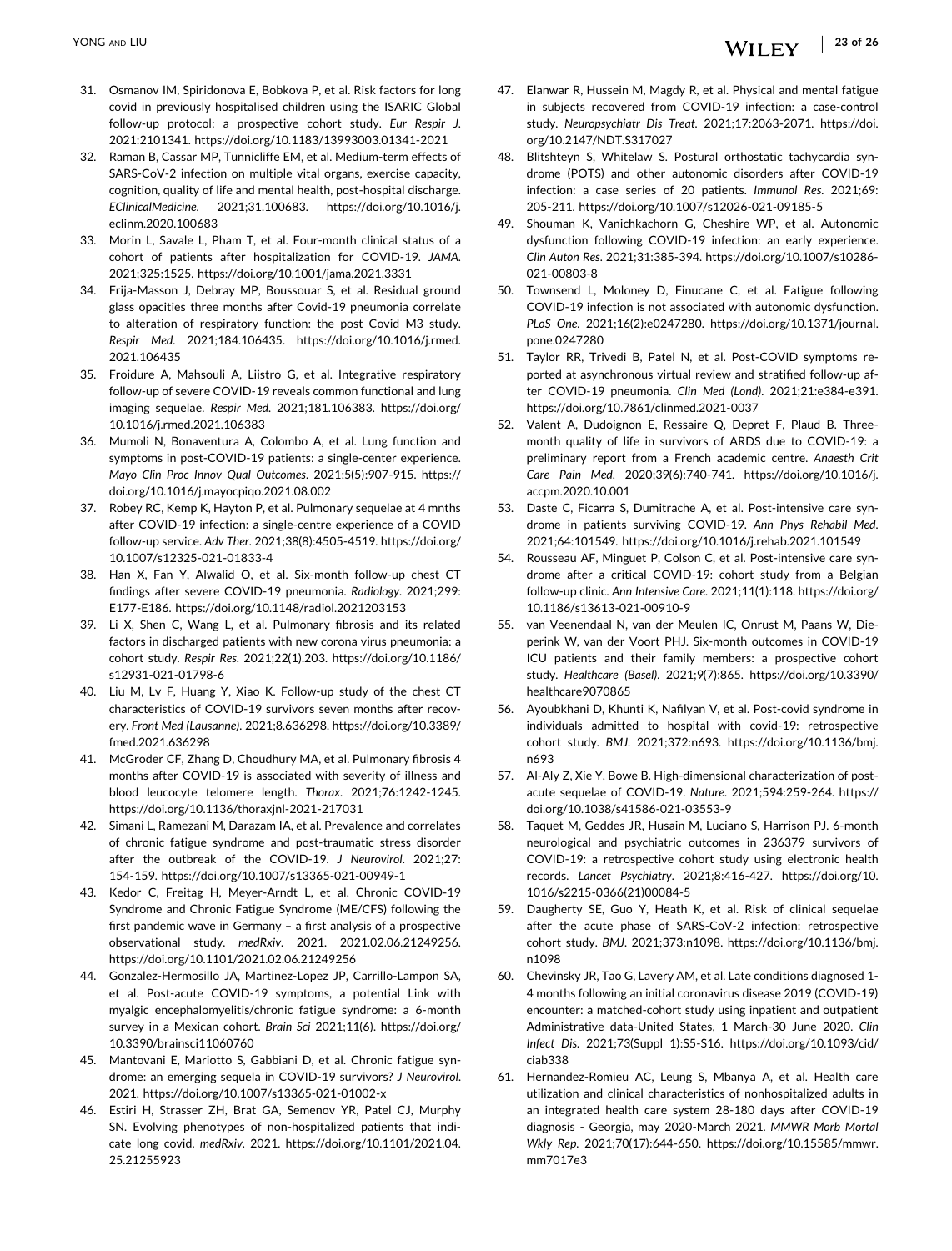#### <span id="page-23-0"></span>**24 of 26**  $-$  VONG and LIU  $-$  YONG AND LIU  $-$

- 62. Lund LC, Hallas J, Nielsen H, et al. Post‐acute effects of SARS‐CoV‐2 infection in individuals not requiring hospital admission: a Danish population‐based cohort study. *Lancet Infect Dis*. 2021;21: 1373‐1382. [https://doi.org/10.1016/s1473](https://doi.org/10.1016/s1473-3099(21)00211-5)‐3099(21)00211‐5
- 63. Maestre‐Muniz MM, Arias A, Mata‐Vazquez E, et al. Long‐term outcomes of patients with coronavirus disease 2019 at one year after hospital discharge. *J Clin Med*. 2021;10(13):2945. [https://doi.](https://doi.org/10.3390/jcm10132945) [org/10.3390/jcm10132945](https://doi.org/10.3390/jcm10132945)
- 64. Gupta A, Madhavan MV, Sehgal K, et al. Extrapulmonary manifestations of COVID‐19. *Nat Med*. 2020;26(7):1017‐1032. [https://](https://doi.org/10.1038/s41591-020-0968-3) [doi.org/10.1038/s41591](https://doi.org/10.1038/s41591-020-0968-3)‐020‐0968‐3
- 65. Proal AD, VanElzakker MB. Long COVID or post‐acute sequelae of COVID‐19 (PASC): an overview of biological factors that may contribute to persistent symptoms. *Front Microbiol*. 2021; 12.698169. <https://doi.org/10.3389/fmicb.2021.698169>
- 66. Crook H, Raza S, Nowell J, Young M, Edison P. Long covid mechanisms, risk factors, and management. *BMJ*. 2021:n1648. <https://doi.org/10.1136/bmj.n1648>
- 67. van den Borst B, Peters JB, Brink M, et al. Comprehensive health assessment three months after recovery from acute COVID‐19. *Clin Infect Dis*. 2020;73:e1089‐e1098. [https://doi.org/10.1093/cid/](https://doi.org/10.1093/cid/ciaa1750) [ciaa1750](https://doi.org/10.1093/cid/ciaa1750)
- 68. Huang C, Huang L, Wang Y, et al. 6‐month consequences of COVID‐19 in patients discharged from hospital: a cohort study. *Lancet*. 2021;397(10270):220‐232. [https://doi.org/10.1016/s0140](https://doi.org/10.1016/s0140-6736(20)32656-8)‐ [6736\(20\)32656](https://doi.org/10.1016/s0140-6736(20)32656-8)‐8
- 69. Stylemans D, Smet J, Hanon S, et al. Evolution of lung function and chest CT 6 months after COVID‐19 pneumonia: real‐life data from a Belgian University Hospital. *Respir Med*. 2021;182:106421.106421. <https://doi.org/10.1016/j.rmed.2021.106421>
- 70. Yan X, Huang H, Wang C, et al. Follow‐up study of pulmonary function among COVID‐19 survivors 1 year after recovery. *J Infect*. 2021;83:381‐412. <https://doi.org/10.1016/j.jinf.2021.05.034>
- 71. Lu Y, Li X, Geng D, et al. Cerebral micro-structural changes in COVID‐19 patients – an MRI‐based 3‐month follow‐up study. *EClinicalMedicine*. 2020;25.100484. [https://doi.org/10.1016/j.](https://doi.org/10.1016/j.eclinm.2020.100484) [eclinm.2020.100484](https://doi.org/10.1016/j.eclinm.2020.100484)
- 72. Blazhenets G, Schroter N, Bormann T, et al. Slow but evident recovery from neocortical dysfunction and cognitive impairment in a series of chronic COVID‐19 patients. *J Nucl Med*. 2021. [https://doi.](https://doi.org/10.2967/jnumed.121.262128) [org/10.2967/jnumed.121.262128](https://doi.org/10.2967/jnumed.121.262128)
- 73. Guedj E, Campion JY, Dudouet P, et al. (18)F‐FDG brain PET hypometabolism in patients with long COVID. *Eur J Nucl Med Mol Imaging*. 2021;48:2823‐2833. [https://doi.org/10.1007/s00259](https://doi.org/10.1007/s00259-021-05215-4)‐ 021‐[05215](https://doi.org/10.1007/s00259-021-05215-4)‐4
- 74. Puntmann VO, Carerj ML, Wieters I, et al. Outcomes of cardiovascular magnetic resonance imaging in patients recently recovered from coronavirus disease 2019 (COVID‐19). *JAMA Cardiol* 2020;5(11):1265‐1273. [https://doi.org/10.1001/jamacardio.2020.](https://doi.org/10.1001/jamacardio.2020.3557) [3557](https://doi.org/10.1001/jamacardio.2020.3557)
- 75. Pan C, Zhang Z, Luo L, et al. Cardiac T1 and T2 mapping showed myocardial involvement in recovered COVID‐19 patients initially considered devoid of cardiac damage. *J Magn Reson Imaging*. 2021;54:421‐428. <https://doi.org/10.1002/jmri.27534>
- 76. Rajpal S, Tong MS, Borchers J, et al. Cardiovascular magnetic resonance findings in competitive athletes recovering from COVID‐19 infection. *JAMA Cardiol* 2020. [https://doi.org/10.1001/](https://doi.org/10.1001/jamacardio.2020.4916) [jamacardio.2020.4916](https://doi.org/10.1001/jamacardio.2020.4916)
- 77. Malek LA, Marczak M, Milosz‐Wieczorek B, et al. Cardiac involvement in consecutive elite athletes recovered from Covid‐19: a magnetic resonance study. *J Magn Reson Imaging*. 2021;53: 1723‐1729. <https://doi.org/10.1002/jmri.27513>
- 78. Ferraro F, Calafiore D, Dambruoso F, Guidarini S, de Sire A. COVID-19 related fatigue: which role for rehabilitation in post-

COVID‐19 patients? A case series. *J Med Virol*. 2020;93: 1896‐1899. <https://doi.org/10.1002/jmv.26717>

- 79. Puchner B, Sahanic S, Kirchmair R, et al. Beneficial effects of multi‐ disciplinary rehabilitation in post‐acute COVID‐19 ‐ an observational cohort study. *Eur J Phys Rehabil Med*. 2021;57. [https://doi.](https://doi.org/10.23736/S1973-9087.21.06549-7) [org/10.23736/S1973](https://doi.org/10.23736/S1973-9087.21.06549-7)‐9087.21.06549‐7
- 80. Piquet V, Luczak C, Seiler F, et al. Do patients with COVID‐19 benefit from rehabilitation? Functional outcomes of the first 100 patients in a COVID‐19 rehabilitation unit. *Arch Phys Med Rehabil*. 2021;102:1067‐1074. <https://doi.org/10.1016/j.apmr.2021.01.069>
- 81. Barker‐Davies RM, O'Sullivan O, Senaratne KPP, et al. The Stanford Hall consensus statement for post‐COVID‐19 rehabilitation. *Br J Sports Med*. 2020;54(16):949‐959. [https://doi.org/10.1136/](https://doi.org/10.1136/bjsports-2020-102596) [bjsports](https://doi.org/10.1136/bjsports-2020-102596)‐2020‐102596
- 82. Wu Z, McGoogan JM. Characteristics of and important lessons from the coronavirus disease 2019 (COVID‐19) outbreak in China: summary of a report of 72314 cases from the Chinese Center for Disease Control and Prevention. *JAMA*. 2020;323(13):1239‐1242. <https://doi.org/10.1001/jama.2020.2648>
- 83. John AE, Joseph C, Jenkins G, Tatler AL. COVID‐19 and pulmonary fibrosis: a potential role for lung epithelial cells and fibroblasts. *Immunol Rev*. 2021;302:228‐240. [https://doi.org/10.1111/imr.](https://doi.org/10.1111/imr.12977) [12977](https://doi.org/10.1111/imr.12977)
- 84. Rai DK, Sharma P, Kumar R. Post covid 19 pulmonary fibrosis. Is it real threat? *Indian J Tuberc*. 2021;68(3):330‐333. [https://doi.org/](https://doi.org/10.1016/j.ijtb.2020.11.003) [10.1016/j.ijtb.2020.11.003](https://doi.org/10.1016/j.ijtb.2020.11.003)
- 85. Kumar A, Anjum F. *Ventilator‐Induced Lung Injury (VILI)*. StatPearls. 2021.
- 86. Bates JHT, Smith BJ. Ventilator-induced lung injury and lung mechanics. *Ann Transl Med*. 2018;6(19):378. [https://doi.org/10.21037/](https://doi.org/10.21037/atm.2018.06.29) [atm.2018.06.29](https://doi.org/10.21037/atm.2018.06.29)
- 87. Lechowicz K, Drozdzal S, Machaj F, et al. COVID‐19: the potential treatment of pulmonary fibrosis associated with SARS‐CoV‐2 infection. *J Clin Med*. 2020;9(6):1917. [https://doi.org/10.3390/](https://doi.org/10.3390/jcm9061917) [jcm9061917](https://doi.org/10.3390/jcm9061917)
- 88. Ambardar SR, Hightower SL, Huprikar NA, Chung KK, Singhal A, Collen JF. Post‐COVID‐19 pulmonary fibrosis: novel sequelae of the current pandemic. *J Clin Med*. 2021;10(11):2452. [https://doi.](https://doi.org/10.3390/jcm10112452) [org/10.3390/jcm10112452](https://doi.org/10.3390/jcm10112452)
- 89. Zhang C, Wu Z, Li JW, et al. Discharge may not be the end of treatment: pay attention to pulmonary fibrosis caused by severe COVID‐19. *J Med Virol*. 2021;93(3):1378‐1386. [https://doi.org/10.](https://doi.org/10.1002/jmv.26634) [1002/jmv.26634](https://doi.org/10.1002/jmv.26634)
- 90. Umemura Y, Mitsuyama Y, Minami K, et al. Efficacy and safety of nintedanib for pulmonary fibrosis in severe pneumonia induced by Coronavirus disease 2019: an interventional study. *Int J Infect Dis*. 2021;108:454‐460. [https://doi.org/10.1016/j.ijid.](https://doi.org/10.1016/j.ijid.2021.05.055) [2021.05.055](https://doi.org/10.1016/j.ijid.2021.05.055)
- 91. Siddiq MAB, Rathore FA, Clegg D, Rasker JJ. Pulmonary Rehabilitation in COVID‐19 patients: a scoping review of current practice and its application during the pandemic. *Turk J Phys Med Rehabil*. 2020;66(4):480‐494. <https://doi.org/10.5606/tftrd.2020.6889>
- 92. Kurtais Aytur Y, Koseoglu BF, Ozyemisci Taskiran O, et al. Pulmonary rehabilitation principles in SARS‐COV‐2 infection (COVID‐19): a guideline for the acute and subacute rehabilitation. *Turk J Phys Med Rehabil*. 2020;66(2):104‐120. [https://doi.org/10.5606/tftrd.](https://doi.org/10.5606/tftrd.2020.6444) [2020.6444](https://doi.org/10.5606/tftrd.2020.6444)
- 93. Funke-Chambour M, Bridevaux PO, Clarenbach CF, Soccal PM, Nicod LP, von Garnier C. Swiss recommendations for the follow‐up and treatment of pulmonary long COVID. *Respiration*. 2021;100(8):826‐841. <https://doi.org/10.1159/000517255>
- 94. Yang LL, Yang T. Pulmonary rehabilitation for patients with coronavirus disease 2019 (COVID‐19). *Chronic Dis Transl Med*. 2020;6(2):79‐86. <https://doi.org/10.1016/j.cdtm.2020.05.002>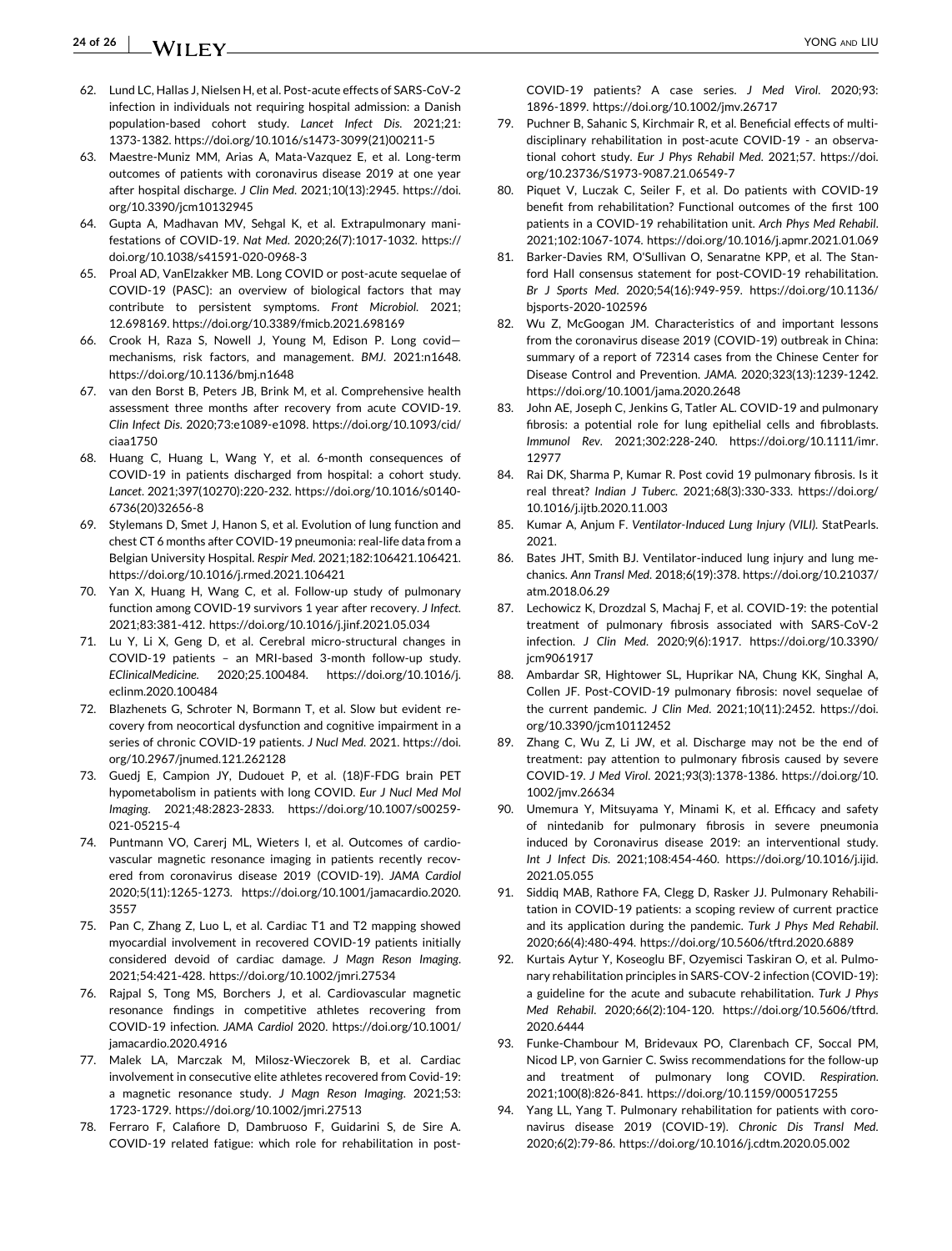- <span id="page-24-0"></span>95. Zampogna E, Paneroni M, Belli S, et al. Pulmonary rehabilitation in patients recovering from COVID‐19. *Respiration*. 2021;100:1‐422. <https://doi.org/10.1159/000514387>
- 96. Daynes E, Gerlis C, Chaplin E, Gardiner N, Singh SJ. Early experiences of rehabilitation for individuals post‐COVID to improve fatigue, breathlessness exercise capacity and cognition ‐ a cohort study. *Chron Respir Dis*. 2021;18. [https://doi.org/10.1177/1479](https://doi.org/10.1177/14799731211015691) [9731211015691](https://doi.org/10.1177/14799731211015691)
- 97. Gloeckl R, Leitl D, Jarosch I, et al. Benefits of pulmonary rehabilitation in COVID‐19: a prospective observational cohort study. *ERJ Open Res*. 2021;7(2). [https://doi.org/10.1183/23120541.00108](https://doi.org/10.1183/23120541.00108-2021)‐ [2021](https://doi.org/10.1183/23120541.00108-2021)
- 98. Curci C, Negrini F, Ferrillo M, et al. Functional outcome after inpatient rehabilitation in post-intensive care unit COVID-19 patients: findings and clinical implications from a real‐practice retrospective study. *Eur J Phys Rehabil Med*. 2021;57. [https://doi.](https://doi.org/10.23736/S1973-9087.20.06660-5) [org/10.23736/S1973](https://doi.org/10.23736/S1973-9087.20.06660-5)‐9087.20.06660‐5
- 99. Spielmanns M, Pekacka‐Egli AM, Schoendorf S, Windisch W, Hermann M. Effects of a comprehensive pulmonary rehabilitation in severe post‐COVID‐19 patients. *Int J Environ Res Public Health*. 2021;18(5):2695. <https://doi.org/10.3390/ijerph18052695>
- 100. Liu K, Zhang W, Yang Y, Zhang J, Li Y, Chen Y. Respiratory rehabilitation in elderly patients with COVID‐19: a randomized controlled study. *Complement Ther Clin Pract*. 2020;39.101166. <https://doi.org/10.1016/j.ctcp.2020.101166>
- 101. Fukuda K, Straus SE, Hickie I, Sharpe MC, Dobbins JG, Komaroff A. The chronic fatigue syndrome: a comprehensive approach to its definition and study. International Chronic Fatigue Syndrome Study Group. *Ann Intern Med*. 1994;121(12):953‐959. [https://doi.](https://doi.org/10.7326/0003-4819-121-12-199412150-00009) [org/10.7326/0003](https://doi.org/10.7326/0003-4819-121-12-199412150-00009)‐4819‐121‐12‐199412150‐00009
- 102. Carruthers BM, Jain AK, De Meirleir KL, et al. Myalgic encephalomyelitis/chronic fatigue syndrome. *J Chronic Fatigue Syndrome*. 2003;11(1):7‐115. [https://doi.org/10.1300/J092v11n01\\_02](https://doi.org/10.1300/J092v11n01_02)
- 103. Clayton EW. Beyond myalgic encephalomyelitis/chronic fatigue syndrome: an IOM report on redefining an illness. *JAMA*. 2015; 313(11):1101‐1102. <https://doi.org/10.1001/jama.2015.1346>
- 104. Lim EJ, Ahn YC, Jang ES, Lee SW, Lee SH, Son CG. Systematic review and meta‐analysis of the prevalence of chronic fatigue syndrome/myalgic encephalomyelitis (CFS/ME). *J Transl Med*. 2020;18(1):100. [https://doi.org/10.1186/s12967](https://doi.org/10.1186/s12967-020-02269-0)‐020‐02269‐0
- 105. Cairns R, Hotopf M. A systematic review describing the prognosis of chronic fatigue syndrome. *Occup Med (Lond)*. 2005;55(1):20‐31. <https://doi.org/10.1093/occmed/kqi013>
- 106. Nacul L, O'Boyle S, Palla L, et al. How myalgic encephalomyelitis/ chronic fatigue syndrome (ME/CFS) progresses: the natural history of ME/CFS. *Front Neurol*. 2020;11:826. [https://doi.org/10.3389/](https://doi.org/10.3389/fneur.2020.00826) [fneur.2020.00826](https://doi.org/10.3389/fneur.2020.00826)
- 107. Komaroff AL. Advances in understanding the pathophysiology of chronic fatigue syndrome. *J Am Med Assoc*. 2019. [https://doi.org/](https://doi.org/10.1001/jama.2019.8312) [10.1001/jama.2019.8312](https://doi.org/10.1001/jama.2019.8312)
- 108. Chu L, Valencia IJ, Garvert DW, Montoya JG. Onset patterns and course of myalgic encephalomyelitis/chronic fatigue syndrome. *Front Pediatr*. 2019;7. <https://doi.org/10.3389/fped.2019.00012>
- 109. Blomberg J, Gottfries CG, Elfaitouri A, Rizwan M, Rosen A. Infection elicited autoimmunity and myalgic encephalomyelitis/chronic fatigue syndrome: an explanatory model. *Front Immunol*. 2018;9: 229. <https://doi.org/10.3389/fimmu.2018.00229>
- 110. Komaroff AL, Bateman L. Will COVID‐19 lead to myalgic encephalomyelitis/chronic fatigue syndrome? *Front Med*. 2021;7. [https://](https://doi.org/10.3389/fmed.2020.606824) [doi.org/10.3389/fmed.2020.606824](https://doi.org/10.3389/fmed.2020.606824)
- 111. Wong TL, Weitzer DJ. Long COVID and myalgic encephalomyelitis/chronic fatigue syndrome (ME/CFS)‐A systemic review and comparison of clinical presentation and symptomatology. *Medicina (Kaunas)*. 2021;57(5):418. [https://doi.org/10.3390/](https://doi.org/10.3390/medicina57050418) [medicina57050418](https://doi.org/10.3390/medicina57050418)
- 112. Moghimi N, Di Napoli M, Biller J, et al. The neurological manifestations of post‐acute sequelae of SARS‐CoV‐2 infection. *Curr Neurol Neurosci Rep*. 2021;21(9):44. [https://doi.org/10.1007/](https://doi.org/10.1007/s11910-021-01130-1) [s11910](https://doi.org/10.1007/s11910-021-01130-1)‐021‐01130‐1
- 113. Kim DY, Lee JS, Park SY, Kim SJ, Son CG. Systematic review of randomized controlled trials for chronic fatigue syndrome/myalgic encephalomyelitis (CFS/ME). *J Transl Med*. Jan 6 2020;18(1):7. [https://doi.org/10.1186/s12967](https://doi.org/10.1186/s12967-019-02196-9)‐019‐02196‐9
- 114. Bested AC, Marshall LM. Review of myalgic encephalomyelitis/ chronic fatigue syndrome: an evidence‐based approach to diagnosis and management by clinicians. *Rev Environ Health*. 2015;30(4):223‐249. [https://doi.org/10.1515/reveh](https://doi.org/10.1515/reveh-2015-0026)‐2015‐0026
- 115. Cortes Rivera M, Mastronardi C, Silva‐Aldana CT, Arcos‐Burgos M, Lidbury BA. Myalgic encephalomyelitis/chronic fatigue syndrome: a comprehensive review. *Diagn*. 2019;9(3). [https://doi.org/10.3390/](https://doi.org/10.3390/diagnostics9030091) [diagnostics9030091](https://doi.org/10.3390/diagnostics9030091)
- 116. Kindlon T. Do graded activity therapies cause harm in chronic fatigue syndrome? *J Health Psychol*. 2017;22(9):1146‐1154. [https://](https://doi.org/10.1177/1359105317697323) [doi.org/10.1177/1359105317697323](https://doi.org/10.1177/1359105317697323)
- 117. Twisk FN, Maes M. A review on cognitive behavorial therapy (CBT) and graded exercise therapy (GET) in myalgic encephalomyelitis (ME)/chronic fatigue syndrome (CFS): CBT/GET is not only ineffective and not evidence‐based, but also potentially harmful for many patients with ME/CFS. *Neuroendocrinol Lett*. 2009;30(3): 284‐299.
- 118. Newman M. Chronic fatigue syndrome and long covid: moving beyond the controversy. *BMJ*. Jun 23 2021;373:n1559. [https://doi.](https://doi.org/10.1136/bmj.n1559) [org/10.1136/bmj.n1559](https://doi.org/10.1136/bmj.n1559)
- 119. Torjesen I. NICE backtracks on graded exercise therapy and CBT in draft revision to CFS guidance. *BMJ*. 2020;371:m4356. [https://doi.](https://doi.org/10.1136/bmj.m4356) [org/10.1136/bmj.m4356](https://doi.org/10.1136/bmj.m4356)
- 120. Bryarly M, Phillips LT, Fu Q, Vernino S, Levine BD. Postural orthostatic tachycardia syndrome: JACC focus seminar. *J Am Coll Cardiol*. 2019;73(10):1207‐1228. [https://doi.org/10.1016/j.jacc.](https://doi.org/10.1016/j.jacc.2018.11.059) [2018.11.059](https://doi.org/10.1016/j.jacc.2018.11.059)
- 121. Sheldon RS, Grubb BP, 2nd, Olshansky B, et al. Heart rhythm society expert consensus statement on the diagnosis and treatment of postural tachycardia syndrome, inappropriate sinus tachycardia, and vasovagal syncope. *Heart Rhythm*. 2015;12(6):e41‐e63. [https://](https://doi.org/10.1016/j.hrthm.2015.03.029) [doi.org/10.1016/j.hrthm.2015.03.029](https://doi.org/10.1016/j.hrthm.2015.03.029)
- 122. Fedorowski A. Postural orthostatic tachycardia syndrome: clinical presentation, aetiology and management. *J Intern Med*. 2019; 285(4):352‐366. <https://doi.org/10.1111/joim.12852>
- 123. Dani M, Dirksen A, Taraborrelli P, et al. Autonomic dysfunction in 'long COVID': rationale, physiology and management strategies. *Clin Med (Lond)*. 2020;21:e63‐e67. [https://doi.org/10.7861/](https://doi.org/10.7861/clinmed.2020-0896) [clinmed.2020](https://doi.org/10.7861/clinmed.2020-0896)‐0896
- 124. Goodman BP, Khoury JA, Blair JE, Grill MF. COVID‐19 dysautonomia. *Front Neurol*. 2021;12.624968. [https://doi.org/10.3389/](https://doi.org/10.3389/fneur.2021.624968) [fneur.2021.624968](https://doi.org/10.3389/fneur.2021.624968)
- 125. Wallukat G, Hohberger B, Wenzel K, et al. Functional autoantibodies against G‐protein coupled receptors in patients with persistent long‐COVID‐19 symptoms. *J Transl Autoimmun*. 2021;4.100100. <https://doi.org/10.1016/j.jtauto.2021.100100>
- 126. Jadhav K, Jariwala P. 'Ivabradin' versus 'Carvedilol' in the management of Post-COVID-19 palpitation with sinus tachycardia. *Indian Heart J*. 2020;72:S33. [https://doi.org/10.1016/j.ihj.](https://doi.org/10.1016/j.ihj.2020.11.092) [2020.11.092](https://doi.org/10.1016/j.ihj.2020.11.092)
- 127. Inoue S, Hatakeyama J, Kondo Y, et al. Post-intensive care syndrome: its pathophysiology, prevention, and future directions. *Acute Med Surg*. 2019;6(3):233‐246. [https://doi.org/10.1002/ams2.](https://doi.org/10.1002/ams2.415) [415](https://doi.org/10.1002/ams2.415)
- 128. Rawal G, Yadav S, Kumar R. Post‐intensive care syndrome: an overview. *J Transl Int Med*. 2017;5(2):90‐92. [https://doi.org/10.](https://doi.org/10.1515/jtim-2016-0016) [1515/jtim](https://doi.org/10.1515/jtim-2016-0016)‐2016‐0016